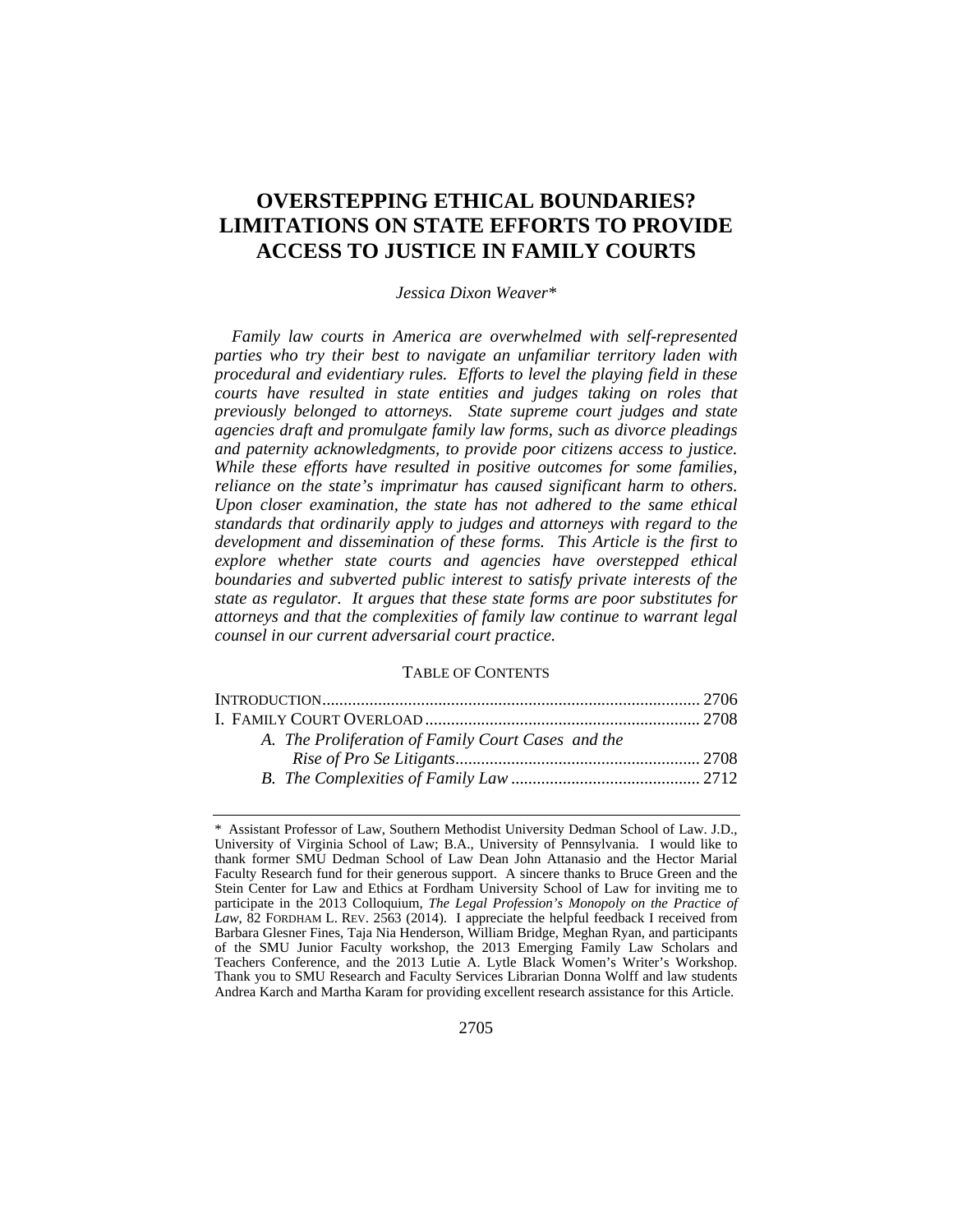| 2706 | <b>FORDHAM LAW REVIEW</b>                                    | [Vol. $82$ |
|------|--------------------------------------------------------------|------------|
|      |                                                              |            |
|      | A. A Summary of State Supreme Court-Approved                 |            |
|      |                                                              |            |
|      | B. A Summary of the Voluntary AOP Process in the             |            |
|      |                                                              |            |
|      | C. The Pros and Cons of State-Sponsored                      |            |
|      |                                                              |            |
|      |                                                              |            |
|      |                                                              |            |
|      |                                                              |            |
|      |                                                              |            |
|      | 2. Extrajudicial Activities and Conflicts of Interests  2731 |            |
|      |                                                              |            |
|      |                                                              |            |
|      |                                                              |            |
|      |                                                              |            |
|      | 3. "Advising" Versus "Informing"-Unauthorized                |            |
|      |                                                              |            |
|      |                                                              |            |
|      | A. Why Lawyers Are Still Necessary in                        |            |
|      |                                                              |            |
|      |                                                              |            |
|      | C. Lawyer-Inclusive Solutions for Access to Justice 2745     |            |
|      |                                                              |            |
|      |                                                              |            |
|      |                                                              |            |
|      | APPENDIX A. LIST OF STATES AND PRO SE FAMILY LAW FORMS 2749  |            |

### **INTRODUCTION**

Family law courts in America are overwhelmed with self-represented parties who try their best to navigate an unfamiliar territory laden with procedural and evidentiary rules. Efforts to level the playing field in these courts have resulted in state entities and judges taking on roles that previously belonged to attorneys. State supreme court judges and state agencies draft and promulgate family law forms, such as divorce pleadings and paternity acknowledgments, to provide poor citizens with access to justice. While these efforts have resulted in positive outcomes for some families, the reliance on the state's imprimatur has caused significant harm to others. Upon closer examination, the state has not adhered to the same ethical standards that would ordinarily apply to judges and attorneys with regard to the development and dissemination of these forms.

This Article is the first to explore whether state courts and agencies have overstepped ethical boundaries in their efforts to provide access to justice in the family court system. Challenges to lawyers' monopoly of the legal system and the U.S. Supreme Court's continuous rejection of a right to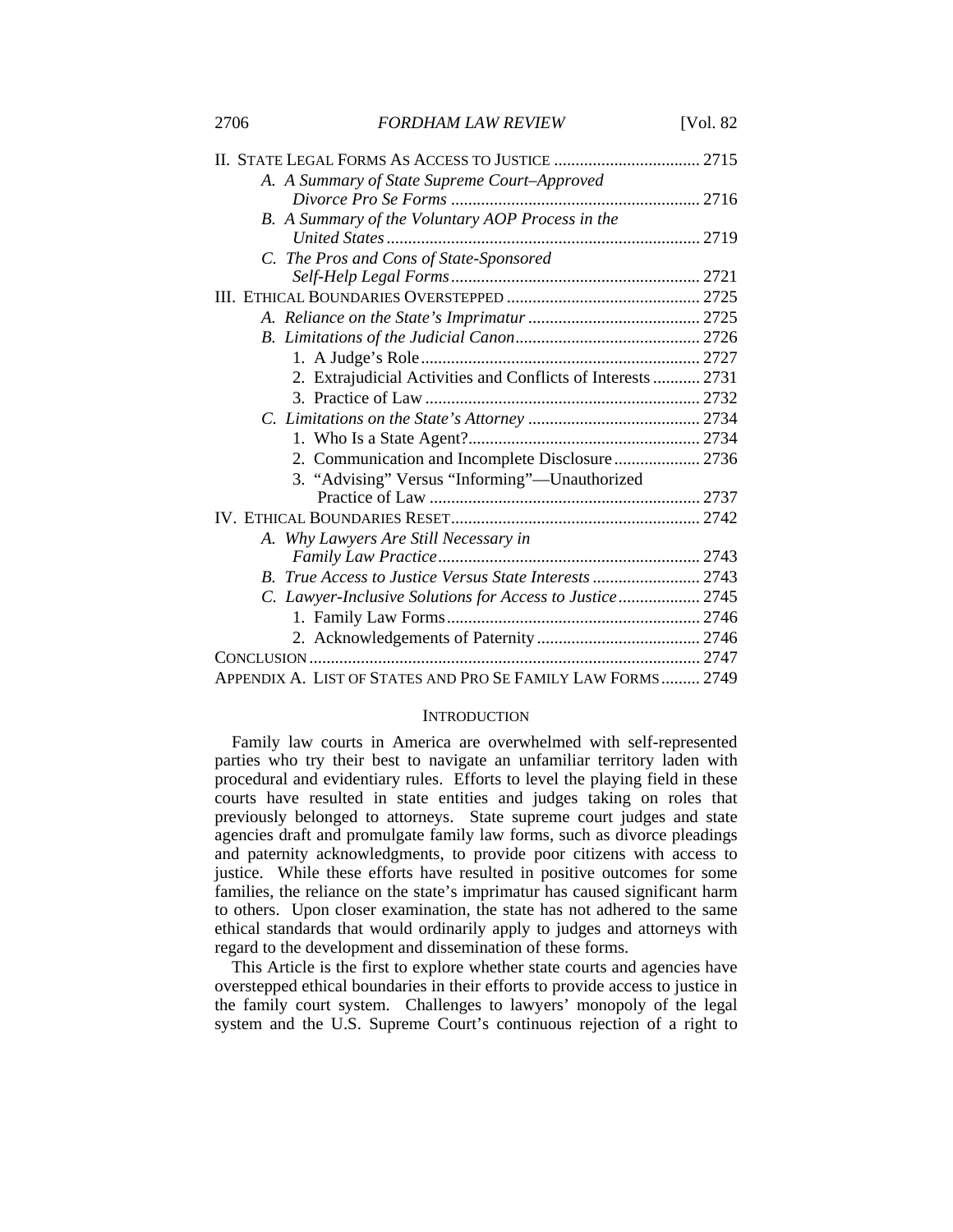counsel in civil cases have led to the creation of many avenues for pro se legal assistance. The public has relied on state-sponsored forms as a secure, acceptable way to engage in the court process. Exploration of the ethical limitations on a proactive judiciary and state-provided nonlawyer assistance has been overlooked in scholarly literature about access to justice. This Article explores the applicable judicial and ethical rules and whether state courts and agencies should have boundaries for the delivery of legal forms for the public at large. Ultimately, this Article argues that these state forms are poor substitutes for attorneys and that the complexities of family law render legal counsel necessary in our current adversarial court practice.

Many questions arise from the state's involvement in providing legal forms ordinarily drafted by attorneys. Is there an inherent conflict of interest where the state's highest judicial body, structured to determine the law, also drafts the legal forms used to petition the state judicial body? Are judges who review and approve divorce forms for pro se petitioners stepping out of their roles as judges and inappropriately wearing an advocate's hat, thereby violating their ethical obligations to state citizens? Should there be a state-generated form to establish paternity without a full explanation of the meaning of parental rights and the duties and obligations that ensue? Can the state effectively authorize a nonlawyer agent to execute a paternity acknowledgment without lawyer supervision?

This Article proceeds in four Parts. Part I of this Article addresses the issue of outsourcing the practice of family law to state judges and agencies. It provides background data regarding the proliferation of family court cases and the increased number of pro se litigants in the United States, the majority of whom appear in family courts.

Part II includes an overview of the use of legal forms in family law, specifically voluntary Acknowledgments of Paternity (AOP) forms and divorce pro se forms that state supreme courts have approved. This Part further highlights the advantages and disadvantages of outsourcing family law to the state and nonlawyer state agents.

Part III of the Article examines ethical questions regarding the highest state judiciary's active participation in providing legal assistance for pro se litigants in family law cases. Specifically, this Part explores the judge's role, extrajudicial activities, and appointments to government positions to determine if serving as drafters or approvers of court pleadings poses a conflict of interests for state supreme court judges. Part III also explores the specific ethical issues for state agencies that provide oversight for the voluntary acknowledgment of paternity process in hospitals and birthing centers. This Part considers whether hospital staff members are in fact state agents under the American Bar Association's (ABA) Model Code of Professional Conduct, and if limitations placed on their communication with unwed parents are ethically appropriate and properly supervised.

Part IV addresses the need for family law attorneys because of the various complexities in the field. This Part analyzes whether the states' interests in efficiency and reducing expenditures should subvert the interests of citizens to make fully informed choices regarding their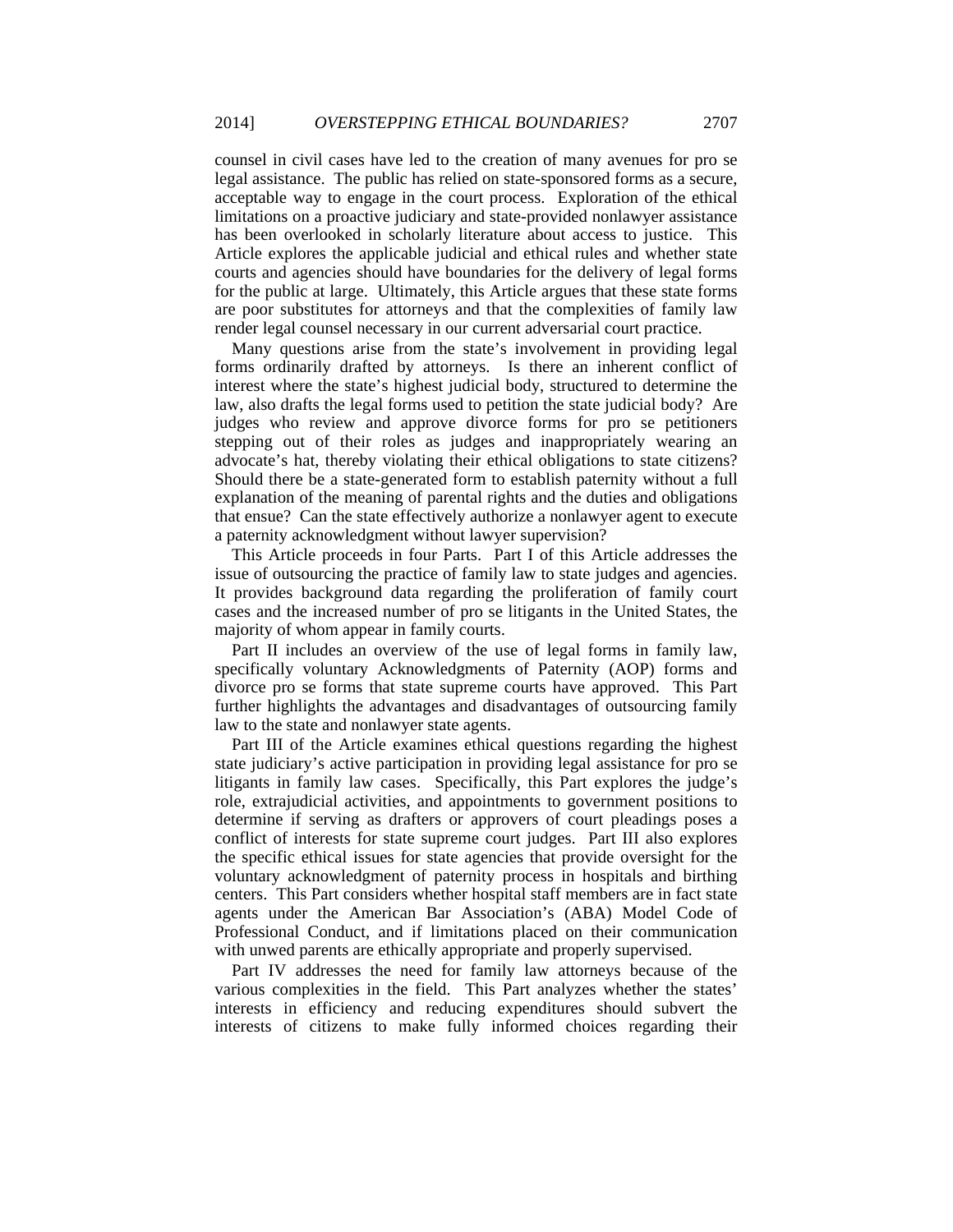fundamental and statutory rights as married persons and parents. This Part also describes why lawyers are a more ethical and equitable choice for the public and how lawyer-inclusive solutions for access to justice can work to serve the growing number of pro se family law litigants. The Article concludes with considerations for reinventing how lawyers serve the public, to address job shrinkage in the field of law and encroachments on the monopoly of law practice.

### I. FAMILY COURT OVERLOAD

In order to give context to states' efforts to provide access to the court system for everyday citizens, it is important to consider the rise in litigation among families and the impediments to legal representation. This Part sets forth the reasons people represent themselves in court, the lack of sufficient funding for legal aid to the poor, the lack of judicial support for courtappointed counsel in family law cases, and the response of state and national bar associations to the needs of pro se litigants. This Part also reviews the complexities of family law, specifically noting the intersection of legal and other professional fields with family law, the growth in diverse family composition, and the impact of federal laws and globalization on the practice of family law. Part I concludes with observations regarding the nature of family law cases and how a lawyer's knowledge and experience can be vital to successful resolution of a client's case.

## *A. The Proliferation of Family Court Cases and the Rise of Pro Se Litigants*

Since the 1970s, American court systems have experienced a significant increase in the number of persons who appear in court pro  $se^{1}$ . Family court has the highest number of litigants without legal representation.<sup>2</sup> In family court, parties appear pro se in a variety of cases, including divorce,

<sup>1.</sup> *See* DEBORAH L. RHODE, ACCESS TO JUSTICE 82 (2004); Russell Engler, *And Justice for All—Including the Unrepresented Poor: Revisiting the Roles of the Judges, Mediators, and Clerks*, 67 FORDHAM L. REV. 1987, 1987 (1999); Stephan Landsman, *The Growing Challenge of Pro Se Litigation*, 13 LEWIS & CLARK L. REV. 439, 441–42 (2009); Richard W. Painter, *Pro Se Litigation in Times of Financial Hardship—A Legal Crisis and Its Solutions*, 45 FAM. L.Q. 45, 45–46 (2011).

<sup>2.</sup> *See* Deborah J. Chase, *Pro Se Justice and Unified Family Courts*, 37 FAM. L.Q. 403, 404–05 (2003); Randall R. Shephard, *The Self-Represented Litigant: Implications for the Bench and Bar*, 48 FAM. CT. REV. 607, 611 (2010) (noting that some reports estimate that 80 to 90 percent of family law cases involve at least one self-represented litigant); Richard Zorza, *An Overview of Self-Represented Litigation Innovation, Its Impact, and an Approach for the Future: An Invitation to Dialogue*, 43 FAM. L.Q. 519, 520 (2009) (noting that in California, 80 percent of petitioners are self-represented by the time the case is closed). Since the 1980s, the rate of cases in which one party was without counsel more than doubled in a number of states, including Arizona and California. Chase, *supra*, at 404–05. By the 1990s, the rates of cases in which at least one party was unrepresented were as high as 77 percent in Washington, 80 percent in Massachusetts, 89 percent in Oregon, and 90 percent in Baltimore, Maryland. *Id.*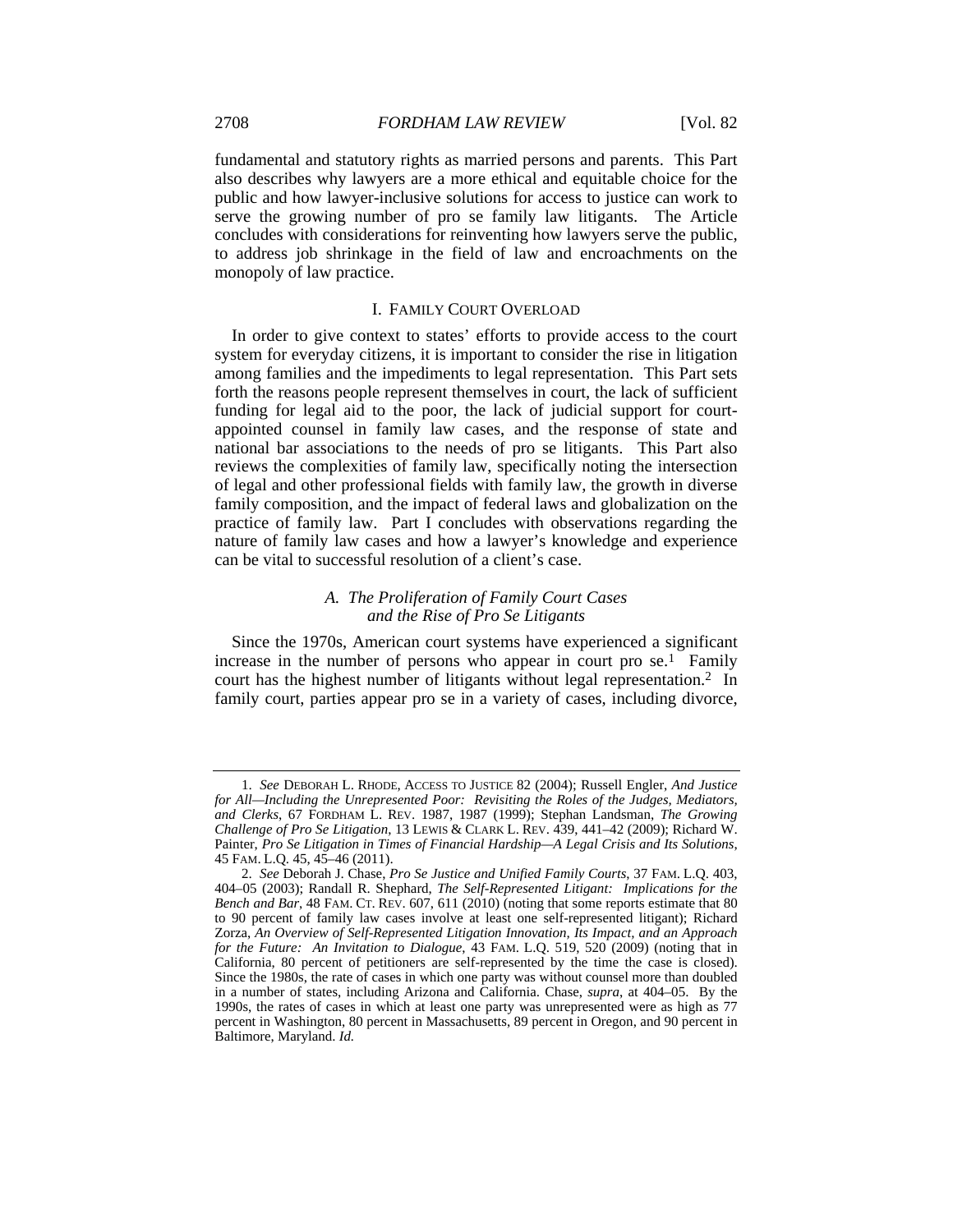paternity, child support, legal separation, and nullity cases.3 Research shows that this rise in self-representation stems from a myriad of factors, including an inability or unwillingness to pay for a lawyer, an attitude toward self-help and control over problem solving, and a negative attitude toward lawyers' ability and desire to make the court process simpler and less painful.4

Resources available for pro se litigants in individual states varied until the late 1990s, when more state bar associations and judiciary groups gathered to address how to deal with the dramatic growth of pro se litigants.<sup>5</sup> While the federal government provides funds to support legal aid to the poor, the money available for these services has been significantly reduced over the past two decades.6 The Legal Services Corporation (LSC) is the largest single source of civil service funding in the United States for the poor. $\bar{7}$  The \$355 million in funds from LSC and \$528 million in funds from other nonprofit organizations are still insufficient to meet the needs of those who cannot afford legal counsel. $8$  In addition to the high number of income-eligible poor applicants who are denied legal aid, middle-income people also have unmet legal needs and cannot afford an attorney for complex benefits, employment, family, and property issues.<sup>9</sup>

Additionally, the Supreme Court has not recognized the need for or required the provision of counsel in civil court cases involving family law issues. In *Lassiter v. Department of Social Services*, 10 the Supreme Court

 7. Quintin Johnstone, *Law and Policy Issues Concerning the Provision of Adequate Legal Services for the Poor*, 20 CORNELL J.L. & PUB. POL'Y 571, 579 (2011).

8. *Id.*; *see also* LEGAL SERVS. CORP., DOCUMENTING THE JUSTICE GAP IN AMERICA: THE CURRENT UNMET CIVIL LEGAL NEEDS OF LOW-INCOME AMERICANS 3 (2009), *available at* http://www.lsc.gov/sites/default/files/LSC/pdfs/documenting\_the\_justice\_gap\_in\_america\_2 009.pdf (noting that less than one-fifth of low-income people's legal needs are being met).

<sup>3.</sup> *See* CHARLES P. KINDREGAN, JR. & PATRICIA A. KINDREGAN, *PRO SE* LITIGANTS: THE CHALLENGE OF THE FUTURE 11 (1999).

<sup>4.</sup> *See* OFFICE OF THE DEPUTY CHIEF ADMIN. JUDGE FOR JUSTICE INITIATIVES, SELF-REPRESENTED LITIGANTS: CHARACTERISTICS, NEEDS, SERVICES 7–8 (2005); Landsman, *supra* note 1, at 443–47.

<sup>5.</sup> *See, e.g.*, BOS. BAR ASS'N TASK FORCE ON UNREPRESENTED LITIGANTS, REPORT ON PRO SE LITIGATION 1 (1998), *available at* http://www.bostonbar.org/prs/reports/ unrepresented0898.pdf; KINDREGAN & KINDREGAN, *supra* note 3, pt. I, at 1; N.H. SUPREME COURT TASK FORCE ON SELF-REPRESENTATION, CHALLENGE TO JUSTICE: A REPORT ON SELF-REPRESENTED LITIGANTS IN NEW HAMPSHIRE COURTS 1–3 (2004), *available at* www.courts.state.nh.us/supreme/docs/prosereport.pdf; OFFICE OF THE STATE COURTS ADM'R FLA. SUPREME COURT, A NATIONAL CONFERENCE ON PRO SE LITIGATION FLORIDA TEAM<br>REPORT 1–4 (2000). available at www.flcourts.org/core/fileparse.php/260/urlt/ REPORT 1–4 (2000), *available at* www.flcourts.org/core/fileparse.php/260/urlt/ arizonareport.pdf; SUPREME COURT OF OHIO, REPORT AND RECOMMENDATIONS OF THE SUPREME COURT TASK FORCE ON PRO SE & INDIGENT LITIGANTS 1 (2006), *available at*  www.supremecourt.ohio.gov/Publications/prose/report\_april06.pdf; Painter, *supra* note 1, at 45–46.

 <sup>6.</sup> Drew A. Swank, *In Defense of Rules and Roles: The Need To Curb Extreme Forms of Pro Se Assistance and Accommodation in Litigation*, 54 AM. U. L. REV. 1537, 1543 (2005) (noting that the federal government has reduced funding to support legal services to the poor by one-third).

<sup>9.</sup> *See* Emily A. Spieler, *The Paradox of Access to Civil Justice: The "Glut" of New Lawyers and the Persistence of Unmet Need*, 44 U. TOL. L. REV. 365, 370–71 (2013).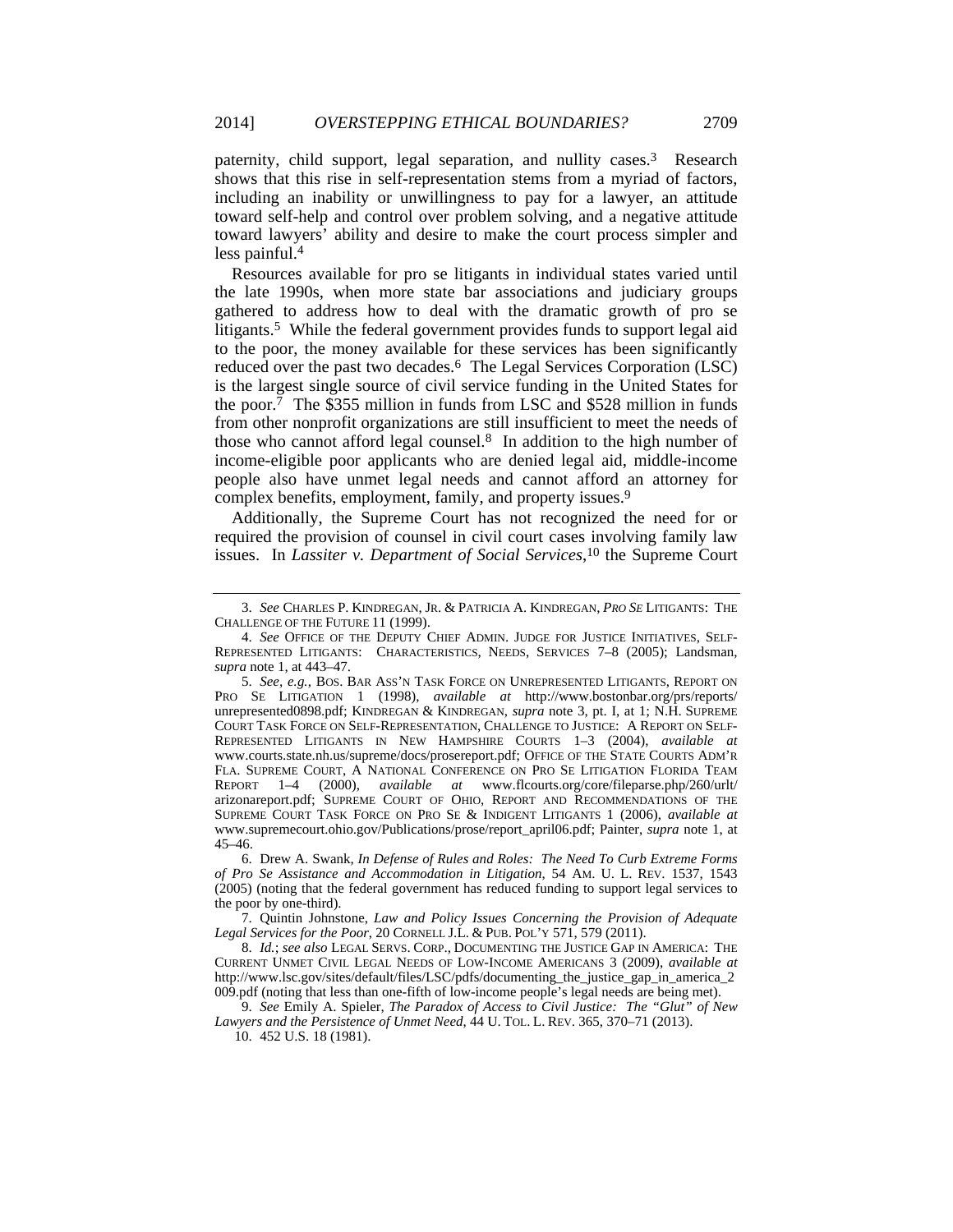held that the Constitution did not entitle a parent facing termination of parental rights to the appointment of counsel.<sup>11</sup> The most recent case before the high court, *Turner v. Rogers*, 12 affirmed the Supreme Court's reluctance to expand the right to court-appointed counsel in a civil proceeding, specifically in a father's child support hearing where there was risk of incarceration.13 The Court did find, however, that the lower court needed to help pro se litigants navigate the process themselves.14

The response to the rise of pro se litigants within family court is extensive and varied. For many reasons, state organizations, including supreme courts, state attorneys general, and other state child support agencies, have come together to determine how to provide indigent persons equal access to family law courts.15 Changes in technology have increased the number of avenues through which the public can access information, become educated on legal topics, manage their own cases, and obtain help from courts.16 The range of low-cost or free assistance for pro se litigants runs the gamut—from court forms with instructions to pro bono attorney support for pro se programs.<sup>17</sup> The ABA offers a user-friendly section on its website that highlights what each state offers for pro se litigants and provides links to state guidelines and forms.18 State bar associations, judges' organizations, and court administrators' organizations have held conferences and formed committees and commissions to consider the alternatives available for self-represented persons.19 Self-help kiosks, pro

14. *Turner*, 131 S. Ct. at 2512. The majority noted that in child support proceedings, courts may provide this assistance by (1) giving notice that ability to pay is a key issue; (2) asking defendants to fill out financial disclosure forms; (3) allowing defendants to respond to questions about their finances; and (4) making express findings regarding defendants' ability to pay. *Id.* at 2519.

15. *See* Jona Goldschmidt, *The Pro Se Litigant's Struggle for Access to Justice: Meeting the Challenge of Bench and Bar Resistance*, 40 FAM. CT. REV. 36, 36–37 (2002); Bonnie Hough, *Self-Represented Litigants in Family Law: The Response of California's Courts*, 1 CALIF. L. REV. CIRCUIT 15, 17 (2010); Zorza, *supra* note 2, at 520; *see also*  Margaret B. Flaherty, Note, *How Courts Help You Help Yourself: The Internet and the Pro Se Divorce Litigant*, 40 FAM. CT. REV. 91, 93 (2002).

 16. AYN H. CRAWLEY, MD. LEGAL ASSISTANCE NETWORK, HELPING PRO SE LITIGANTS TO HELP THEMSELVES 4 (n.d.) (on file with *Fordham Law Review*).

18. *See Pro Se Resources by State*, A.B.A., http://www.americanbar.org/groups/ delivery\_legal\_services/resources/pro\_se\_unbundling\_resource\_center/pro\_se\_resources\_by \_state.html (last updated Mar. 7, 2014).

19. *See, e.g.*, COMM. ON RES. FOR SELF-REPRESENTED PARTIES, STRATEGIC PLANNING INITIATIVE REPORT TO THE JUDICIAL COUNCIL (2006) *available at*  http://utah.ptfs.com/awweb/guest.jsp?smd=1&cl=all\_lib&lb\_document\_id=14650; OFFICE OF THE STATES COURT ADM'R FLA. SUPREME COURT, *supra* note 5, at 1–4; *2009 Self-*

<sup>11.</sup> *Id.* at 33.

 <sup>12. 131</sup> S. Ct. 2507 (2011).

<sup>13.</sup> *Id.* at 2520. There were three basic reasons for not recognizing a civil right to counsel: (1) the complexity of the case as well as the need for a lawyer varies in different cases; (2) lawyers often delay civil proceedings and are excessively formalistic; and (3) less intrusive alternatives to court appointed counsel, such as pro se legal assistance, are available. Benjamin H. Barton & Stephanos Bibas, *Triaging Appointed-Counsel Funding and Pro Se Access to Justice,* 160 U. PA. L. REV. 967, 982 (2012).

<sup>17.</sup> *Id.*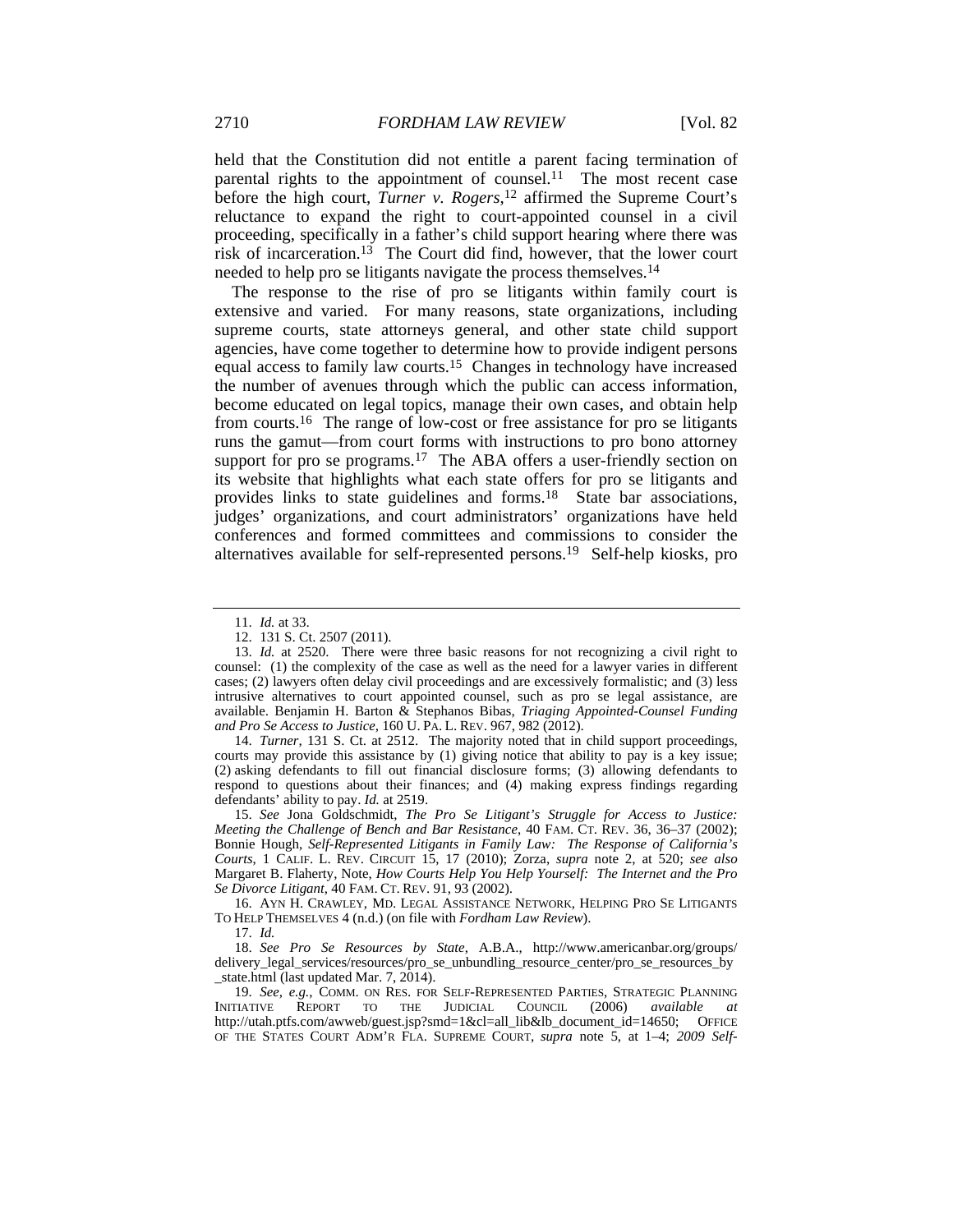bono clinics, training of court clerks and administrators, and training of judges have been common solutions to what is now considered a standard part of the family civil court process.

The ABA has also opined as to how judges can assist self-represented persons in court. It revised the ABA Model Code of Judicial Conduct to give judges the authority to provide "reasonable accommodations" to pro se litigants.<sup>20</sup> This rule allows state supreme courts and judicial ethics committees to provide judicial recommendations regarding court protocol for handling communications with pro se litigants and for fairly and efficiently processing the court docket. In addition, the ABA has issued several reports, including *Justice in Jeopardy*, which identified the need for the legal profession to reconsider the role of judges and the guidelines provided to them with regard to impartially conducting court hearings and trials when one party is unrepresented and the other has legal counsel.<sup>21</sup>

It is legitimate to question why lawyers are necessary for certain mundane, transactional tasks that could be completed by a well-trained layperson or even an informed citizen. In some instances, courts rightfully encourage citizens to represent themselves, because the self-representation allows for a more efficient administration of justice. Particular legal disputes, such as simple contracts, landlord-tenant issues, or even uncontested divorces, could be settled without the use of attorneys. However, while many uncontested divorces initially appear simple, they are often more complicated at second glance. Family law legal disputes are frequently far more complicated than everyday transactional disputes between strangers because family law issues involve emotional bonds between adults and children. The simplest divorce is usually one where a couple has been married for a short period of time, owns no real property, has no children, and both parties agree to the split. But even splitting up holiday decorations and deciding who gets the dog can become complicated.22

*Represented Litigants Conference*, CAL. JUD. BRANCH, http://www.courts.ca.gov/ partners/141.htm (last visited Apr. 26, 2014).

<sup>20.</sup> *See* MODEL CODE OF JUDICIAL CONDUCT R. 2.2 cmt. 4 (2010).

<sup>21.</sup> *See* AM. BAR ASS'N, JUSTICE IN JEOPARDY: REPORT OF THE AMERICAN BAR ASSOCIATION COMMISSION ON THE 21ST CENTURY JUDICIARY 40–41 (2003).

 <sup>22.</sup> Anecdotally, my solo law practice included "simple, uncontested" divorces. I represented a young couple with no children and no real property, married for less than ten years, and they fought hard over Christmas decorations and other small items purchased for their apartment. Another couple fought over a pet dog that was a gift from the wife to the husband. *See* Ann Hartwell Britton, *Bones of Contention: Custody of Family Pets,* 20 J. AM. ACAD. MATRIMONIAL L., 1, 10 (2006) (citing *In re* Marriage of Stewart, 356 N.W.2d 611 (Iowa Ct. App. 1984) (awarding to the husband during divorce proceedings a dog that the husband gifted to the wife)); John DeWitt Gregory, *Pet Custody: Distorting Language and the Law*, 44 FAM. L.Q. 35 (2010) (same). The wife was the primary caretaker of the dog, and she wanted to keep the pet after the divorce.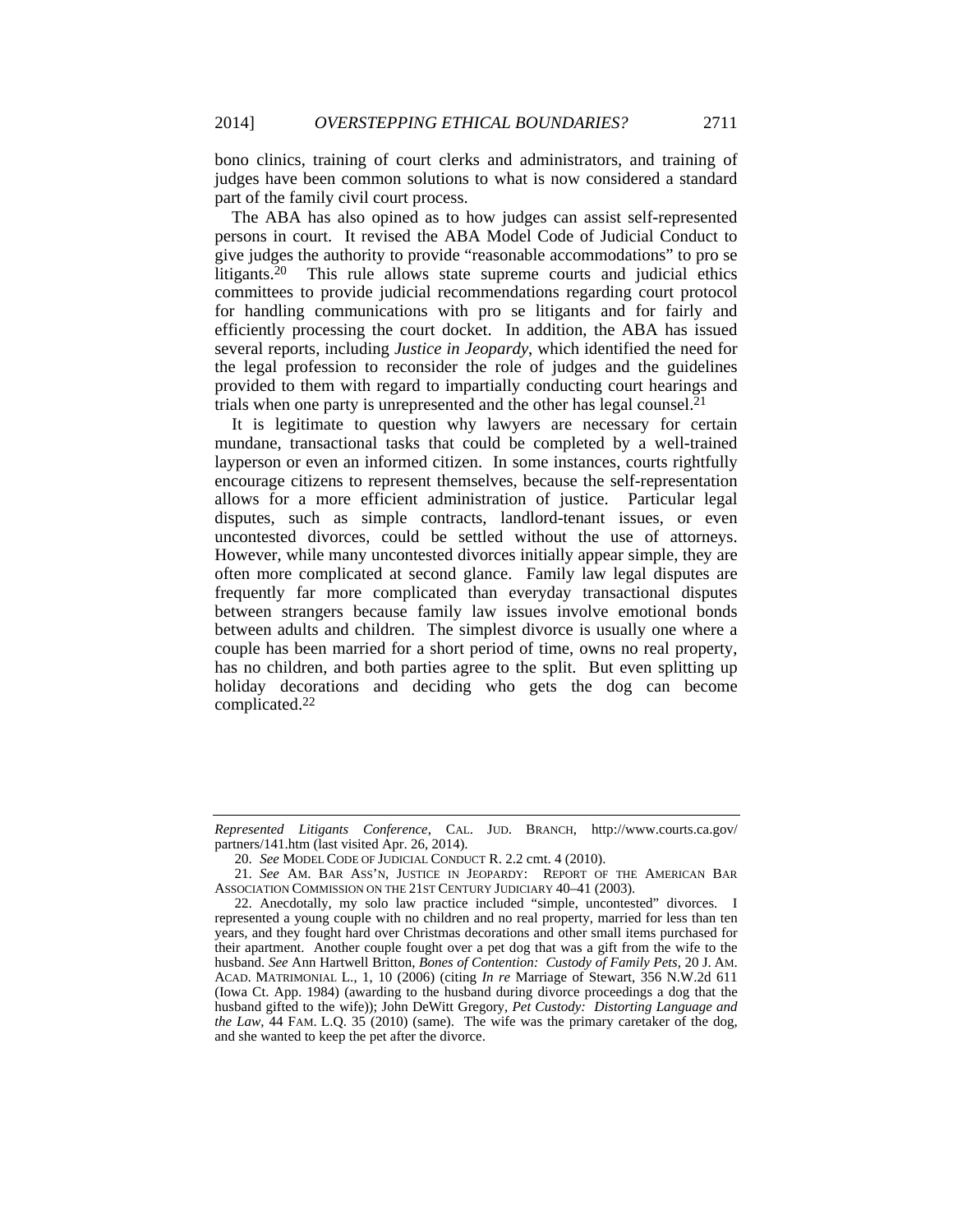#### 2712 *FORDHAM LAW REVIEW* [Vol. 82

#### *B. The Complexities of Family Law*

Often attorneys and laypersons underestimate the complexities of family law. Generally, family law is thought of as "touchy, feely" law centered on relationships, primarily the dissolution of marriages. In reality, family law is more varied and encompasses a host of legal issues, including paternity establishment, child visitation and support, child abuse and neglect, criminal law, probate law, bankruptcy, employment, and tax law.23 Family law is transubstantive,<sup>24</sup> and the family law practitioner must be well versed in diverse areas of law in order to provide competent and comprehensive representation to clients.25

Family law is also made more complex because of the diverse composition of families today. Whereas in the past just one nuclear unit consisting of a husband, wife, and children was typical, now several different types of families exist, ranging from blended, nonmarital, multigenerational, and same-sex families to immigrant families with both noncitizen and citizen members.26 Adoption and assisted reproduction technology also complicate the practice of family law because of the new ways that families can be created and the competing rights of biology and function among parents.27

The function of the federal government and states within the private domain of families has changed over time and added another layer of complexity to the practice of family law.28 Federal legislation, such as the Violence Against Women Act of 199429 (VAWA), the Child Abuse Prevention and Treatment Act<sup>30</sup> (CAPTA), and the Personal Responsibility and Work Opportunity Reconciliation Act of 1996,<sup>31</sup> has had a significant impact on parents and children.<sup>32</sup> These laws have resulted in steady

 <sup>23.</sup> Barbara Glesner Fines, *Fifty Years of Family Law Practice—The Evolving Role of the Family Law Attorney*, 24 J. AM. ACAD. MATRIMONIAL L. 391, 395–403 (2012).

 <sup>24.</sup> Jessica Dixon Weaver, *Grandma in the White House: Legal Support for Intergenerational Caregiving*, 43 SETON HALL L. REV. 1, 5 (2013) ("[T]he laws that apply to family structure and conduct extend beyond state family codes.").

<sup>25.</sup> *See* Barbara Glesner Fines & Cathy Madsen, *Caring Too Little, Caring Too Much: Competence and the Family Law Attorney*, 75 UMKC L. REV. 965, 968 (2007); Mary E. O'Connell & J. Herbie DiFonzo, *The Family Law Education Reform Project Final Report*, 44 FAM. CT. REV. 524, 525 (2006).

<sup>26.</sup> *See* Glesner Fines, *supra* note 23, at 392–95.

<sup>27.</sup> *See id*. at 394–95.

<sup>28.</sup> *See* Barbara A. Babb, *An Interdisciplinary Approach to Family Law Jurisprudence: Application of an Ecological and Therapeutic Perspective*, 72 IND. L.J. 775, 782–83 (1997).

 <sup>29.</sup> Pub. L. No. 103-322, 108 Stat. 1902 (codified as amended in scattered sections of 16, 18, and 42 U.S.C.).

 <sup>30.</sup> Pub. L. No. 93-247, 88 Stat. 4 (1974) (codified as amended in scattered sections of 42 U.S.C.).

 <sup>31.</sup> Pub. L. No. 104-193, 110 Stat. 2105 (codified as amended in scattered sections of 7, 8, 21, 25, and 42 U.S.C.).

<sup>32.</sup> *See* ROB GEEN & KAREN C. TUMLIN, STATE EFFORTS TO REMAKE CHILD WELFARE: RESPONSES TO NEW CHALLENGES AND INCREASED SCRUTINY 20–22 (1999), *available at* www.urban.org/uploadedPDF/ACF3E.pdf; Deborah M. Goelman, *Shelter from the Storm: Using Jurisdictional Statutes To Protect Victims of Domestic Violence After the Violence Against Women Act of 2000*, 13 COLUM. J. GENDER & L. 101, 148–49 (2004); Samuel V.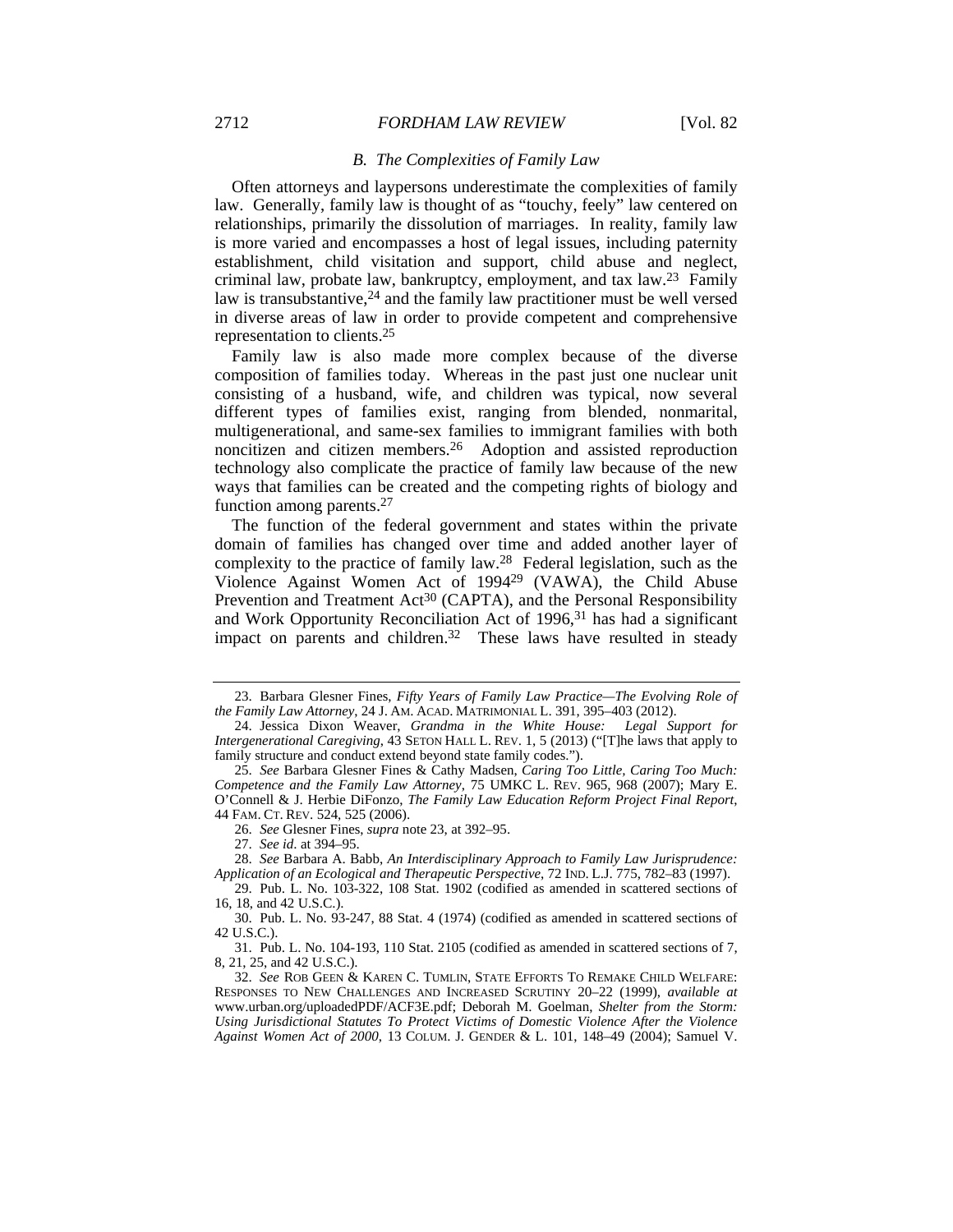increases in state-initiated lawsuits in both criminal and family law courts. This growth in the regulation of domestic violence, child abuse and neglect, and child support has prompted the development of specialty courts to handle the volume of cases involving these three issues.<sup>33</sup> In many specialty courts, forms assist pro se litigants, enabling the state and court to move the case more quickly through a government process designed to offer legal and physical protection and financial support for women and children.

In addition to developing knowledge and expertise in a variety of overlapping legal fields, the family law practitioner must also have a basic understanding of social work, psychology, psychiatry, and child development.34 As indicated above, the recognition of abuse and neglect within families involves a nonlegal dimension, which requires attorneys to rely on assistance from experts in other disciplines.<sup>35</sup> Most child custody cases involve home studies that social workers perform, psychological evaluations of parents and children, and parenting plans, which lawyers and mental health professionals may develop collaboratively.36 Many of the problems facing family law attorneys are relationship oriented, which ultimately means that attorneys must also be counselors, handling their clients' emotions and interpersonal problems in order to effectively manage cases.37 A growing practice area is collaborative family law, a diplomatic method designed to capitalize on the expertise of mental health professionals and mediators to work towards resolution of family matters without judicial intervention.<sup>38</sup>

Globalization has also affected the domestic practice of family law because an increasing number of family law practitioners find familiarity with international family law necessary to serve their clients.<sup>39</sup> The

35. *See* O'Connell & DiFonzo, *supra* note 25, at 537–38.

Schoonmaker, IV, *Consequences and Validity of Family Law Provisions in the "Welfare Reform Act*,*"* 14 J. AM. ACAD. MATRIMONIAL L. 1, 3–4 (1997).

<sup>33.</sup> *See* LAWRENCE BAUM, SPECIALIZING THE COURTS 22 (2011).

 <sup>34.</sup> Joan B. Kelly & Mary Kay Kisthardt, *Helping Parents Tell Their Children About Separation and Divorce: Social Science Frameworks and the Lawyer's Counseling Responsibility*, 22 J. AM. ACAD. MATRIMONIAL L. 315, 328 (2009); Joan S. Meier, *Notes from the Underground: Integrating Psychological and Legal Perspectives on Domestic Violence in Theory and Practice*, 21 HOFSTRA L. REV. 1295, 1296–97 (1993).

<sup>36.</sup> *See* Janet Weinstein, *And Never the Twain Shall Meet: The Best Interests of Children and the Adversary System*, 52 U. MIAMI L. REV. 79, 100 (1997); *see also* Louise G. Trubek & Jennifer J. Farnham, *Social Justice Collaboratives: Multidisciplinary Practices for People*, CLINICAL L. REV., Fall 2000, at 227, 228–29.

<sup>37.</sup> *See* Glesner Fines & Madsen, *supra* note 25, at 968 (noting that the problems that clients bring to family law attorneys are about people and relationships, and "[a]s a consequence, a client's emotions and attitudes are central to problem solving and planning"); Kelly & Kisthardt, *supra* note 34, at 327 ("[L]awyers must understand and be ready to explain to their clients various ways to address their family-related problems.").

<sup>38.</sup> *See* Sherrie R. Abney, *The Evolution of Civil Collaborative Law*, 15 TEX. WESLEYAN L. REV. 495, 497 (2009); Elizabeth F. Beyer, Comment, *A Pragmatic Look at Mediation and Collaborative Law As Alternatives to Family Law Litigation*, 40 ST. MARY'S L.J. 303, 316– 20 (2008).

<sup>39.</sup> *See* Barbara Stark, *When Globalization Hits Home: International Family Law Comes of Age*, 39 VAND. J. TRANSNAT'L L. 1551, 1553–55 (2006).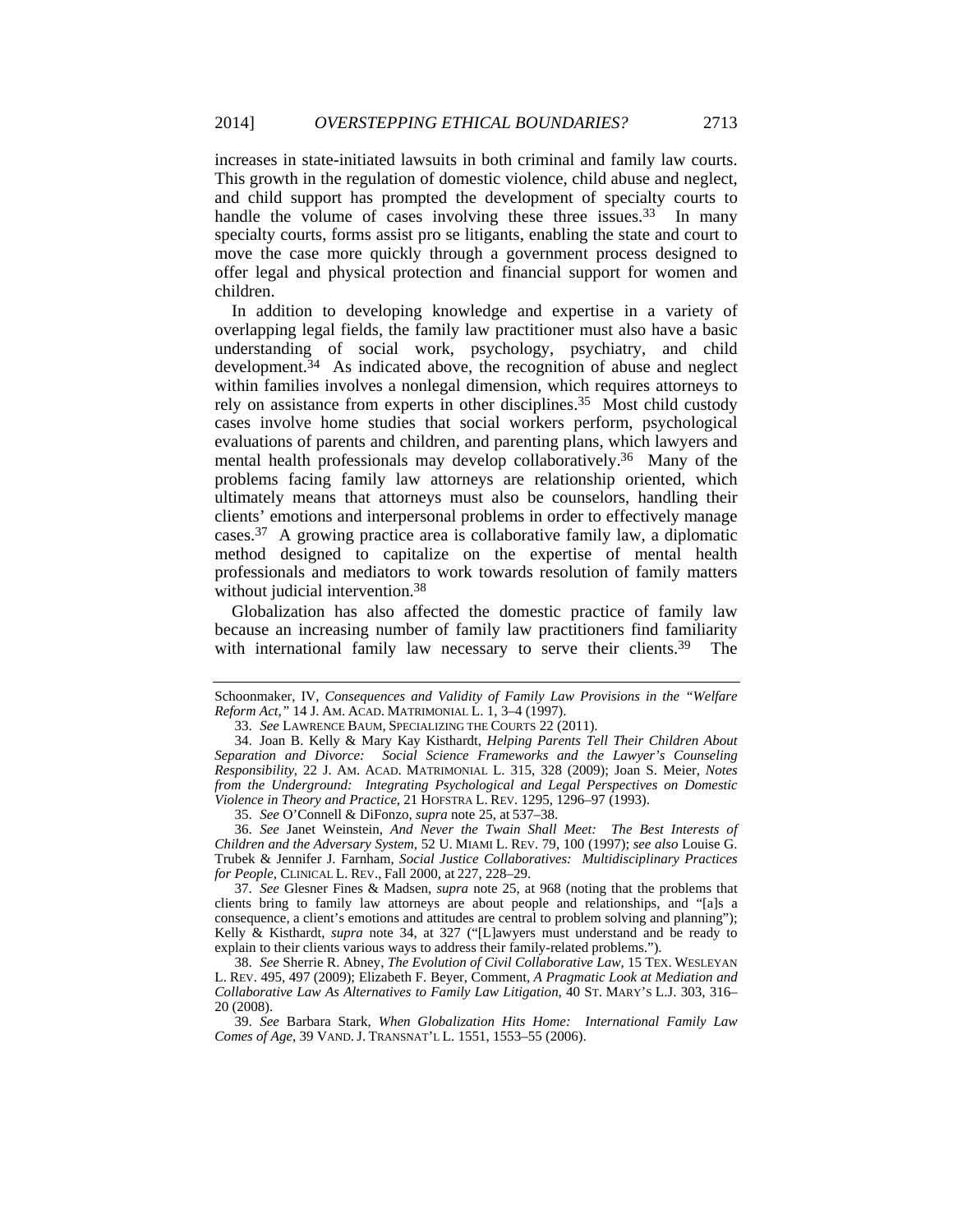intersection of immigration and family law is a growing practice area because of the high number of immigrants and their children who become entangled in custody, deportation, and kidnapping cases.40 Expanding employment markets abroad and a history of wars over the last century have also increased the number of couples from different continents and children shared between world citizens.41

In family law, legal problems within the family often persist beyond the legal resolution of a case. Most family relationships continue long after the case is over. Accordingly, during the course of a representation, family law attorneys not only must consider these lifetime relationships but also must anticipate future legal issues.<sup>42</sup> For example, when a married or For example, when a married or cohabitating couple with children split, child support and visitation may ensue for almost two decades, over which period there will often be changes between the parties' status and financial situation that bring them back to court.

The use of forms in today's more complex family law practice can further complicate matters before the court. While research has shown that self-help kits and nonlawyers can be as valuable and less expensive than family lawyers,<sup>43</sup> the utility of these documents and individuals is limited.<sup>44</sup> In particular, the forms and nonlawyers are unable to detect ethical issues that might arise because of conflicts of interest and cannot analyze a particular set of facts to provide specific legal advice. Lawyers who have the experience and knowledge gained from years of practice offer invaluable insight for accomplishing a client's objective.

For example, a family lawyer would likely advise an unmarried man considering voluntarily establishing paternity through a state form to obtain genetic testing first before legally obligating himself to a child that may not be biologically his. Unlike a prospective father emotionally overwhelmed by witnessing the birth of a new baby, an attorney is able to present an objective, rational analysis of the far-reaching consequences of a hasty decision.

An attorney is also able to explain fully the rights and responsibilities that come with executing an AOP and becoming a child's legal father. Even if a man read through most state family code sections that explain the

<sup>40.</sup> *See* Nicole Lawrence Ezer, *The Intersection of Immigration Law and Family Law*, 40 FAM. L.Q. 339 (2006); *see also* David B. Thronson, *Of Borders and Best Interests: Examining the Experiences of Undocumented Immigrants in U.S. Family Courts*, 11 TEX. HISP. J.L. & POL'Y 45, 53, 71–72 (2005).

<sup>41.</sup> *See Table XVI(A), Classes of Nonimmigrants Issued Visas (Including Crewlist Visas and Border Crossing Cards) Fiscal Years 2009–2013*, TRAVEL.STATE.GOV, http://travel.state.gov/content/dam/visas/Statistics/AnnualReports/FY2013AnnualReport/FY 13AnnualReport-TableXVIA.pdf (last visited Apr. 26, 2014); *see also* Stark, *supra* note 39, at 1554–55.

<sup>42.</sup> *See* Clare Huntington, *Repairing Family Law*, 57 DUKE L.J. 1245, 1281–82 (2008).

<sup>43.</sup> *See* Ralph C. Cavanagh & Deborah L. Rhode, *The Unauthorized Practice of Law and Pro Se Divorce: An Empirical Analysis*, 86 YALE L.J. 104, 109–10 (1976).

 <sup>44.</sup> Helen B. Kim, *Legal Education for the Pro Se Litigant: A Step Towards a Meaningful Right To Be Heard*, 96 YALE L.J. 1641, 1643 (1987).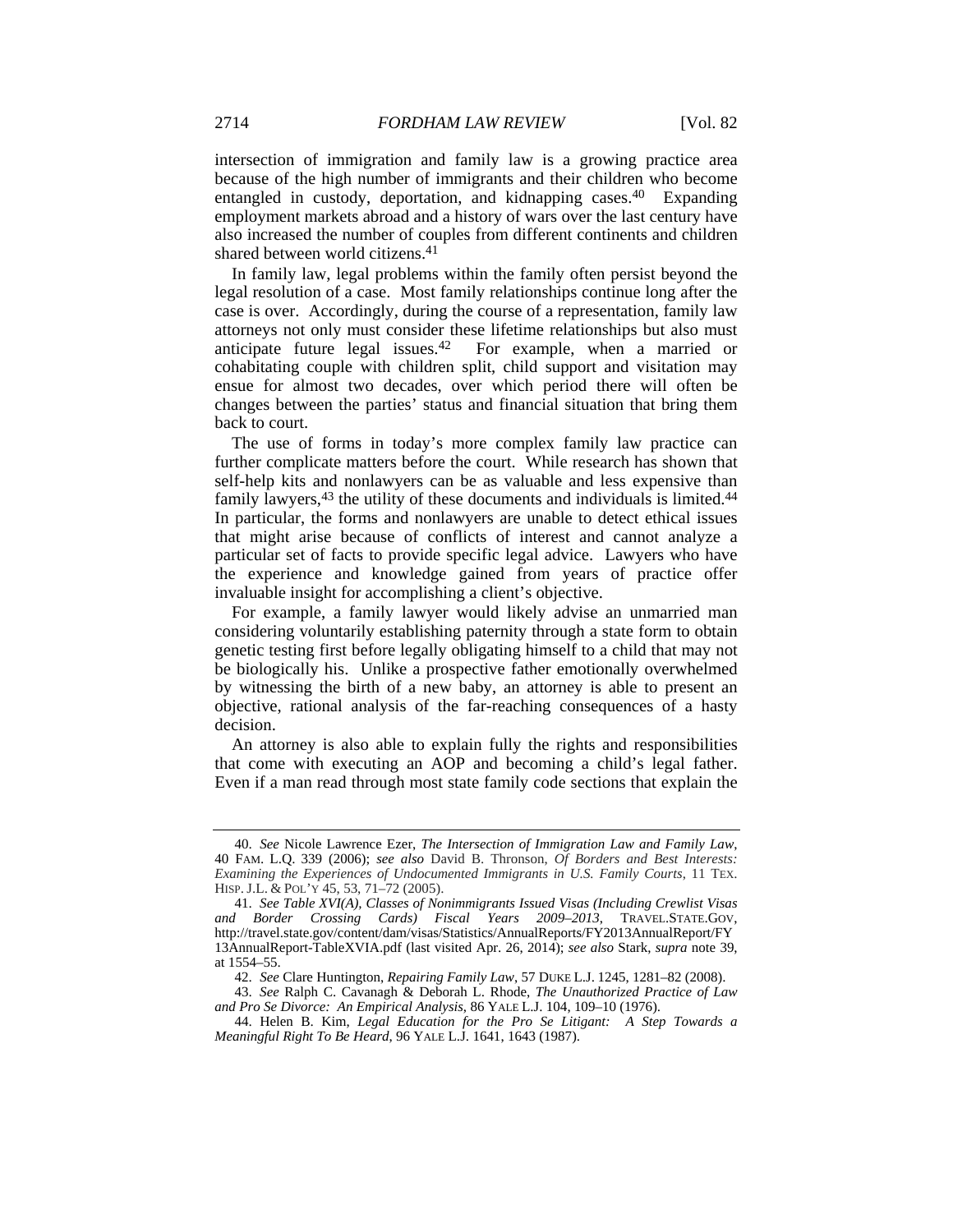duties and obligations of parenthood, he would not find a statement that says "failure to pay child support may result in incarceration, loss of your business license, and lowering of your credit rating." Detailed knowledge of how state child support laws impact parental duties is a topic with which family law attorneys are intimately familiar because it is such a common family law issue. Educating clients and equipping them with information helps families work together more effectively and can often help avoid disastrous outcomes.45

#### II. STATE LEGAL FORMS AS ACCESS TO JUSTICE

Legal forms in family law cases like divorce and child custody have become quite routine with the extraordinary high number of pro se litigants in family courts. These forms are available for purchase in stores like Office Depot and Wal-Mart or on websites like famous attorney Robert Shapiro's LegalZoom,<sup>46</sup> U.S. Legal Forms,<sup>47</sup> and All Law.<sup>48</sup> Although the forms are plentiful, pro se litigants often encounter problems when filling out numerous forms and are overwhelmed because of poor instructions for drafting and filing the forms.49 Many of the privately generated forms are incorrect.50 With respect to family law, states solved these problems, in part, by creating simple, standardized divorce forms.<sup>51</sup>

The primary reason for state-created family law forms is to provide simple, easy-to-use instructions and forms that are accurate, conform to

<sup>45.</sup> *See In re* Paternity of an Unknown Minor, 951 N.E.2d 1220, 1221 (Ill. App. Ct. 2011) (confronting an alleged biological father who brought an action to determine paternity after the presumptive father's execution of voluntary acknowledgment of paternity); *In re* M.M., 928 N.E.2d 1281, 1281–82 (Ill. App. Ct. 2010) (holding that a child was not estopped from challenging the presumed father's paternity despite voluntary acknowledgment); Wilson v. Cramer, 317 S.W.3d 206, 207–08 (Mo. Ct. App. 2010) (addressing a situation where one man signed an AOP and paid child support for six years, only to find out that he was not the father of the child); *see also* Ruth Padawer, *Losing Fatherhood*, N.Y. TIMES, Nov. 22, 2009, § 6 (Magazine), at 38 (detailing stories and legal battles of men who were duped into believing that they were the father of children who were biologically related to a man with whom their wives had cheated). But in one case, a court allowed genetic testing after the statutory time limitation had passed where a putative father had previously executed a voluntary AOP. State v. Kimbrel, 231 P.3d 576 (Kan. Ct. App. 2010). The court found that the negative test rebutted the presumption of paternity and further held that the child's best interests were served by ending the father-child relationship and denying a petition for child support. *Id.*

 <sup>46.</sup> LEGALZOOM, http://www.legalzoom.com (last visited Apr. 26, 2014).

 <sup>47.</sup> USLEGAL, http://www.uslegalforms.com (last visited Apr. 26, 2014).

 <sup>48.</sup> ALLLAW.COM, http://www.alllaw.com (last visited Apr. 26, 2014).

 <sup>49.</sup> Amy C. Henderson, *Meaningful Access to the Courts?: Assessing Self-Represented Litigants' Ability To Obtain a Fair, Inexpensive Divorce in Missouri's Court System*, 72 UMKC L. REV. 571, 575–76 (2003).

<sup>50.</sup> *See* Denise S. Owens, *The Reality of Pro Se Representation*, 82 MISS. L.J. SUPRA 147, 154 (2013).

 <sup>51.</sup> Jona Goldschmidt, *Strategies for Dealing with Self-Represented Litigants*, 30 N.C. CENT. L. REV. 130, 130 (2008); Henderson, *supra* note 49, at 582; Robert B. Yegge, *Divorce Litigants Without Lawyers: This Crisis for Bench and Bar Needs Answers Now*, JUDGES' J., Spring 1994, at 8, 10.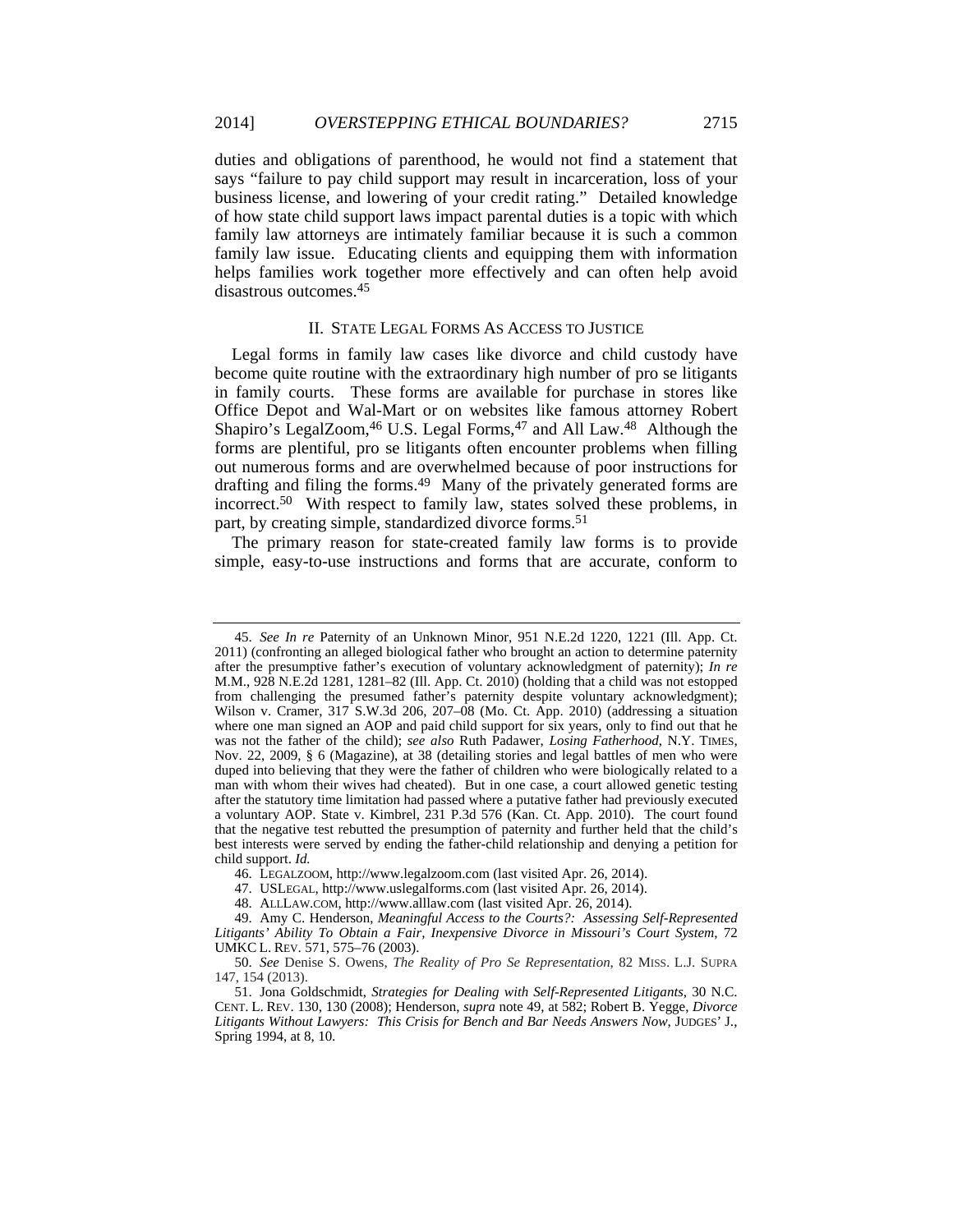current state law, and accepted by family court judges.<sup>52</sup> Other forms available for free in law libraries are too complex because they are intended for licensed practicing attorneys. State-generated forms are also helpful in states where pro bono or private attorneys can provide bundled services or limited legal assistance to indigent litigants.

The law on whether drafting legal forms is part of the practice of law is inconsistent across the United States. Each state has its own prescription for which actions constitute the unauthorized practice of law.53 For the most part, states have been lenient toward for-profit corporations and states creating standardized forms.

Texas passed a statute in 2005 proclaiming that

"practice of law" does not include the design, creation, publication, distribution, display, or sale, including publication, distribution, display, or sale by means of an Internet web site, of written materials, books, *forms*, computer software, or similar products if the products clearly and conspicuously state that the products are not a substitute for the advice of an attorney.54

This law was the result of a State Bar of Texas challenge to Nolo Press, a leading legal manual publisher, for the unauthorized practice of law.55 Some states have followed the ruling in this case,<sup>56</sup> while others have determined that the drafting of pleadings is a skill only for an attorney authorized to practice law.57

### *A. A Summary of State Supreme Court–Approved Divorce Pro Se Forms*

The majority of U.S. states provide divorce forms online: only eight states do not offer divorce, child custody, or other family law forms for their constituents.58 Twenty-three states have standardized forms available for pro se litigants to use but are not clearly approved by the state's

<sup>52.</sup> *See* Amendments to the Florida Family Law Rules of Procedure & Family Law Forms, 810 So. 2d 1, 1–2 (Fla. 2000).

<sup>53.</sup> *See* TASK FORCE ON THE MODEL DEFINITION OF THE PRACTICE OF LAW, REPORT app. A (2003), *available at* http://www.americanbar.org/content/dam/aba/migrated/cpr/modeldef/model\_def\_statutes.authcheckdam.pdf.

 <sup>54.</sup> TEX. GOV'T CODE ANN. § 81.101(c) (West 2005) (emphasis added).

 <sup>55.</sup> Landsman, *supra* note 1, at 445.

<sup>56.</sup> *See* WASH. CT. GEN. R. 24; *see also* ARIZ. SUP. CT. R. 31(a).

<sup>57.</sup> *See* MO. REV. STAT. § 484.010 (West Supp. 2014); State *ex rel.* Comm'n on Unauthorized Practice of Law v. Yah, 796 N.W.2d 189, 191 (Neb. 2011); Hous. Auth. v. Key, 572 S.E.2d 284, 285 (S.C. 2002).

 <sup>58.</sup> Arkansas, Colorado, Georgia, Illinois, Kentucky, Louisiana, Mississippi, and Virginia do not have any state standardized family law forms available for pro se use. *See infra* Appendix A.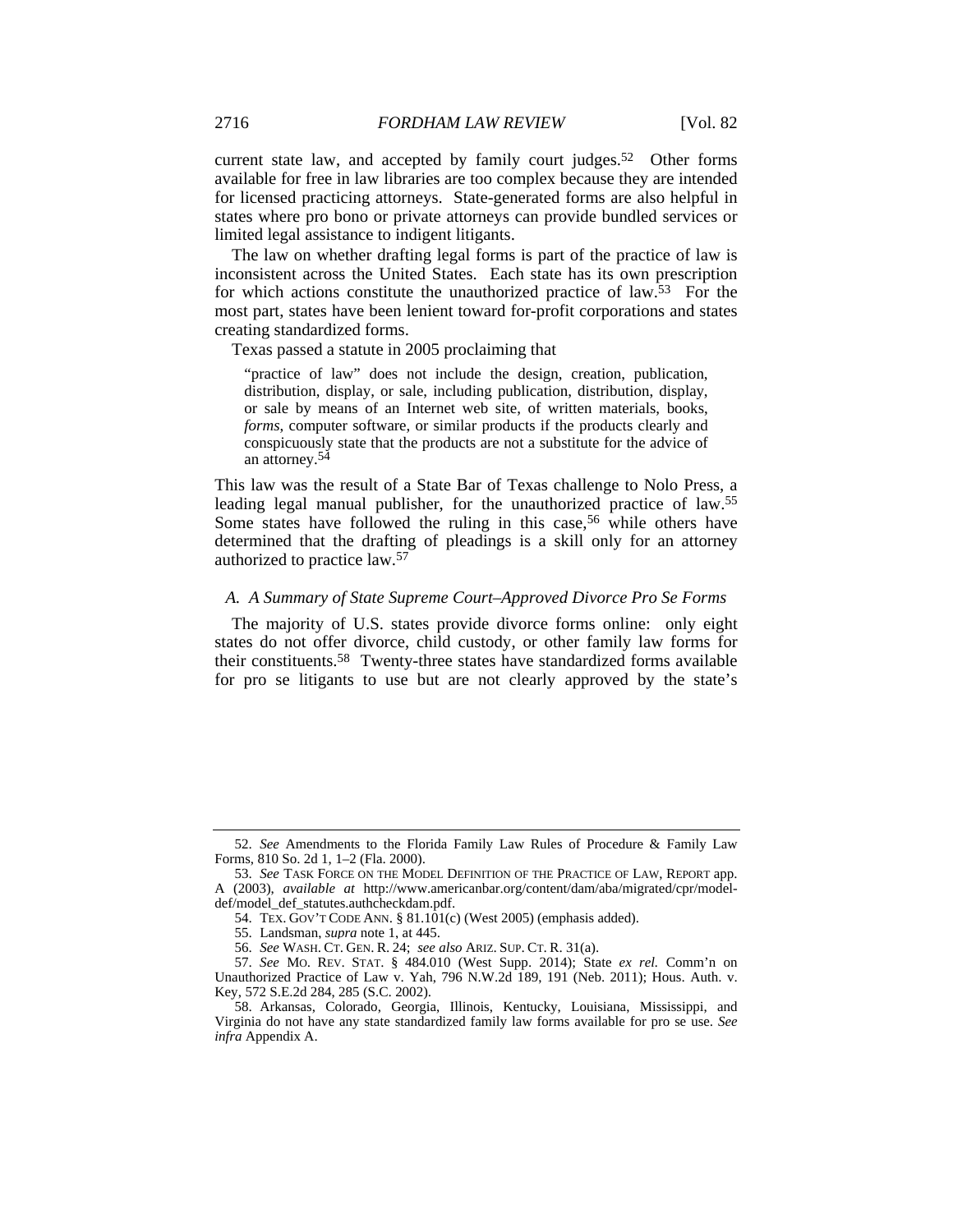supreme court.<sup>59</sup> Approximately seventeen states have supreme court– approved pro se divorce forms.<sup>60</sup>

These states have developed the forms in a variety of ways. For example, in Michigan, the Supreme Court has approved the use of standardized divorce forms developed by the State Court Administrative Office  $(SCAO)$ .<sup>61</sup> In addition, county courts with specific divorce forms must allow use of the SCAO-approved divorce forms. $\delta^2$ 

Many other state courts have used separate committees that were created to craft instructions and forms.<sup>63</sup> These committees have played an important role in the drafting, reviewing, and publicizing of pro se forms in various states. However, the degree of their involvement varies from state to state, and some states do not provide any information about how these forms were created or publicized.

Missouri provides an example of how a committee was used to vet the standardized divorce form. The pro se forms were initially created in a subcommittee of the Missouri Supreme Court Committee on Access to Family Courts.<sup>64</sup> Members of this committee include judges from around the state.65 Once the subcommittee drafted and approved the form, it was then sent to the Committee on Access to Family Courts (CAFC).<sup>66</sup> The CAFC reviewed the form and suggested changes.<sup>67</sup> Once the CAFC

61. *See* Press Release, Mich. Poverty Law Program, Solutions on Self-Help Task Force Announces Upcoming Public Launch of Michigan Legal Help Website; SCAO-Approved Divorce Forms To Be Included (n.d.), *available at* http://courts.mi.gov/Administration/ SCAO/Resources/Mailings/SelfHelp.pdf.

62. *Id.*

 <sup>59.</sup> Alabama, Alaska, Arizona, California, Delaware, Hawaii, Idaho, Indiana, Maine, Maryland, Massachusetts, Minnesota, Montana, New Hampshire, New Jersey, New York, North Carolina, Oregon, Pennsylvania, Rhode Island, South Dakota, Vermont, and Wisconsin do have family law forms available for pro se litigants, but they are not approved by the states' highest court. *See infra* Appendix A.

 <sup>60.</sup> California, Florida, Iowa, Kansas, Michigan, Missouri, Nebraska, Nevada, North Dakota, Ohio, Oklahoma, South Carolina, Tennessee, Texas, Utah, West Virginia, and Wyoming are the states that have state supreme court–approved family law forms. *See infra*  Appendix A.

<sup>63.</sup> *See* MD. JUDICIARY, CLEARING A PATH TO JUSTICE: A REPORT OF THE MARYLAND JUDICIARY WORK GROUP ON SELF-REPRESENTATION IN THE MARYLAND COURTS 2, 6 (2007) *available at* http://apps.americanbar.org/legalservices/delivery/downloads/mdself representation0807.pdf; TENN. SUPREME COURT ACCESS TO JUSTICE COMM'N, MEETING THE CHALLENGES OF SELF-REPRESENTED LITIGANTS: A BENCH BOOK FOR GENERAL SESSIONS JUDGES OF THE STATE OF TENNESSEE (2013), *available at* http://www.tbpr.org/ NewsAndPublications/Bench\_book\_for\_General\_Sessions\_Judges\_regarding\_Pro\_Se\_Litig ants\_May2013.pdf; WIS. PRO SE WORKING GRP., MEETING THE CHALLENGE OF SELF-REPRESENTED LITIGANTS IN WISCONSIN 6, 27–30 (2000), *available at* https://www.wicourts.gov/publications/reports/docs/prosereport.pdf; Suzanne Valdez, *Addressing the Pro Se Litigant Challenge in Kansas State Courts*, J. KAN. B. ASS'N, Apr. 2009, at 25, 28–29.

<sup>64.</sup> *Missouri Family Court Forms for Self-Represented Litigants*, FAM. CT. FORMS FOR SELF-REPRESENTED LITIGANTS, http://www.selfrepresent.com/mo/Forms/cafc (last visited Apr. 26, 2014).

<sup>65.</sup> *Id.*

<sup>66.</sup> *Id.*

<sup>67.</sup> *Id.*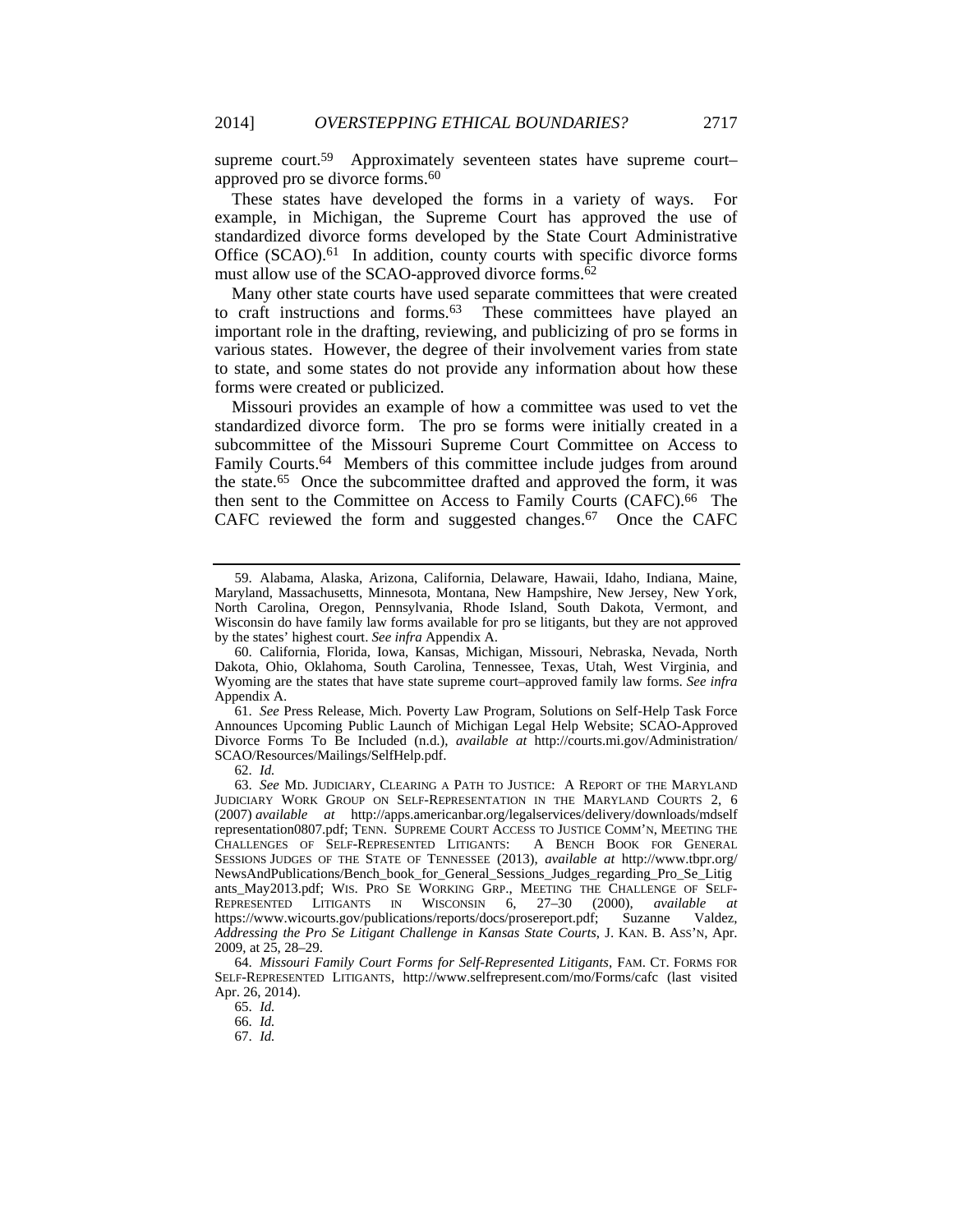approved the form, the Missouri Supreme Court Judicial Records Committee and the Missouri Supreme Court Family Court Committee further reviewed the form.68 Next, the form returned to the CAFC, where it considered input from the other committees and amended the form accordingly.69 The form was then submitted to the Missouri Supreme Court for review, approval, and subsequent amendments.70 Once the Missouri Supreme Court approved the form, pro se litigants were required to use it.71

Some courts have supplemented standardized pro se family court forms with other avenues of assistance for self-represented parties. For example, in Utah, the staff at the Administrative Office of the Courts developed and managed a web-based program that provides forms to pro se parties.<sup>72</sup> Following a 2005 study, the Utah Supreme Court interpreted the law in a way that now permits nonlawyers to provide pro bono "clerical assistance" to self-represented litigants when completing a standardized form provided by the court.73 In 2007, the Utah state courts created self-help centers that provide legal information to litigants.74

Family courts in Washington State have taken steps to meet the U.S. Supreme Court's mandate in *Turner v. Rogers* by translating over 200 family law court forms into plain language.75 The Pro Se Plan, developed by a wide array of participants, is quite comprehensive in scope; it provides an online self-help center and self-help centers in court houses, public libraries, community centers, domestic violence shelters, and other public gathering places.76 In addition to forms and instructions, resources for assistance in completing the forms, including a local legal aid provider, an online chat-based assistant, or a toll-free number for assistance with a knowledgeable staff person (ideally an attorney), are also available.<sup>77</sup> Online translation services are a key component of the system.78

Washington State has taken further innovative steps to assist pro se litigants, including the adoption of a limited scope representation rule and a "Limited Practice Rule for Limited License Legal Technicians."79 The first of its kind in the United States, the latter rule allows nonlawyers with certain training to provide technical help on simple legal matters, including selecting and completing court forms and identifying additional documents

<sup>68.</sup> *Id.*

<sup>69.</sup> *Id.*

<sup>70.</sup> *Id.*

<sup>71.</sup> *Id.*

 <sup>72.</sup> Linda F. Smith & Barry Stratford, *DIY in Family Law: A Case Study of a Brief Advice Clinic for Pro Se Litigants*, 14 J.L. & FAM. STUD. 167, 171 (2012).

<sup>73.</sup> *Id.*

<sup>74.</sup> *Id.*

 <sup>75.</sup> Charles R. Dyer et al., *Improving Access to Justice: Plain Language Family Law Court Forms in Washington State*, 11 SEATTLE J. FOR SOC. JUST. 1065, 1065–66 (2013).

<sup>76.</sup> *Id*. at 1078–79. 77. *Id*. at 1080.

<sup>78.</sup> *Id.*

<sup>79.</sup> *Id.* at 1089; *see* WASH. ADMISSION TO PRACTICE R. 28.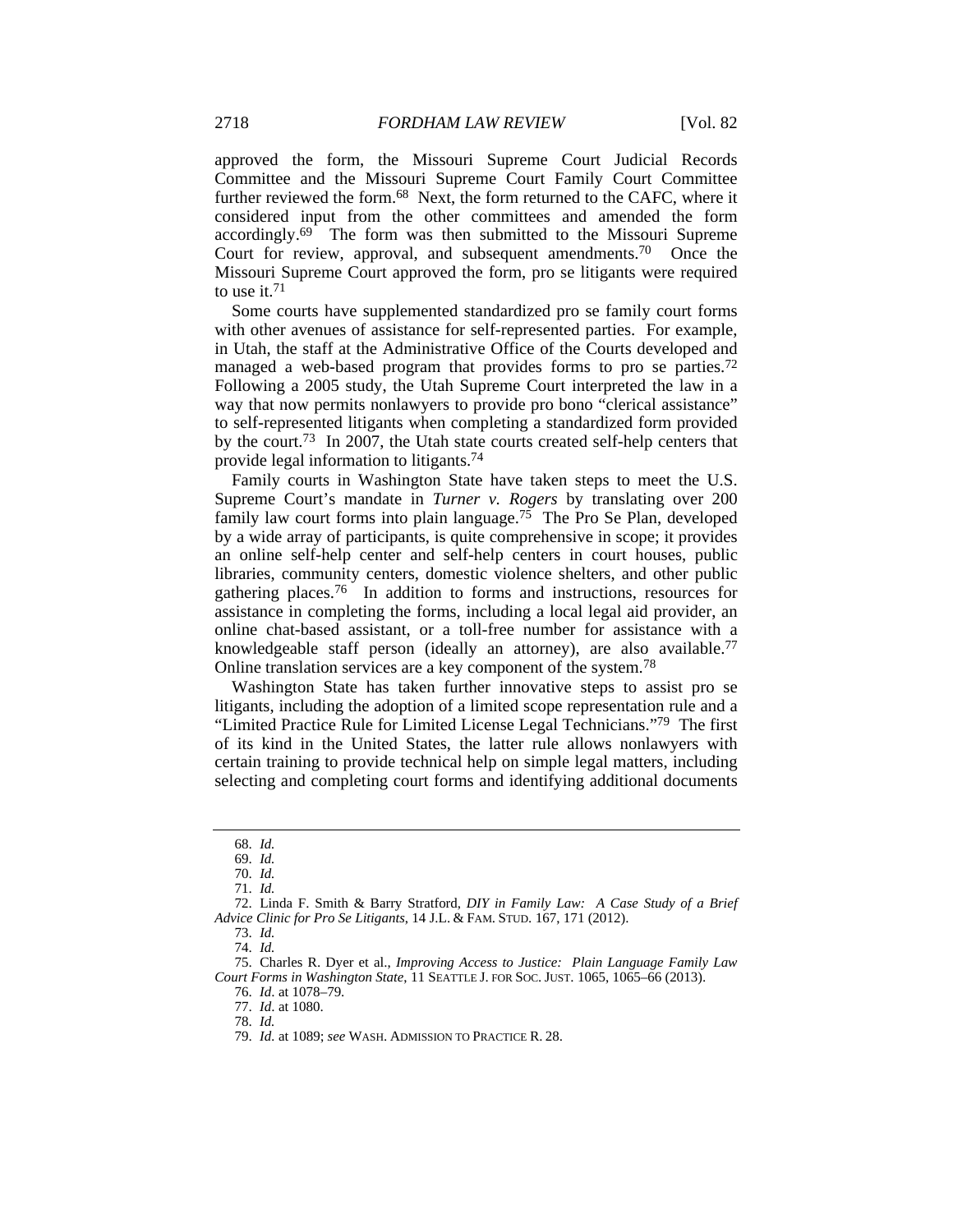that may be needed in a court proceeding.80 As states grapple with the continuous flow of self-represented parties in courts, many will be closely watching how these new laws work in Washington to determine if they should follow suit.

#### *B. A Summary of the Voluntary AOP Process in the United States*

Another commonly used state-generated form in family court is the AOP. This is a free document, usually executed after the birth of a nonmarital child to legally establish paternity for a man who either believes he is the biological father of a child or intends to serve as the legal father of a child. Voluntary AOPs are available in all fifty states, and are a distinct mandate of the Personal Responsibility and Work Opportunity Reconciliation Act of 199681 (PRWORA), which President William J. Clinton signed into law.

A major portion of this welfare reform act was targeted towards efforts to assign financial responsibility for children born out of wedlock to fathers, rather than to states and the federal government.<sup>82</sup> In addition to implementing stricter guidelines for enforcement of child support payment, the law also required all states to approve stronger measures to establish paternity for nonmarital fathers.<sup>83</sup> The main features of the requirements placed on states include: (1) mandatory procedures for hospitals and birthing centers regarding the voluntary establishment of paternity after the birth of a child; (2) conditional placement of putative birth fathers' names on birth certificates only after signing a voluntary paternity acknowledgment or court adjudication of paternity; and (3) reciprocal provisions whereby the signing of a voluntary paternity acknowledgment is the equivalent of a legal finding of paternity by a court of law, and judicial ratification is not allowed to approve an unchallenged acknowledgment of paternity.84

Prior to the federal AOP requirement, the legal procedure to establish paternity required filing a petition, genetic testing confirming the biological relationship between the father and child, and entry of a court order by a judge.85 Alternatively, some states allow a putative father to execute an affidavit to establish paternity without the necessity of genetic testing.86 But the putative father would still need to file a petition whereby the court could consider the affidavit to establish paternity, either in an ongoing

<sup>80.</sup> Dyer et al., *supra* note 75, at 1089–90.

 <sup>81. 42</sup> U.S.C. § 666 (2006).

<sup>82.</sup> *See* Laura Wheaton & Elaine Sorensen, *Reducing Welfare Costs and Dependency: How Much Bang for the Child Support Buck?*, 4 GEO. PUB. POL'Y REV. 23, 23 (1998); *see also* Roger J.R. Levesque, *Looking to Unwed Dads To Fill the Public Purse: A Disturbing Wave in Welfare Reform*, 32 U. LOUISVILLE J. FAM. L. 1, 2–4 (1993).

 <sup>83. 42</sup> U.S.C. § 666(a)(5).

 <sup>84.</sup> *Id.* § 666.

<sup>85.</sup> *See* Child Support Enforcement Amendments of 1984, Pub. L. 98-378, 98 Stat. 1305 (codified as amended at 42 U.S.C. §§ 666–667); Family Support Act of 1988, Pub. L. 110- 485, 102 Stat. 234 (codified as amended in scattered sections of 42 U.S.C.).

<sup>86.</sup> *See* CHILD WELFARE INFO. GATEWAY, THE RIGHTS OF UNMARRIED FATHERS 4 (2010), *available at* https://www.childwelfare.gov/systemwide/laws\_policies/statutes/putative.pdf.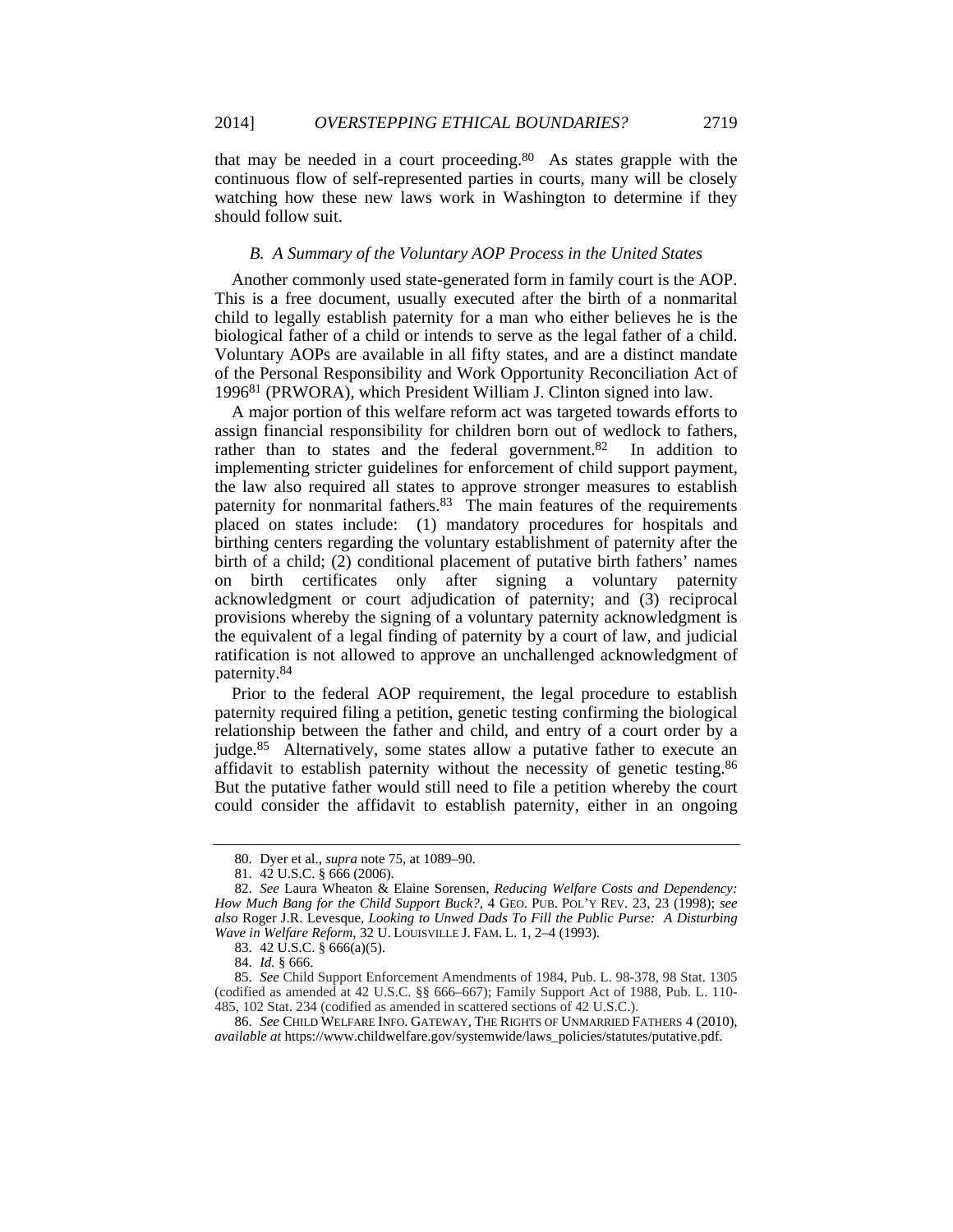family law case or a case initiated to establish paternity and request child support. In either case, an attorney was usually necessary to litigate paternity cases, and for low-income and indigent citizens, the attorneys that the state child support agency or attorney general's office employed served as the legal representatives to accomplish this goal. These methods of establishing paternity are still available to putative fathers, but they require court appearances and take much longer than the AOP process.

Since the passage of PRWORA, states have received federal funding to secure the legal commitment of unwed fathers to their children.<sup>87</sup> The benefit for states is that the AOPs allow a shorter, cheaper way to obtain child support for children born outside of the private order of marriage. An additional incentive for the state and the unwed mother was PRWORA's new requirement under the Temporary Assistance for Needy Families (TANF) program that applicants for welfare must seek child support prior to being approved for state assistance.88 Hospitals receive federal funds to administer the AOP process, and states, in turn, provide financial compensation to hospitals and birthing centers for each voluntary paternity acknowledgment executed.89

The federal law was designed to capitalize on the social science research that determined that most unwed fathers are active in their children's lives for the first year after birth.<sup>90</sup> A "putative father must be given notice, orally, or through the use of video or audio equipment, and in writing, of the alternatives to, the legal consequences of, and the rights . . . and responsibilities that arise from, signing the [paternity] acknowledgment."91 The law provides that mothers and fathers be given the "opportunity to speak with staff . . . who are trained to clarify information and answer questions about paternity establishment."92 In Texas, the attorney general's office grants certification or authorization to a hospital staff member or birthing center employee annually, requiring that they complete one threehour training.<sup>93</sup> These staff members distribute the AOPs in the hospital, and they must speak with each mother and father about the opportunity to voluntarily acknowledge paternity.94 Staff members are tasked with informing the putative father and birth mother about the legal rights and responsibilities of a parent pursuant to the state family law code, which are

<sup>87.</sup> *See* 42 U.S.C. § 603(a)(2).

<sup>88.</sup> *See id.* § 666(a)(5)(C)(iii)(l).

 <sup>89.</sup> *Id.* § 666.

<sup>90.</sup> *See* Robert I. Lerman, *Capabilities and Contributions of Unwed Fathers*, FUTURE CHILD., Fall 2010, at 63, 74; *see also* Sara McLanahan & Audrey N. Beck, *Parental Relationships in Fragile Families*, 20 FUTURE CHILD., Fall 2010, at 17, 20–21.

 <sup>91. 42</sup> U.S.C.§ 666(a)(5)(C)(i).

 <sup>92. 45</sup> C.F.R. § 303.5(g)(2)(i)(D) (2013).

<sup>93.</sup> *See* Letter from Ted White, Assistant Attorney Gen., Attorney Gen. of Tex., to author (Aug. 5, 2013) (on file with *Fordham Law Review*); *see also Child Support Community Services and Volunteer Program*, ATT'Y GEN. TEX., http://www.oag.state.tx.us/ child/outreach.shtml (last visited Apr. 26, 2014).

 <sup>94. 1</sup> TEX. ADMIN. CODE § 55.407 (2013).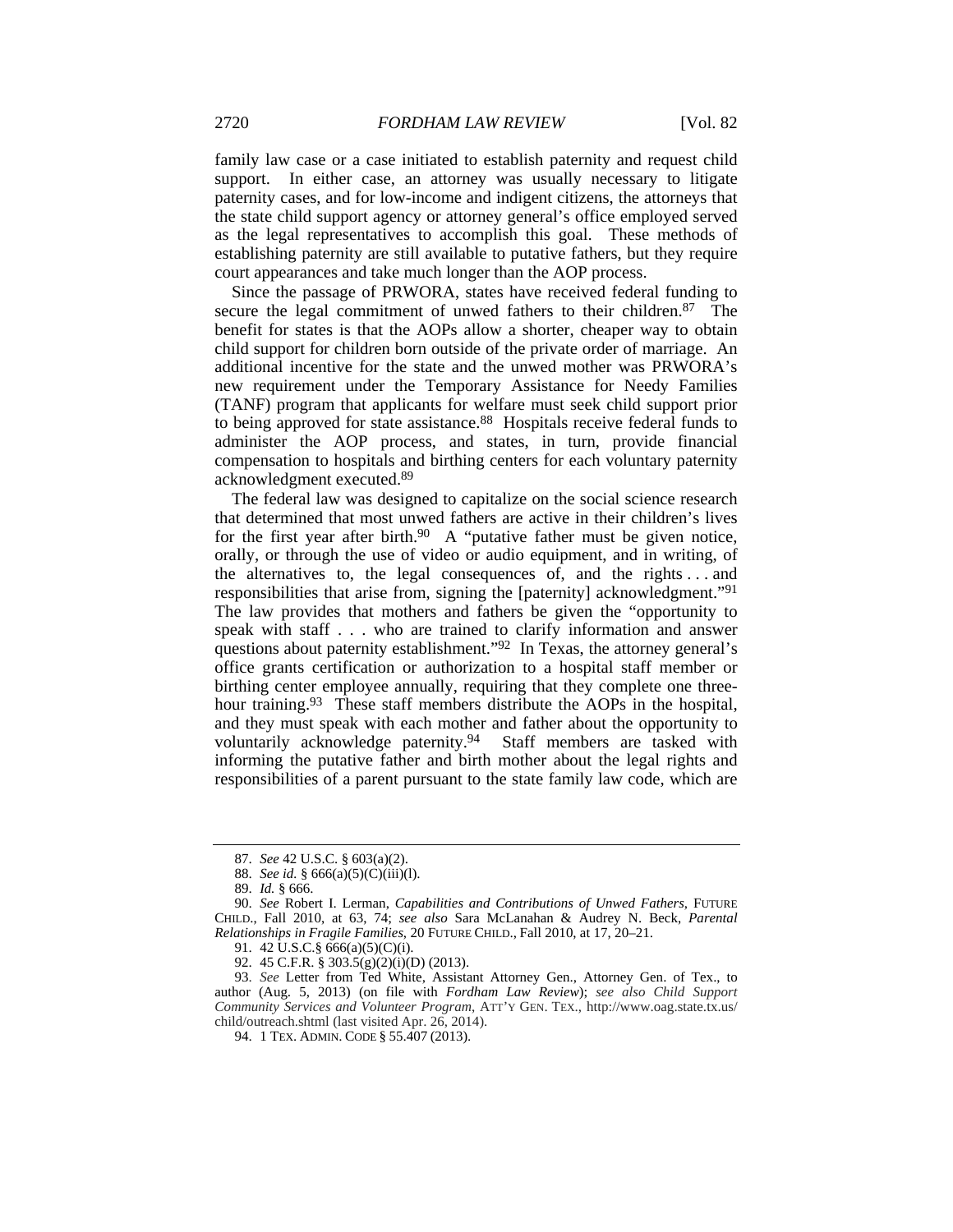not listed in their entirety on any of the state-generated forms presented to the father.95

This approach has become the state's best method for pursuing fathers for child support. But whether the practice of executing AOPs by hospital and birthing center staff members is legally ethical is questionable. A host of questions arise from this procedure, and though some of these questions are beyond the scope of this Article,96 this Article will evaluate the critical question of whether states have been allowed to exercise a much more relaxed ethical standard in pursuing the "voluntary" paternity of nonmarital men in America.

#### *C. The Pros and Cons of State-Sponsored Self-Help Legal Forms*

Almost every U.S. state court or state bar organization has developed ways to provide legal assistance to individuals who cannot afford to hire attorneys. Rises in the number of divorces, children born out of wedlock, incidents of domestic violence, and nonmarital family disputes provide a steady flow of self-represented people in family courts. Outsourcing the practice of family law has become commonplace, and state courts have many incentives to offer assistance to unrepresented litigants.<sup>97</sup> Currently, the use of standardized family law forms has received mixed reviews, as some attorneys, judges, and other critics assert that these forms have done more harm than good.<sup>98</sup> Others believe these forms are working effectively and are a good solution to the problem of increasing pro se litigants.<sup>99</sup>

Providing large numbers of pro se parties with some form of free legal assistance is a cost-benefit for state court judges and court administrators. State courts began creating forms because limited court resources are used inefficiently when judges must spend significant time dealing with laypersons who are unfamiliar with civil court procedures, rules of evidence, and professional and judicial rules of conduct.100 Because of the proliferation of forms available to the public, state court judges had to deal with a variety of makeshift pleadings, many of which did not have proper

<sup>95.</sup> *See* JUNE GIBBS BROWN, PATERNITY ESTABLISHMENT: NOTIFICATION OF RIGHTS AND RESPONSIBILITIES FOR VOLUNTARY PATERNITY ACKNOWLEDGMENT 1–2 (1999), *available at* oig.hhs.gov/oei/reports/oei-06-98-00051.pdf; *see also* Jeffrey A. Parness & Zachary Townsend, *For Those Not John Edwards: More and Better Paternity Acknowledgments at Birth*, 40 U. BALT. L. REV. 53, 62–63 (2010).

<sup>96.</sup> *Father Chasers: State Ethical Violations in Paternity Establishment* is a separate work in progress by the author which provides a much more detailed analysis of the ethical violations presented by the PRWORA's mandatory paternity establishment process.

<sup>97.</sup> *See* Zorza, *supra* note 2, at 520.

 <sup>98.</sup> For a list of pros and cons of standardized forms, see William A. Scott, Comment, *Filling in the Blanks: How Computerized Forms Are Affecting the Legal Profession*, 13 ALB. L.J. SCI. & TECH. 835, 838–57 (2003). *See also* Swank, *supra* note 6, at 1538–39.

<sup>99.</sup> *See* Dyer et al., *supra* note 75, at 1082–95; *see also* Benjamin P. Cooper, *Access to Justice Without Lawyers*, 47 AKRON L. REV. 205, 209 (2014) (advocating for usage of pro se forms to address problem with access to justice for low-income litigants).

<sup>100.</sup> *See* Nina Ingwer VanWormer, Note, *Help at Your Fingertips: A Twenty-First Century Response to the Pro Se Phenomenon*, 60 VAND. L. REV. 983, 998–99 (2007).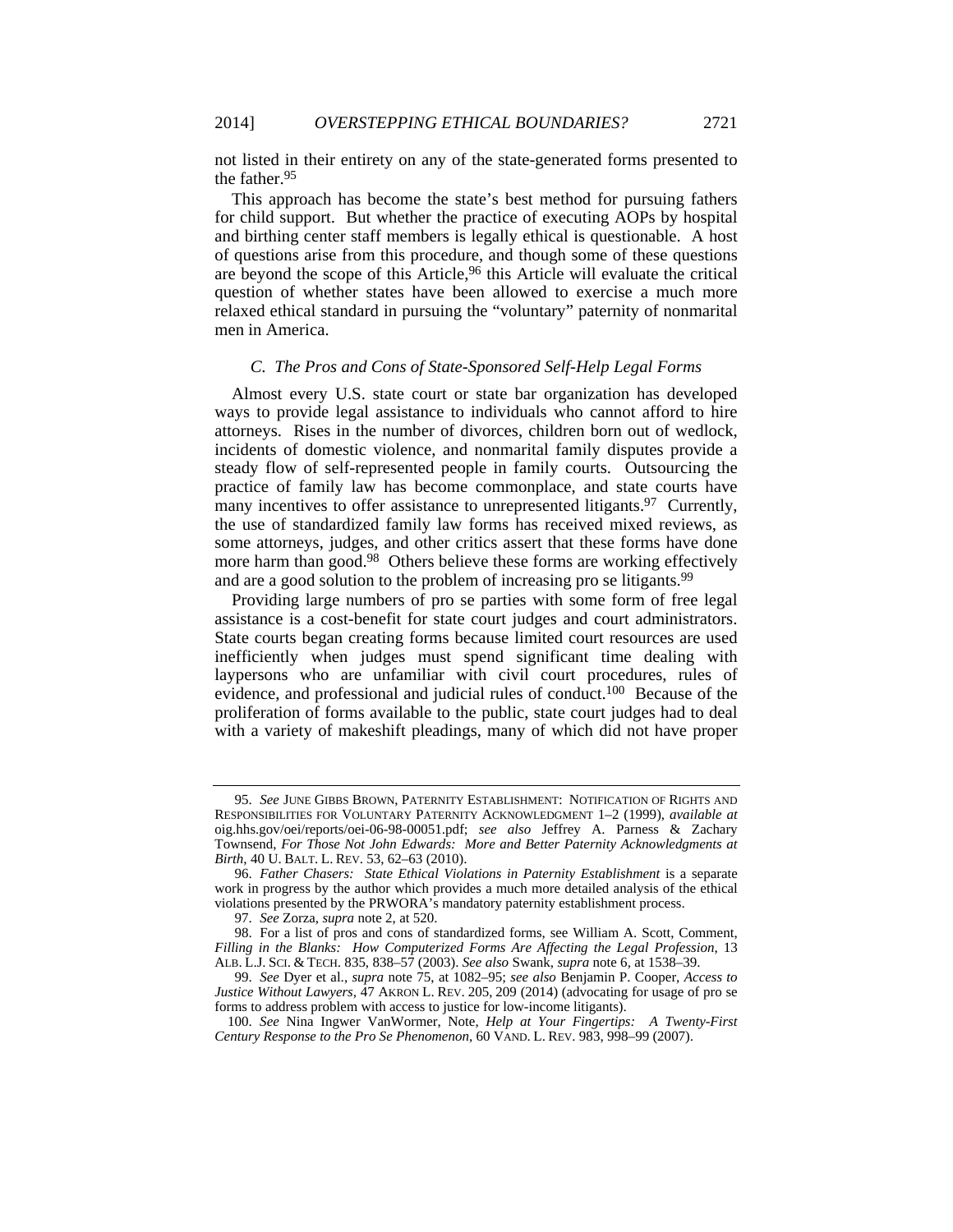instructions.101 Judges have the unique position of being able to assess how to administer justice fairly, given the time allocated to them to handle the volume of cases on their dockets. One of the strongest arguments for courtapproved forms is that the quality and uniformity of the documents will ensure more effective use of court time and administrative personnel time.

Other positive attributes of the state-sponsored forms are their ability to empower the public to handle their own legal affairs. In the area of family law, pro se litigants change their marital status without significant expense and sometimes more quickly than if they had a lawyer. This ability may help individuals exit a legal relationship, allowing them to remarry or even escape harm. A simpler procedure gives the person more control over his or her status, rather than practically requiring the individual to engage an attorney who may add unnecessary strain to an already difficult situation.

On the other hand, court clerks often report that many pro se litigants have trouble using the standardized divorce forms.102 Oftentimes, these pro se parties come into the clerk's office to ask for help and are unfortunately turned away103 because the clerks must be exceedingly careful not to give pro se litigants legal advice.104 Many judges and the county's chief clerk train clerks not to offer unauthorized advice about the law.105

Many attorneys criticize the success rate of family law forms. First, solo and small-firm attorneys typically dislike standardized forms because they believe that forms reduce their business.<sup>106</sup> Second, other attorneys criticize the use of do-it-yourself divorce forms because they can potentially harm litigants if incorrectly filled out.<sup>107</sup> Third, attorneys fear that the legally represented party takes advantage of many pro se divorce litigants.108 For example, one man in Missouri had a substantial pension that he could split with his wife, but instead he offered her only \$2,000 a month.<sup>109</sup> In a different instance, a man in Texas had approximately \$100,000 in retirement, while his wife had no assets.<sup>110</sup> Under the initial State of Texas divorce forms, the wife would not be aware that her husband

106. Conaway, *supra* note 102.

<sup>101.</sup> *See* Owens, *supra* note 50, at 157.

 <sup>102.</sup> Terry Conaway, *Who's Using Missouri's Pro Se Divorce Forms?*, SHLEP: SELF-HELP L. EXPRESS (July 22, 2009, 7:04 PM), http://blogs.law.harvard.edu/shlep/2009/07/22/ whos-using-missouris-pro-se-divorce-forms/.

<sup>103.</sup> *Id.*

<sup>104.</sup> *Cases and Materials on Pro Se Litigation and Related Issues*, PRO SE L. CTR., http://www.pro-selaw.org/cases.asp (last visited Apr. 26, 2014).

 <sup>105.</sup> John M. Greacen, *"No Legal Advice from Court Personnel" What Does That Mean?*, JUDGES' J., Winter 1995, at 10, 10.

<sup>107.</sup> *Id.* (noting that judges in Dallas County, Texas, rejected nine out of ten forms because they were incorrectly filled out)*.*

<sup>108.</sup> *Id.* Judges also "observe that some attorneys take advantage of the fact their opponent is self-represented." JONA GOLDSCHMIDT ET AL., MEETING THE CHALLENGE OF PRO SE LITIGATION: A REPORT AND GUIDEBOOK FOR JUDGE AND COURT MANAGERS 53 (1998).

<sup>109.</sup> *Id.*

 <sup>110.</sup> Angela Morris, *Chief Justice: Delay Action on Bill Limiting Pro Se Divorce Forms*, TEX. LAW. (Apr. 15, 2013), http://www.texasatj.org/files/file/041513TXLawyerChiefJustice DelayActiononBillLimitingProSe.pdf.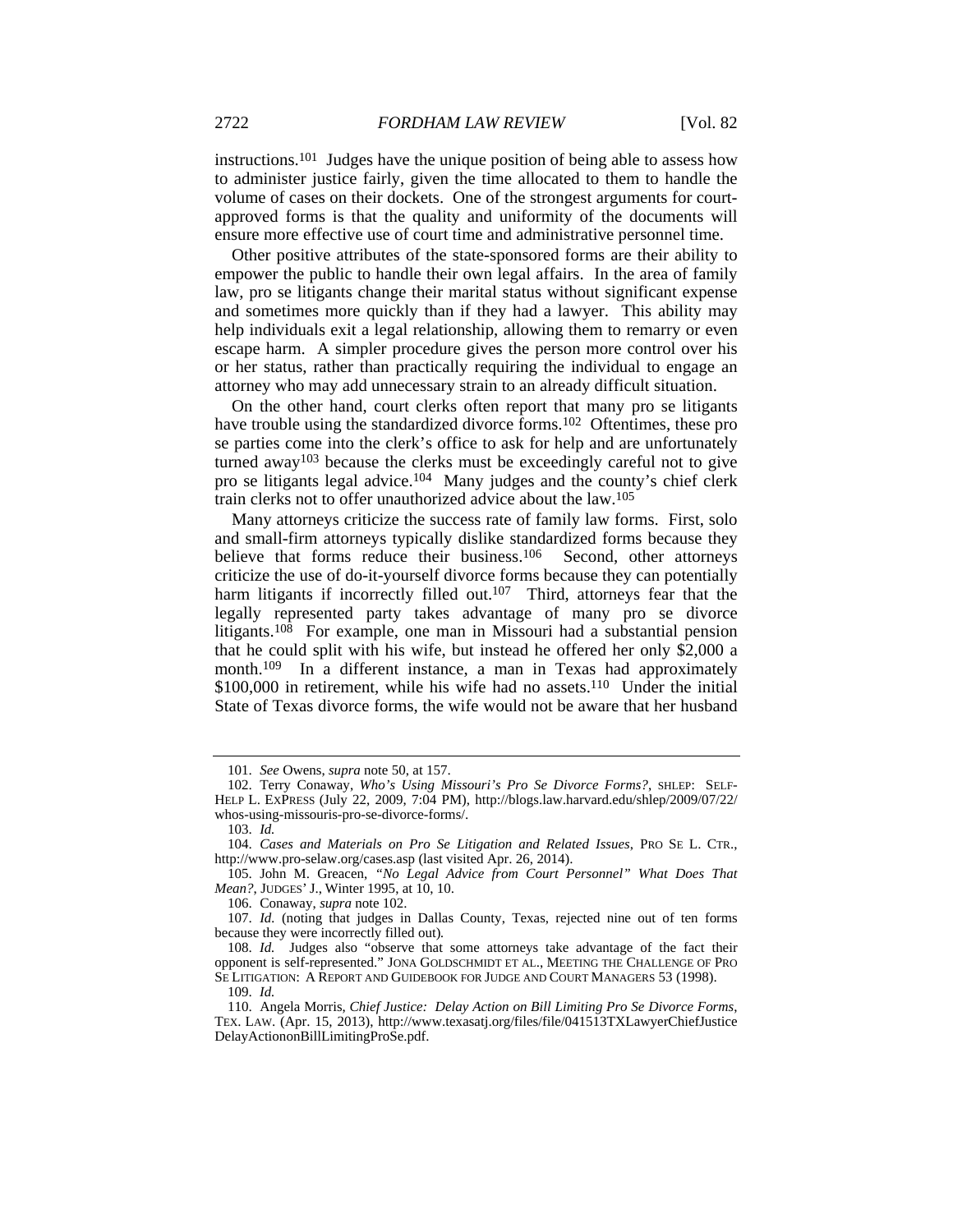had those assets unless he voluntarily disclosed that information.<sup>111</sup> Therefore, many family law attorneys advocate that standardized divorce forms potentially leave vulnerable pro se litigants unprotected.112

Judges and other community leaders have also voiced concerns about these forms. A Texas judge expressed concern that if litigants fill out forms incorrectly, standardized divorce forms may negatively impact judicial efficiency.113 The executive director of the Texas Access to Justice Commission predicted that the confusing nature of the forms may cause litigants to file multiple forms, which will slow down court dockets.<sup>114</sup> Whether judges should offer greater assistance to pro se litigants in court proceedings is another ongoing dilemma.115

Finally, many critics fear that these forms are overwhelming to pro se litigants because the forms lack adequate instructions.<sup>116</sup> Frequently pro se assistance programs hinder litigants, create confusion, and generate frustration about the complexity of the law and the legal process itself.117 Some attorneys have voiced their concerns that these forms are unmanageable and do not provide legal advice or individualized assessment.118 As a result, many pro se litigants express concerns about the use of standardized forms because the forms often lack proper instruction, thereby preventing the pro se litigant from fully exercising his or her rights.119

The AOP forms are unquestionably the federal government's most successful means to establish legal paternity for unwed parents in the United States. Since the initiation of the process, more than three times as many fathers have been verified than before the PRWORA was passed.<sup>120</sup> Over 1.8 million fathers established paternity through executed AOPs in 2009 alone.121 Legal standing as a father is not, however, the same as a child support order. As stated earlier, once the AOP is filed with the state, the onus is on the parents to file the appropriate paperwork on their own or through the attorney general's office to set in motion a court order for child

119. Yegge, *supra* note 51, at 9.

 120. Leslie Joan Harris, *Questioning Child Support Enforcement Policy for Poor Families*, 45 FAM. L.Q. 157, 162 (2011).

<sup>111.</sup> *Id.* After an amicus curiae brief was submitted by the Texas Family Law Council, the Texas Supreme Court modified the divorce forms to disallow a party from using them who have retirement, pension, profit-sharing, stock option plans and individual retirement accounts in his or her name alone. *See* Brief of the State Bar of Texas Family Law Council As Amicus Curiae, *In re* Order Approving Uniform Forms—Divorce Set One, No. 12-9192 (Tex. Jan. 28, 2013).

<sup>112.</sup> *See* Conaway, *supra* note 102; *see also* Morris, *supra* note 110.

 <sup>113.</sup> Morris, *supra* note 110.

<sup>114.</sup> *Id.*

 <sup>115.</sup> Swank, *supra* note 6, at 1586.

 <sup>116.</sup> Henderson, *supra* note 49, at 576.

 <sup>117.</sup> Swank, *supra* note 6, at 1557.

 <sup>118.</sup> Leslie Feitz, Comment, *Pro Se Litigants in Domestic Relations Cases*, 21 J. AM. ACAD. MATRIMONIAL L. 193, 206 (2008); *The Law and Self-Representation: Handling Legal Matters "Pro Se*,*"* STANDARD LEGAL, http://www.standardlegal.com/law-library/prose-legal-self-representation.html (last visited Apr. 26, 2014).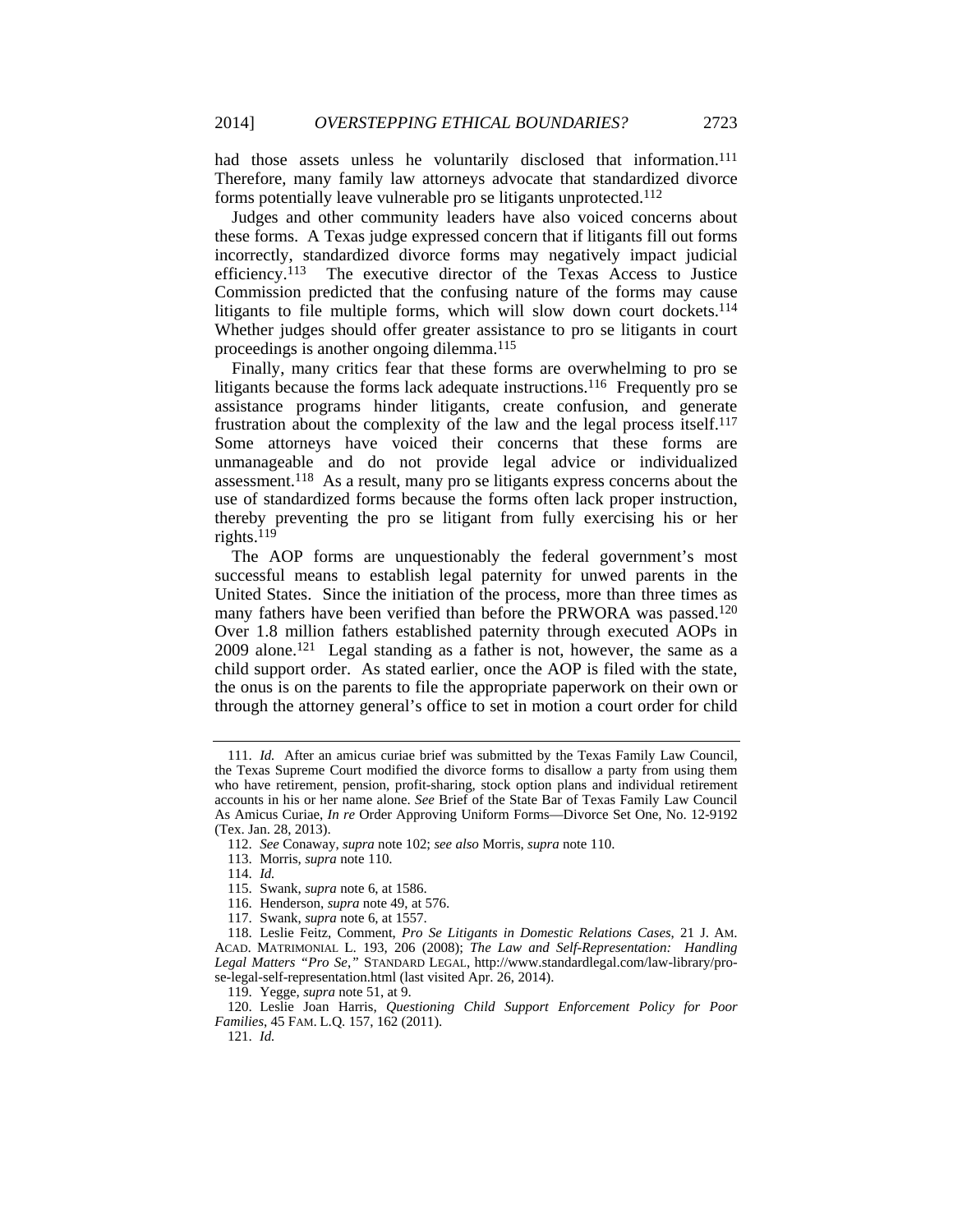support to be paid to the custodial parent.<sup>122</sup> The passage of the PRWORA has increased child support collection, but because most states do not keep statistics regarding the correlation between AOP executions and child support orders, determining how much the AOP process has attributed to this increase is difficult.<sup>123</sup>

One of the drawbacks of using the AOP to establish paternity is the speed with which men are locked into being legally bound to children who may not in fact be biologically related to them. By eliminating the lawyer's monopoly on the establishment of paternity, the federal government and the states have opened up a legal and emotional conundrum for a considerable number of parents and children in America. Although research indicates that the in-hospital AOP program has effectively increased paternity establishment rates by nearly  $\overline{40}$  percent,<sup>124</sup> approximately one-third of fathers who complete genetic testing are found not to be the biological father.125 As paternity fraud and disestablishment of paternity cases abound in state courts, this Article asserts that reliance on the current AOP process, without additional ethical safeguards, causes significant harm to children and families as a whole.

Both sets of forms, the divorce forms and the AOP, primarily benefit the same group of people—low-income or impoverished state citizens. Statistics show that four-fifths of the civil legal needs of the poor are unmet.<sup>126</sup> Statistics also show that the number of women giving birth to children out of wedlock has decreased to 32 percent among whites, 72 percent among Hispanics, and 62 percent among African Americans.127 Overall, the numbers are rising for families where women are the head of household.<sup>128</sup> This group is also more likely to be less educated and employed in low-wage, unskilled jobs than those that can afford legal

<sup>122.</sup> *See, e.g.*, TEX. FAM. CODE § 154.001 (2013); *Frequently Asked Questions*, ATT'Y GEN. TEX., https://www.texasattorneygeneral.gov/cs/parents/faq.shtml#signs (last updated Jan. 5, 2012) (follow "What happens if the father signs the Acknowledgment of Paternity?" hyperlink) ("In order for a parent to obtain child support and visitation rights that are enforceable, a parent must go to either a child support office or a private attorney."); *see also*  Melinda L. Eitzen & Matthew T. Slimp, *Five Easy Steps to Paternity*, 63 TEX. B.J. 988, 989 (2000).

<sup>123.</sup> *See* Laura Oren, *The Paradox of Unmarried Fathers and the Constitution: Biology 'Plus' Defines Relationships; Biology Alone Safeguards the Public Fisc*, 11 WM. & MARY J. WOMEN & L. 47, 99–100 (2004).

 <sup>124.</sup> CHILD & FAMILY RESEARCH P'SHIP, IN-HOSPITAL ACKNOWLEDGEMENT OF PATERNITY LITERATURE REVIEW 4 (2012), *available at* http://childandfamilyresearch.org/content/ uploads/2013/04/CFRP\_AOP\_Literature-Review\_October2012\_web.pdf.

 <sup>125.</sup> Padawer, *supra* note 45, at 40.

 <sup>126.</sup> LEGAL SERVS. CORP., *supra* note 8, at 17.

 <sup>127.</sup> JOYCE A. MARTIN ET AL., BIRTHS: FINAL DATA FOR 2012, at 9 (2013), *available at* http://www.cdc.gov/nchs/data/nvsr/nvsr62/nvsr62\_09.pdf.

 <sup>128.</sup> WENDY WANG ET AL., BREADWINNER MOMS 1 (2013), *available at* http://www.pewsocialtrends.org/2013/05/29/breadwinner-moms/ (noting that in 40 percent of U.S. households women are the sole or primary provider, up from approximately 28 percent twenty years ago).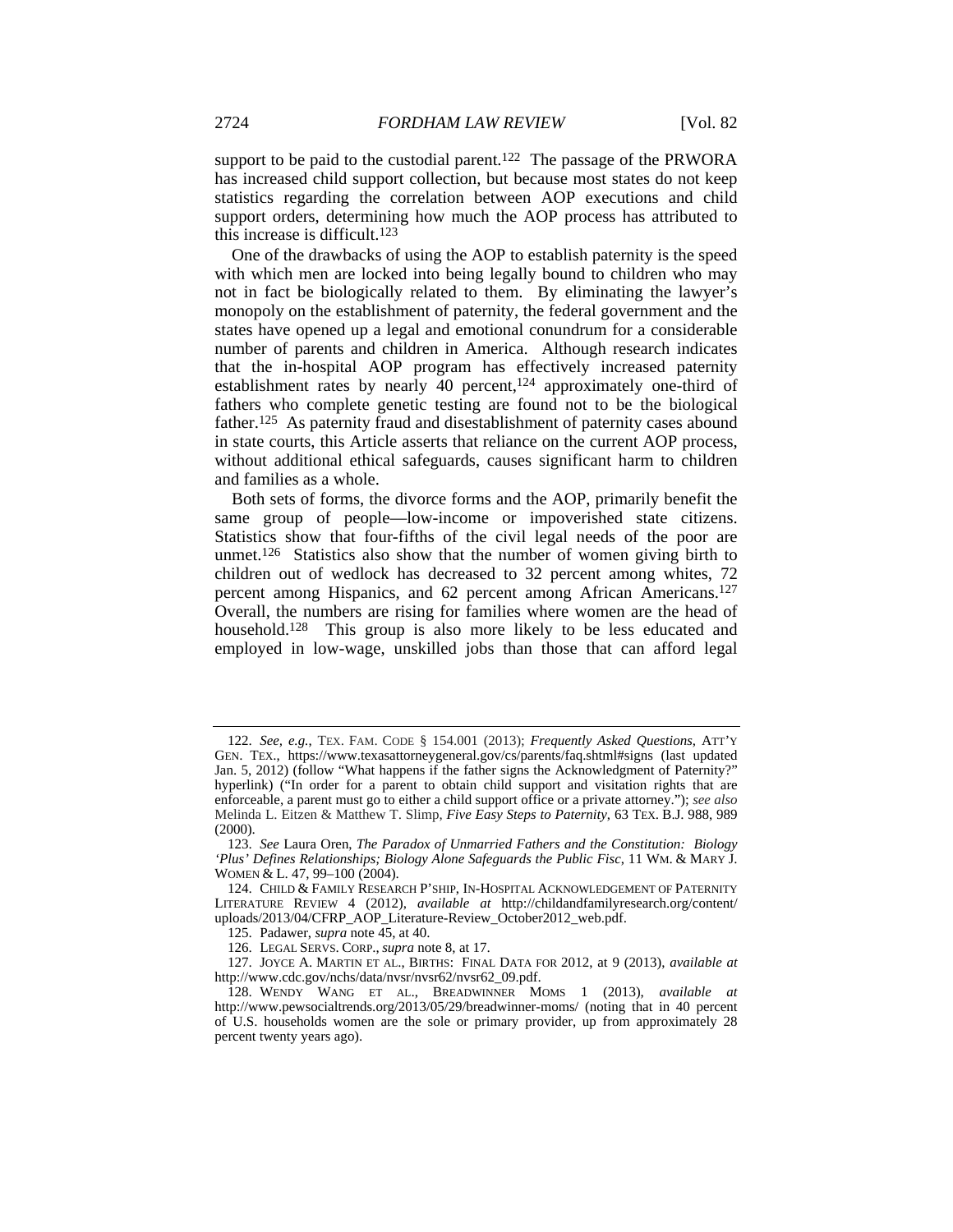representation and those that marry before the birth of a child.129 These fragile families often have complex family dynamics,130 and the status of the other parent, who in most cases is the father, could mean the difference between federal assistance and an unrelenting cycle of poverty.

#### III. ETHICAL BOUNDARIES OVERSTEPPED

After considering the nature of the state-promulgated forms in family law, this Part examines whether state supreme court judges and states' attorneys have crossed ethical boundaries with regard to development and dissemination of these forms. An overarching principle of the U.S. legal system is the existence of an independent, impartial, and competent judiciary.131 This Part examines three relevant issues within the canons of the ABA Model Code of Judicial Conduct: (1) the judges' role, (2) extrajudicial activities and conflicts of interests, and (3) appointments to governmental positions. Next, the analysis turns to limitations on the actions of the state's attorney. This Part reviews Model Rule 5.3, exploring the attorney's responsibilities regarding nonlawyer assistance and whether the hospital and birthing center staff is a state agent to whom the attorney owes a duty of supervision. Finally, this Part discusses concerns regarding the unauthorized practice of law, and whether hospital and birthing center staff who "inform" putative fathers about their legal rights and responsibilities are also "advising" them in a legal sense.

### *A. Reliance on the State's Imprimatur*

The state is a unique actor. It has specific public policy and financial interests that ultimately are designed to protect and serve the nation and its citizens—at least in theory. Those lawyers and judges who work for the state and represent the imprimatur of the state should not be immune from upholding the same ethical standards in place for other legal professionals. This Article asks a new question: can a state allow ethical blind spots to exist when an action or process benefits a sizeable portion of the public? Analyzing this question leads to more questions. What is the threshold for determining whether the integrity of a state actor has been compromised? Are implied presumptions in place that work to the advantage of the state but to the disadvantage of collective individual state citizens? examination of the role of state supreme court judges and states' attorneys in specific family law contexts calls into question whether it is ethically

 <sup>129.</sup> Ariel Kalil & Rebecca M. Ryan, *Mother's Economic Conditions and Sources of Support in Fragile Families*, FUTURE CHILD., Fall 2010, at 39, 40–41.

 <sup>130.</sup> Jessica Dixon Weaver, *The First Father: Perspectives on the President's Fatherhood Initiative*, 50 FAM. CT. REV. 297, 303–04 (2012) (noting that unmarried fathers' inability to pay child support does not mean they are absentee fathers); *see also* Laurie S. Kohn, *Engaging Men As Fathers: The Courts, the Law, and Father-Absence in Low-Income Families*, 35 CARDOZO L. REV. 551, 519–30 (2013) (describing relational, structural, role, and social norm barriers to paternal engagement).

<sup>131.</sup> *See* MODEL CODE OF JUDICIAL CONDUCT pmbl. para. 1 (2010).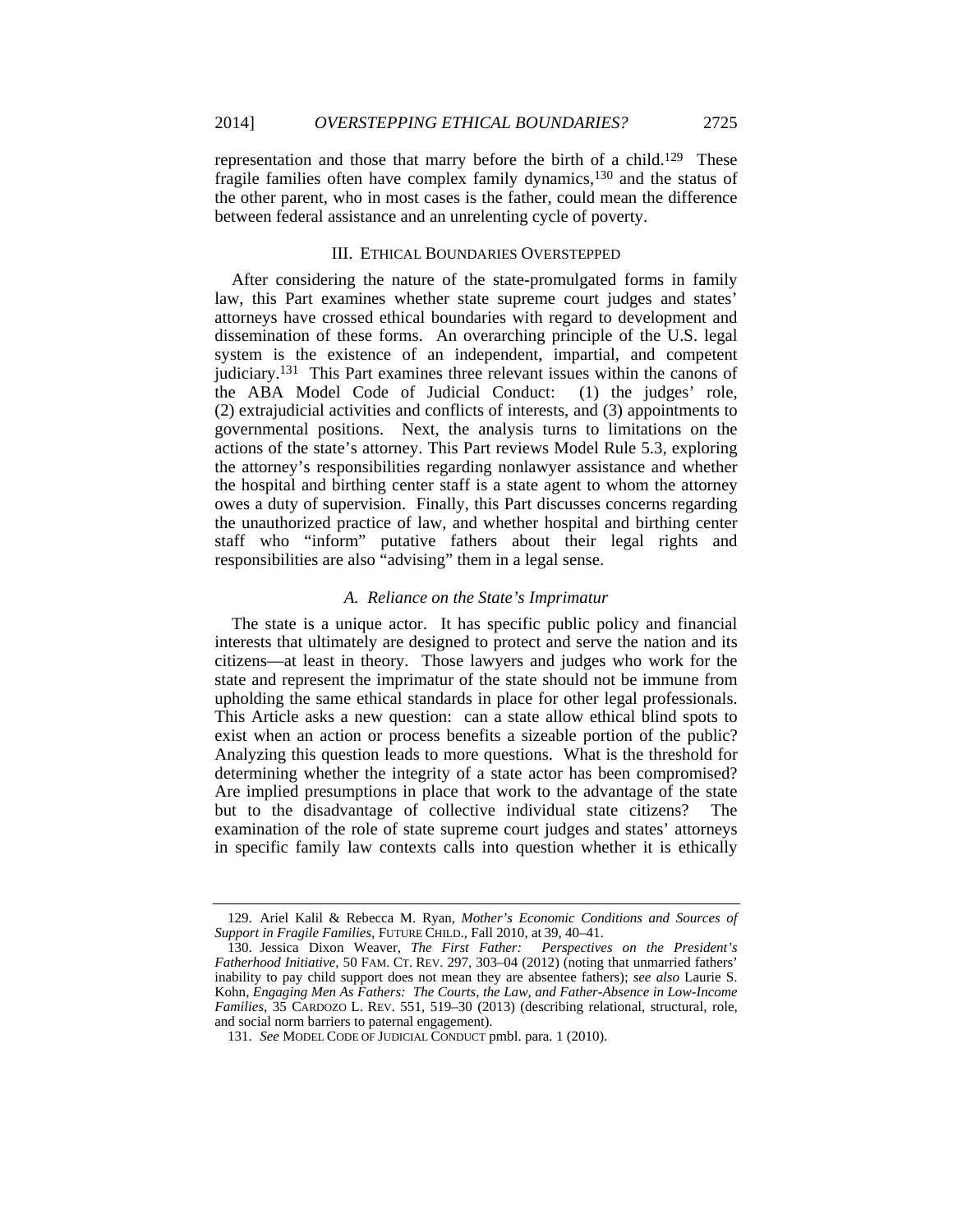sound to permit a state actor to control both the procedure upon which an individual relies and the means through which he seeks legal resolution.

Of primary importance in the consideration of how the public relies upon the fairness of state institutions is the fact that the American court system conducts 98 percent of the country's legal business.132 The ABA's concern about the administration of justice stems in part from the public perception that justice is available only to the wealthy, the powerful, or those with partisan influence.133 State courts are aware of the public viewpoint, and because of the increase in pro se litigants, courts have strayed away from traditional neutrality towards active involvement in helping litigants help themselves.134

Free offers of assistance, whether from state court judges or state hospital staff members, are problematic if they under- *or* overdeliver. For example, a divorce form for a simple divorce will get a pro se litigant in the door of the court room, but it will not help him during a hearing or determine what pleading should be filed if the simple divorce turns complex. From the standpoint of overreaching, the execution of an AOP form creates an administrative Hobson's choice for nonmarital parents when it is specifically tied to a man being identified on the birth certificate as the father and a child being able to use the father's surname. When citizens rely on the help from the state to their detriment, faith in the notion of "equal justice" and service to the public diminishes.

### *B. Limitations of the Judicial Canon*

At least seventeen state supreme courts have promulgated court-approved divorce forms for citizens to use in family courts. The ways in which state supreme courts draft, review, and approve family court forms vary—some use special committees formed for the purpose of providing access to justice, some start with initial advisory drafts from state bar family law sections, and others draft the forms themselves, seeking comments from different interested sections of the state bar associations. The approval process is almost always inclusionary, allowing for drafts to be reviewed, suggestions and critiques to be submitted, and changes to be made during a set period of time. The real question—whether judges should be involved in the drafting, review, or approval of standardized family legal forms requires delving deeper to examine the role of the judiciary in the litigation process. The ethical issues that arise for state supreme court justices encompass three areas governed by the ABA Model Code of Judicial Conduct: the judges' role, extrajudicial activities and conflicts of interests, and the practice of law.

 <sup>132.</sup> AM. BAR ASS'N, *supra* note 21, at viii.

<sup>133.</sup> *Id.* 134. *Id.* at 40–41.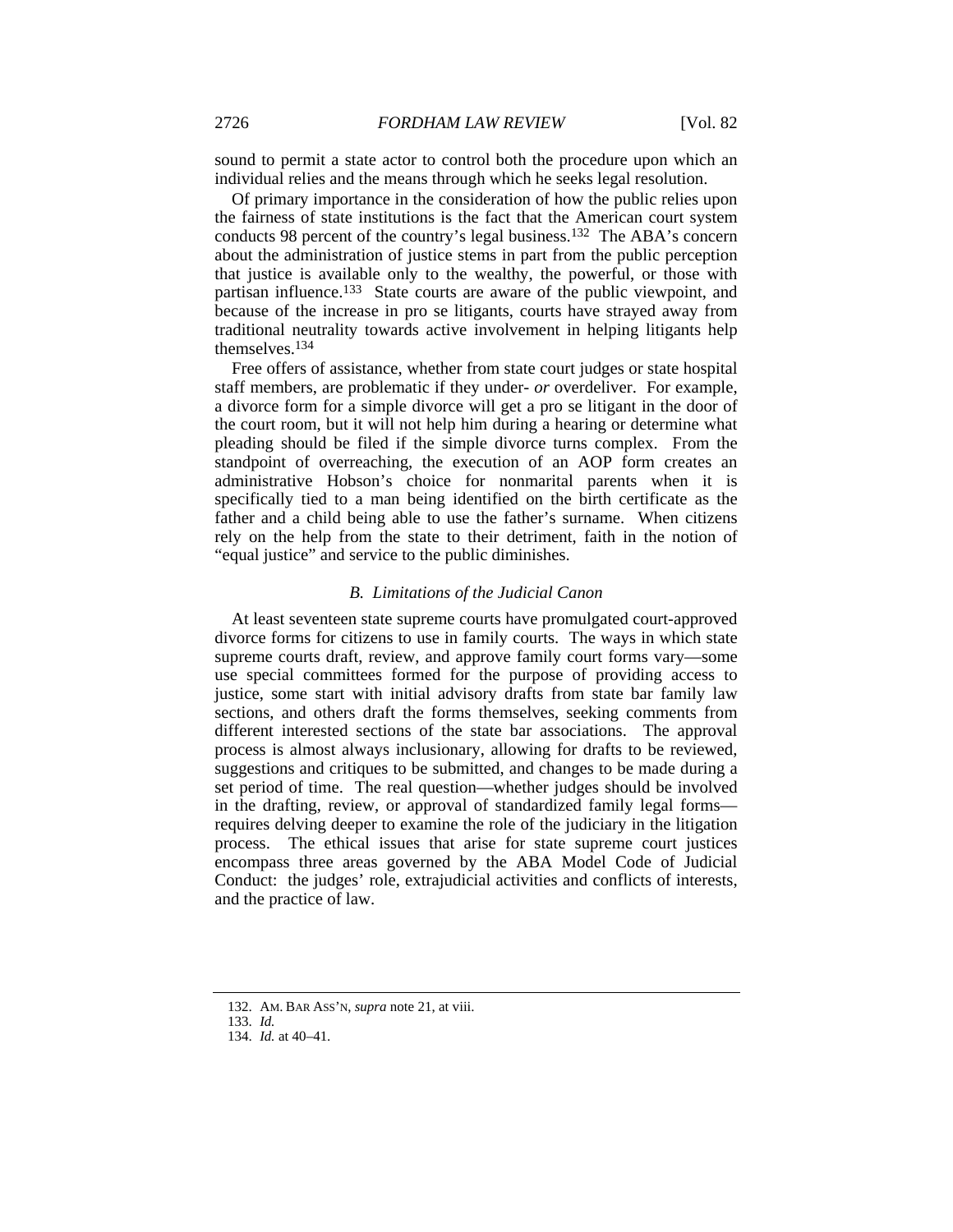#### 1. A Judge's Role

One of the primary duties of a judge is outlined in Canon 2 of the Model Code of Judicial Conduct. Canon 2 states that a judge shall perform the duties of judicial office impartially, competently, and diligently.<sup>135</sup> However, most judges in civil courts stated that their "primary challenge" is maintaining impartiality in the mixed cases, where one party is selfrepresented and the opponent has legal representation.136 Judges recognize that a pro se litigant in a hearing may cause procedural difficulties, timeconsuming delays, and pose ethically compromising dilemmas for the judge that will be perceived as unfair for either the pro se litigant or the legally represented party.137

One way to reduce the procedural difficulties is to have a standardized pleading for common family law causes of action like divorce, child custody, and child support. If done correctly, the standardized form allows the judge to easily identify the legal issues of the case and move the case forward toward resolution. In many cases, a family court judge spends additional time repeatedly rejecting the petition of the pro se litigant, because it lacks a statutory requirement that is unknown to the unrepresented party.138

Since many courts and at least one legal ethics opinion have held that the mere provision of forms is not the practice of  $law$ ,<sup>139</sup> judges rightfully believe their exercise of judicial authority, by weighing in on the details of family law forms or being the ultimate endorser of the forms, is harmless. Virginia's Standing Committee on Legal Ethics provided that the distinguishing factor for ethical misconduct by legal services attorneys who provided pro se litigants with blank forms was whether the attorneys helped to complete the forms.140 Similarly, the test for whether a judge who sanctions or approves family court forms violates her ethical duties should be that as long as the judge provides no assistance to the pro se litigant to complete the forms, the judges would be on solid ground. The question then becomes how much impartiality the judge shows toward the pro se litigant who has incorrectly filled out the forms.

Judges' roles have changed in family courts in many significant ways, and the ABA has noted that the role of judges as problem solvers in

 <sup>135.</sup> MODEL CODE OF JUDICIAL CONDUCT Canon 2 (2010).

 <sup>136.</sup> GOLDSCHMIDT ET AL., *supra* note 108, at 52.

<sup>137.</sup> *See* Russell Engler, *The Toughest Nut: Handling Cases Pitting Unrepresented*  Litigants Against Represented Ones, JUV. & FAM. CT. J., Winter 2011, at 10, 10, 16; Beverly W. Snukals & Glen H. Sturtevant, Jr., *Pro Se Litigation: Best Practices from a Judge's Perspective*, 42 U. RICH. L. REV. 93, 95–98 (2007).

<sup>138.</sup> *See* Drew A. Swank, *The Pro Se Phenomenon*, 19 BYU J. PUB. L. 373, 384 (2005); VanWormer, *supra* note 100, at 993.

 <sup>139.</sup> State Bar v. Cramer, 249 N.W.2d 1, 8–9 (Mich. 1976), *abrogated by* Dressel v. Ameribank, 664 N.W.2d 151 (Mich. 2003); N.Y. Cnty. Lawyers' Ass'n v. Ducey, 234 N.E.2d 459, 459 (N.Y. 1967); Or. State Bar v. Gilchrist, 538 P.2d 913, 919 (Or. 1975) (en banc); Va. State Bar Legal Ethics Comm., Op. 1761 (2002), *available at* http://www.vsb.org/ docs/LEO/1761.pdf.

<sup>140.</sup> Va. State Bar Legal Ethics Comm., Op. 1761.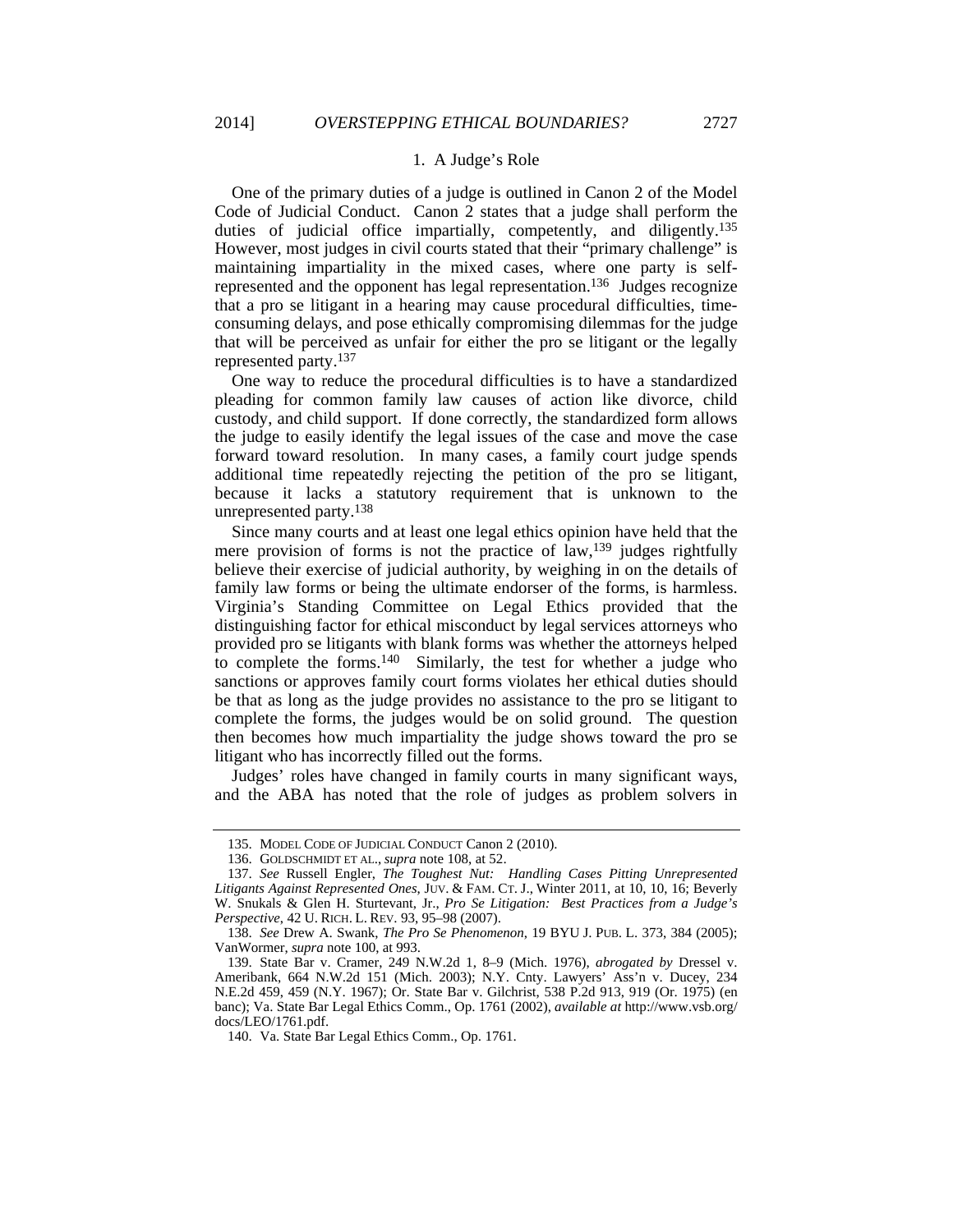specialty courts poses a threat to their independence and impartiality on the bench.<sup>141</sup> An analogy can be made regarding a judge's intensive An analogy can be made regarding a judge's intensive monitoring and community engagement in a drug, mental health, or domestic violence court and her active participation on a pro se or family law judicial advisory committee charged with drafting forms. Both activities are collaborative in nature, whereby judicial input or opinion is considered alongside other professionals. The fact that judges step outside of the traditional role as arbiter and step into a role that could be perceived as being partisan is problematic.<sup>142</sup> The judge is unable to be a detached fact referee, but has been pulled into the work of providing social services in the problem-solving courts and legal aid with pro se litigants. While both activities are likely to improve judicial approval among the public, it may come at the cost of appearing more politicized.143

As stated earlier, the ABA expanded the way in which judges could freely interact with pro se litigants through its revision of Canon 2 of the Model Code of Judicial Conduct. Canon 2.2, which governs impartiality and fairness, states that "a judge shall uphold and apply the law, and shall perform all duties of judicial office fairly and impartially."144 Comment 4 specifically addresses issues related to pro se litigants, stating that "[i]t is not a violation of this Rule for a judge to make reasonable accommodations to ensure pro se litigants the opportunity to have their matters fairly heard."<sup>145</sup> This comment recognizes that judges often are placed in the compromising situation of dealing with unrepresented parties who are unfamiliar with the legal system and the litigation process, and it allows them to make reasonable accommodations to level the playing field such that they receive a fair hearing.146 This "leveling of the playing field" can be quite subjective, but the explanation of the comment points out that "judges should resist unreasonable demands for assistance that might give an unrepresented party an unfair advantage." 147

Imagine a scenario where a lower court trial judge who participated on the state supreme court committee that drafted the court-approved divorce forms encounters a case where the form has been incorrectly filled out or the pro se litigant has failed to establish that the court has jurisdiction over the matter. Does the judge, who is intimately familiar with the form and its instructions, point out the mistakes to the person or guide him back to the twenty-five pages of instructions? What happens when hearings hit a standstill because the pro se litigant does not know or understand what to do next?

 <sup>141.</sup> AM. BAR ASS'N, *supra* note 21, at 50.

<sup>142.</sup> *Id.* at 49–50 (noting that with respect to problem-solving courts there is concern, with courts and judges "reaching out" and social workers and other professionals "reaching in," that represents a challenge to the core principles of judicial independence and impartiality).

<sup>143.</sup> *Id.*

 <sup>144.</sup> MODEL CODE OF JUDICIAL CONDUCT Canon 2 (2010).

<sup>145.</sup> *Id.* Canon 2 cmt 4.

<sup>146.</sup> *Id.*

<sup>147.</sup> *Id.*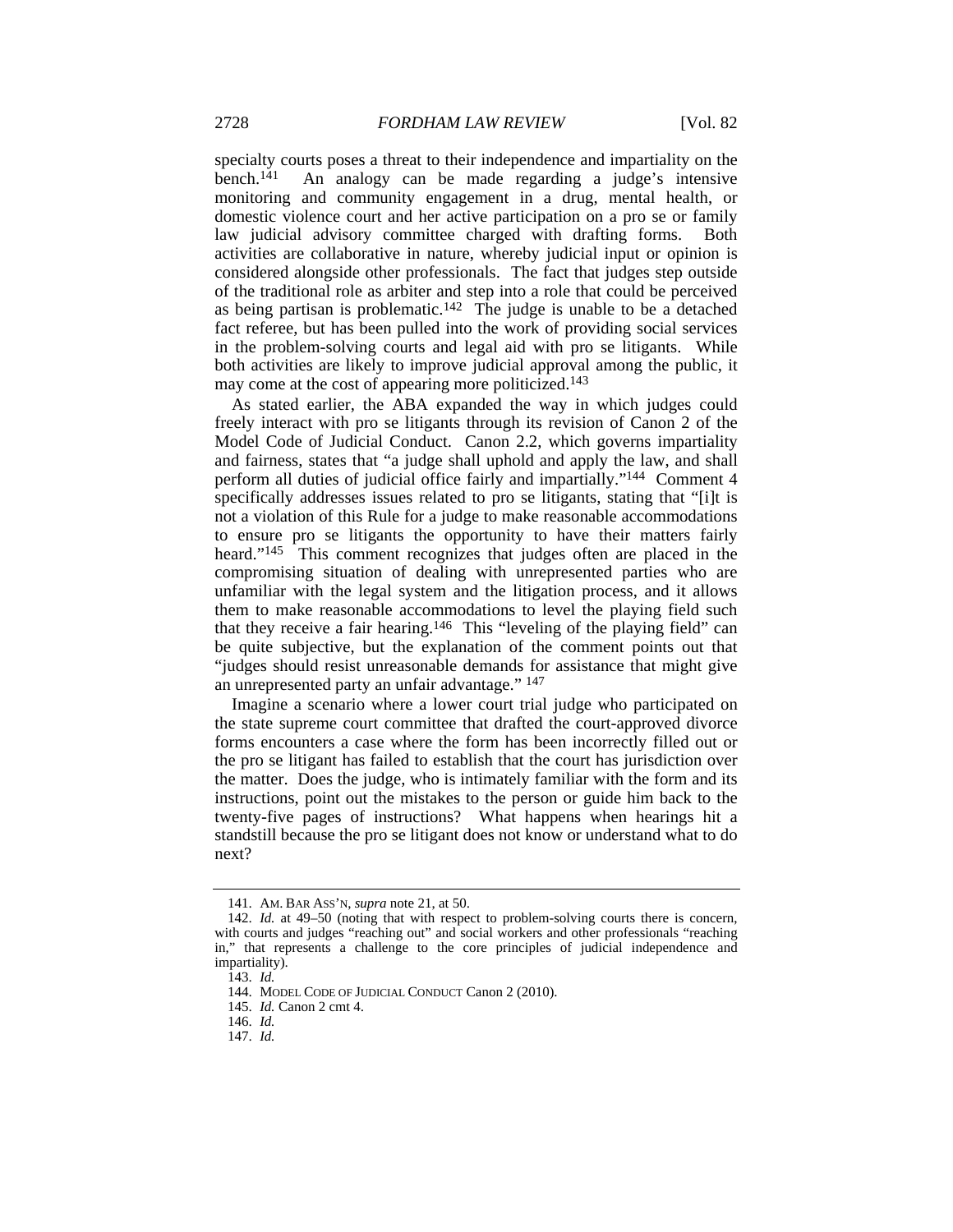Beyond the Model Code of Judicial Conduct, there is contradictory guidance for judges regarding how to handle pro se litigants. State courts have precedents holding that papers submitted by pro se litigants will face a different standard of judicial review than those submitted by lawyers.<sup>148</sup> Judges are supposed to construe the papers very liberally in favor of the unrepresented litigant.<sup>149</sup> On the other hand, self-represented litigants are supposed to be held to the same standards as attorneys.<sup>150</sup>

If litigants in family court are allowed to file only state supreme court– approved forms, three potential conflicts could arise for judges. First, state court judges would become familiar with the forms and possibly the instructions, which might prompt the judge to overreach in his or her reasonable accommodation to the pro se party. For example, the judge could indicate to the party the page number or section dealing with jurisdiction or which box most people fill in when they are residents of a particular county. Knowledge of the form would assist the judge in quickly identifying the missing information that might ordinarily bar a party from obtaining a divorce. It is questionable whether the judge steps into the role of lawyer by instructing the pro se party regarding how to fill out the form.151

An advisory opinion from Indiana sheds some light on a judge's duty with regard to providing assistance to the unrepresented party, stating that the "'judge's ethical obligation to treat all litigants fairly obligates the judge to ensure that a pro se litigant in a non-adversarial setting is not denied the relief sought only on the basis of a minor or easily established deficiency in the litigant's presentation or pleadings.'"152 A jurisdictional matter would likely be considered a minor deficiency in the pleadings if all parties resided in the same state and jurisdiction was not contested. So, in nonadversarial matters, judges should accommodate the litigant, but the judge is not obligated to try the case for a person who is not prepared or unable to complete the task.153

Trial judges are afforded greater latitude in assisting pro se litigants when their actions ensure justice.<sup>154</sup> But while this latitude would allow judges to assist pro se litigants in court with an oversight made when filling out a divorce form, judges must avoid involvement in tasks that "cast doubt on

 <sup>148.</sup> Rebecca A. Albrecht et al., *Judicial Techniques for Cases Involving Self-Represented Litigants*, JUDGES'J., Winter 2003, at 16, 20.

 <sup>149.</sup> Cynthia Gray, *Reaching Out or Overreaching: Judicial Ethics and Self-Represented Litigants*, 27 J. NAT'L ASS'N ADMIN. L. JUDICIARY 97, 122–24 (2007).

<sup>150.</sup> *See* Albrecht et al., *supra* note 148, at 16.

<sup>151.</sup> *See* Gray, *supra* note 149, at 101–02 (noting a judge's different treatment of a pro se litigant with the same testimonial substantive defect as a party with legal counsel who was able to correct the defect quickly and resolve the case, unlike the pro se litigant).

 <sup>152.</sup> Albrecht et al., *supra* note 148, at 19 (quoting Ind. Comm'n on Judicial Qualifications, Advisory Op. 1-97 (1997), *available at* www.in.gov/judiciary/judqual/files/jud-qual-adops-1-97.pdf).

<sup>153.</sup> *Id.*

 <sup>154.</sup> Joseph M. McLaughlin, *An Extension of the Right of Access: The Pro Se Litigant's Right to Notification of the Requirements of the Summary Judgment Rule*, 55 FORDHAM L. REV. 1109, 1125 (1987).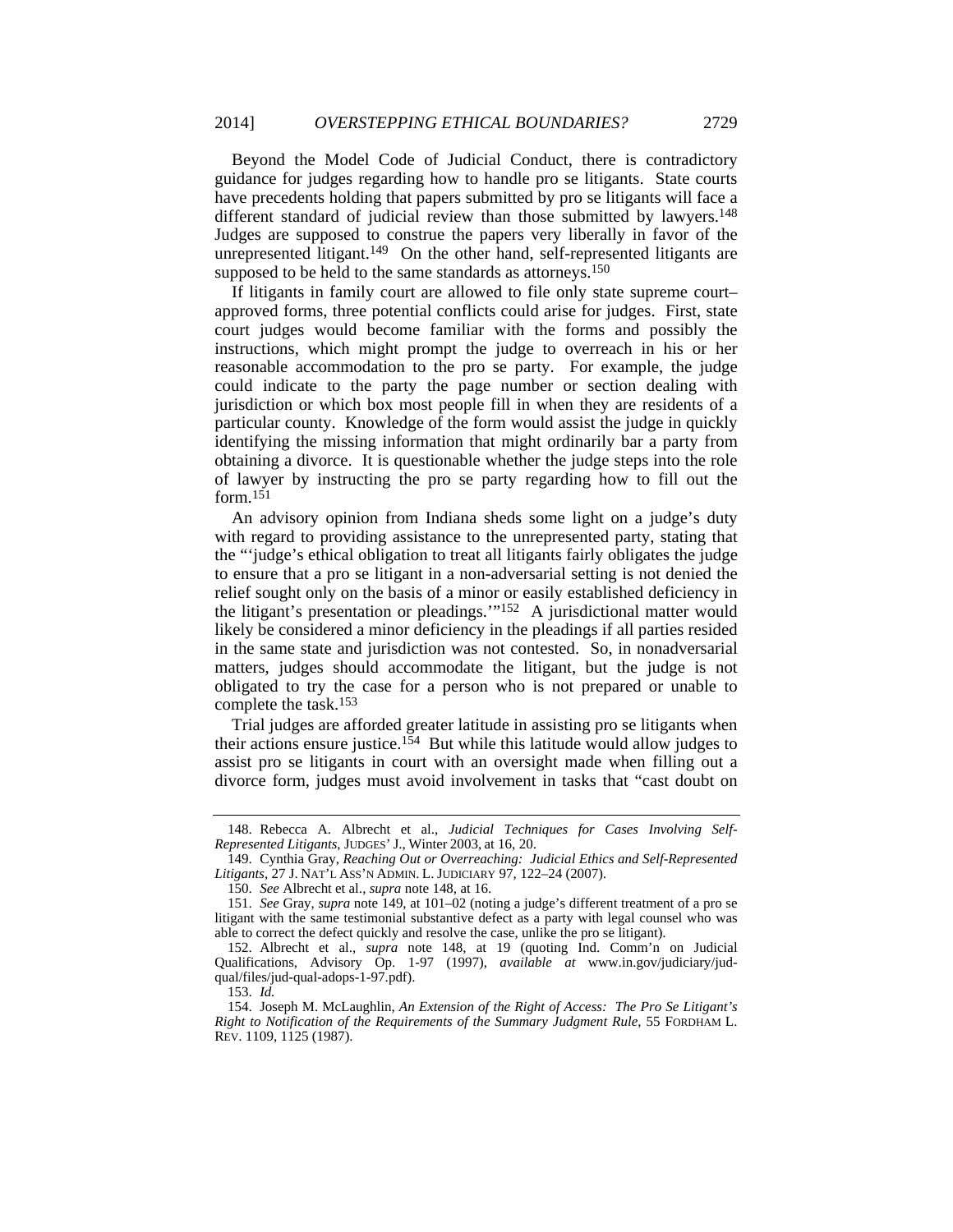their capacity to impartially decide issues that may come before them."155 Furthermore, judges also should not engage in activities that create a public or private advantage for certain individuals.156 By engaging in the drafting or approval of pleadings, judges may be committing judicial misconduct.

Fluctuating state law and various local rules present the second potential conflict that could arise with state supreme court–approved forms. Many states revise the family code quite often,157 which would mean that the state's supreme court would have to constantly revise the forms to ensure compliance with current law. Whether most state supreme courts are comprised of former practitioners drawing on experience in diverse practice areas is questionable. Specifically, whether each court has a former family law practitioner or judge who could properly advise the court as to the drafting of family law forms is uncertain. The majority of state supreme court judges come from the private civil litigation sector and have worked at law firms ranging from small to large or within the federal or state government.158 Most high court judges do not have the trial court experience and training in family law to ascertain whether suggested legal challenges to the form or critiques are valid.

In addition, some judges may have local rules that require litigants to take certain steps prior to divorce, such as pre-divorce counseling for the parents and any children of the marriage. If the approved state supreme court form does not accommodate the requirements set forth by the local rule (such as stipulations regarding these prerequisites), the form could cause more delay and frustration for the lower court judge who is ultimately the person that has to interface most often with pro se litigants. This may be an easy fix if the state promulgated forms that clearly set forth that pro se litigants should always check with the local civil or family court to find out if any local rules apply to their case.

Imagine another scenario where a state supreme court grants certiorari on an appellate case where one of the underlying issues is the pro se litigant's substantive pleading, or rather lack of pleading, because she used a courtapproved divorce form. Herein lies the third problem with the form. Is the supreme court going to give more deference to itself since it is the legal body that approved the form in the first place? If the pleading is attacked as deficient, the high court judges are not neutral towards the substance of the document if they drafted or approved the form. It might be difficult for judges to be critical of themselves and their peers. Moreover, would the judges find themselves in the position of being disqualified under Canon

 <sup>155.</sup> Wash. Ethics Advisory Comm., Op. 02-05 (2002), *available at* http://www.courts.wa.gov/programs\_orgs/pos\_ethics/?fa=pos\_ethics.dispopin&mode=0205; *see also* MODEL CODE OF JUDICIAL CONDUCT Canon 4 (2010).

<sup>156.</sup> *See* MODEL CODE OF JUDICIAL CONDUCT Canon 4.

<sup>157.</sup> *See, e.g.*, Jessica Dixon Weaver, *The Texas Mis-Step: Why the Largest Child Removal in U.S. Modern History Failed*, 16 WM. & MARY J. WOMEN & L. 449, 528 (2010). *See generally* SANFORD N. KATZ, FAMILY LAW IN AMERICA 2–9 (2003).

<sup>158.</sup> *See* Gregory L. Acquaviva & John D. Castiglione, *Judicial Diversity on State Supreme Courts*, 39 SETON HALL L. REV. 1203, 1234–38 (2009).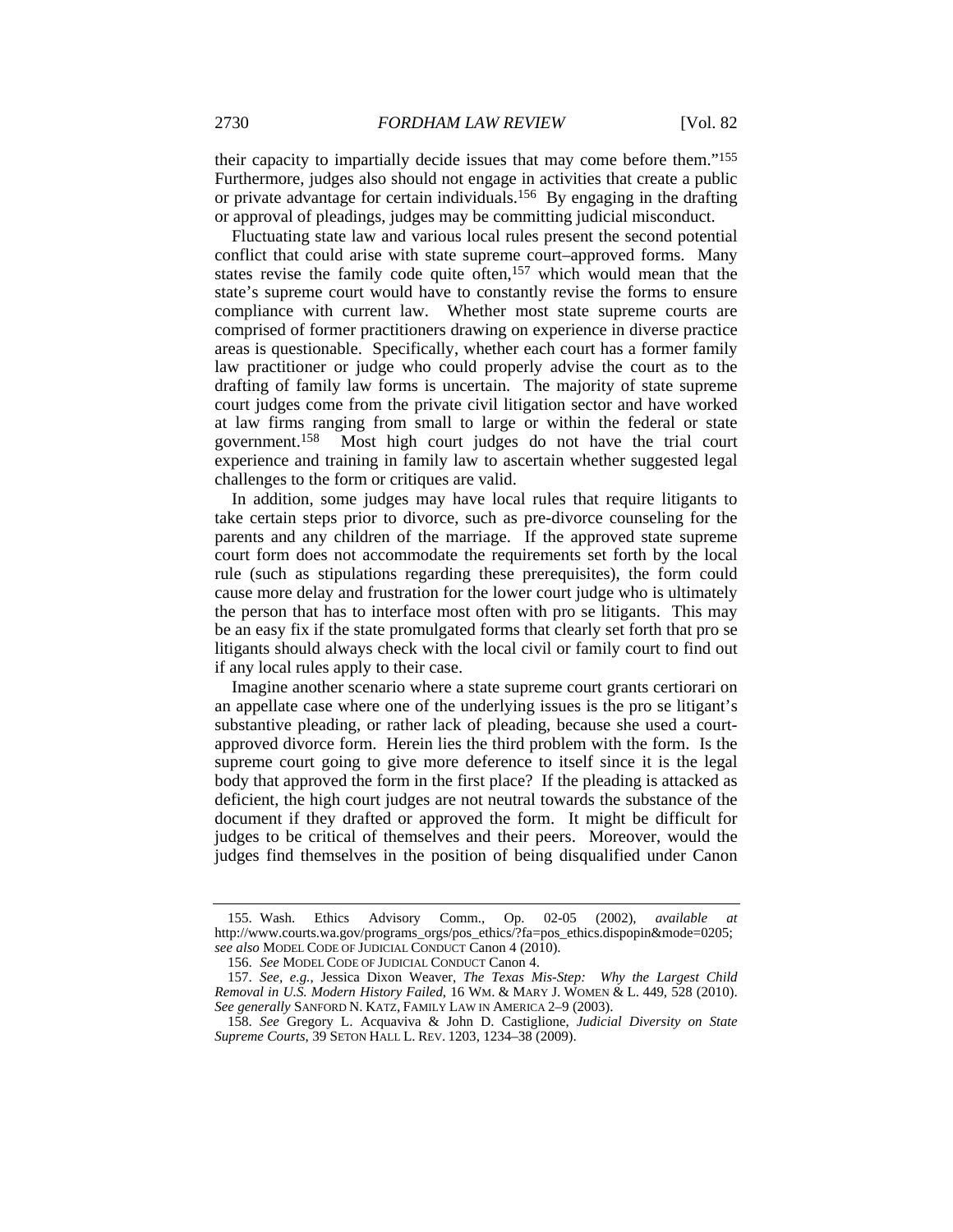2.11? Judicial Canon 2.11 governs disqualification and provides in subsection (A)(6) that a judge shall disqualify himself or herself in any proceeding in which the judge's impartiality might reasonably be questioned.159 It is reasonable to think that a judge would not be impartial to a client that used the court-approved form to plead their case.

## 2. Extrajudicial Activities and Conflicts of Interests

Canon 2 of the Model Code of Judicial Conduct states, "A judge shall conduct the judge's personal and extrajudicial activities to minimize the risk of conflict with the obligations of judicial office."160 Participation on state supreme court committees charged with drafting and updating family litigation forms may push the envelope on conflict with respect to the judge's duty to remain impartial pursuant to Canon 2. The primary issue regarding this type of activity is whether a state supreme court could remain neutral in reviewing a case in which an appellee used the court-approved forms and an appellant claims a substantive pleading error based on an omission or mistake on the forms.

An examination of Rule 3.1, "Extrajudicial Activities in General," of the Model Code of Judicial Conduct sheds light on what is expected from a judge when he engages in extrajudicial activities. It states:

A judge may engage in extrajudicial activities, except as prohibited by law or this Code. However, when engaging in extrajudicial activities, a judge shall not:

- (A) participate in activities that will interfere with the proper performance of the judge's judicial duties;
- (B) participate in activities that will lead to frequent disqualification of the judge;
- (C) participate in activities that would appear to a reasonable person to undermine the judge's independence, integrity, or impartiality;
- (D) engage in conduct that would appear to a reasonable person to be coercive; or
- (E) make use of court premises, staff stationery, equipment, or other resources, except for incidental use for activities that concern the law, the legal system, or the administration of justice, or unless such additional use is permitted by law.161

Comment 1 sets forth the type of extracurricular activities that judges are qualified to engage in—those that concern the law, the legal system, and the administration of justice.162

Serving on a committee or work group that drafts pleadings for pro se litigants would definitely fall under all of the above three areas. The

 <sup>159.</sup> MODEL CODE OF JUDICIAL CONDUCT Canon 2.11.

<sup>160.</sup> *Id.* Canon 3.

<sup>161.</sup> *Id.* R. 3.1.

<sup>162.</sup> *Id.* R. 3.1 cmt. 1.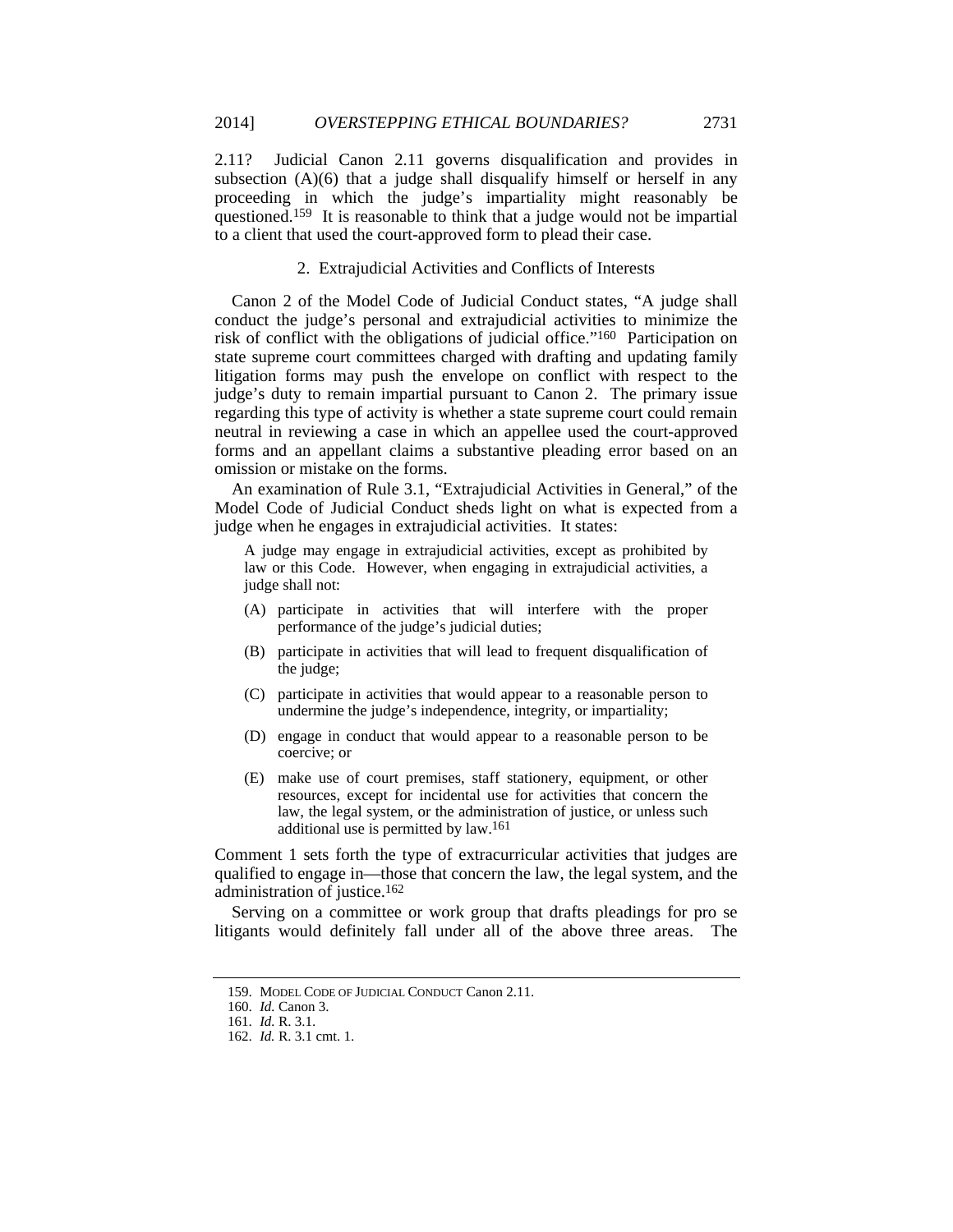regulation of extrajudicial activity is primarily concerned with the separation of the executive, legislative, and judicial powers.<sup>163</sup> When a judge is participating in activities that support improvements in the legal system and the administration of justice, a presumption exists in favor of extrajudicial activities.<sup>164</sup> Drafting or approving form pleadings falls under the powers of the judiciary as long as the separation of powers is maintained. A judge would still need to consider whether this type of assistance to the public interferes with her ability to be impartial. Judges must avoid involvement in tasks that may prevent their impartiality in cases that come before them.165

The Model Code of Judicial Conduct dictates through Rule 2.1 that the duties of the judicial office should be given precedence over extrajudicial activities.166 Comment 1 of this Rule highlights the relationship between Canon 2 and Canon 3 in that if judges must disqualify themselves from cases in which they have a conflict of interest, they must conduct their extrajudicial activities in ways that minimize their need to do so.<sup>167</sup> The potential conflict that judges have includes wearing the hat of advocate and crossing over into the practice of law. As stated earlier, there is also the possibility that a state supreme court might be in the position of considering an appeal of a party who cites a substantive error in the form pleading promulgated by the court.

### 3. Practice of Law

Rule 3.10 of the Model Code of Judicial Conduct governs the practice of law for judges.168 The rule is a simple mandate: "A judge shall not practice law."169 The rule also states, "A judge may act pro se and may . . . give legal advice to and draft or review documents for a member of the judge's family, but is prohibited from serving as the family member's lawyer in any forum."<sup>170</sup> The single comment to Rule 3.10 reinforces that a judge may act pro se in all legal matters, including litigation and appearances before governmental bodies.171

When considering whether an ethical line has been crossed by a judge who actively drafts or approves family law forms for pro se litigants, the question is whether the judge is wearing two conflicting hats—one as advocate and the other as arbiter. Earlier ethical opinions analyzed whether the judicial canons prohibit judicial involvement in the drafting and

 <sup>163.</sup> N.Y. Attorney Gen., Formal Op. 2002-F2, at 4 (2002), *available at* www.ag.ny.gov/sites/default/files/opinion/2002-F2%20pw.pdf.

 <sup>164.</sup> Jonathan Lippman, *The Judge and Extrajudicial Conduct: Challenges, Lessons Learned, and a Proposed Framework for Assessing the Propriety of Pursuing Activities Beyond the Bench*, 33 CARDOZO L. REV. 1341, 1386 (2012).

<sup>165.</sup> *See id.* at 1385.

 <sup>166.</sup> MODEL CODE OF JUDICIAL CONDUCT R. 2.1.

<sup>167.</sup> *See id.* R. 2.1 cmt. 1.

<sup>168.</sup> *Id.* R. 3.10.

<sup>169.</sup> *Id*.

<sup>170.</sup> *Id*.

 <sup>171.</sup> *See id.* R. 3.10 cmt. 1.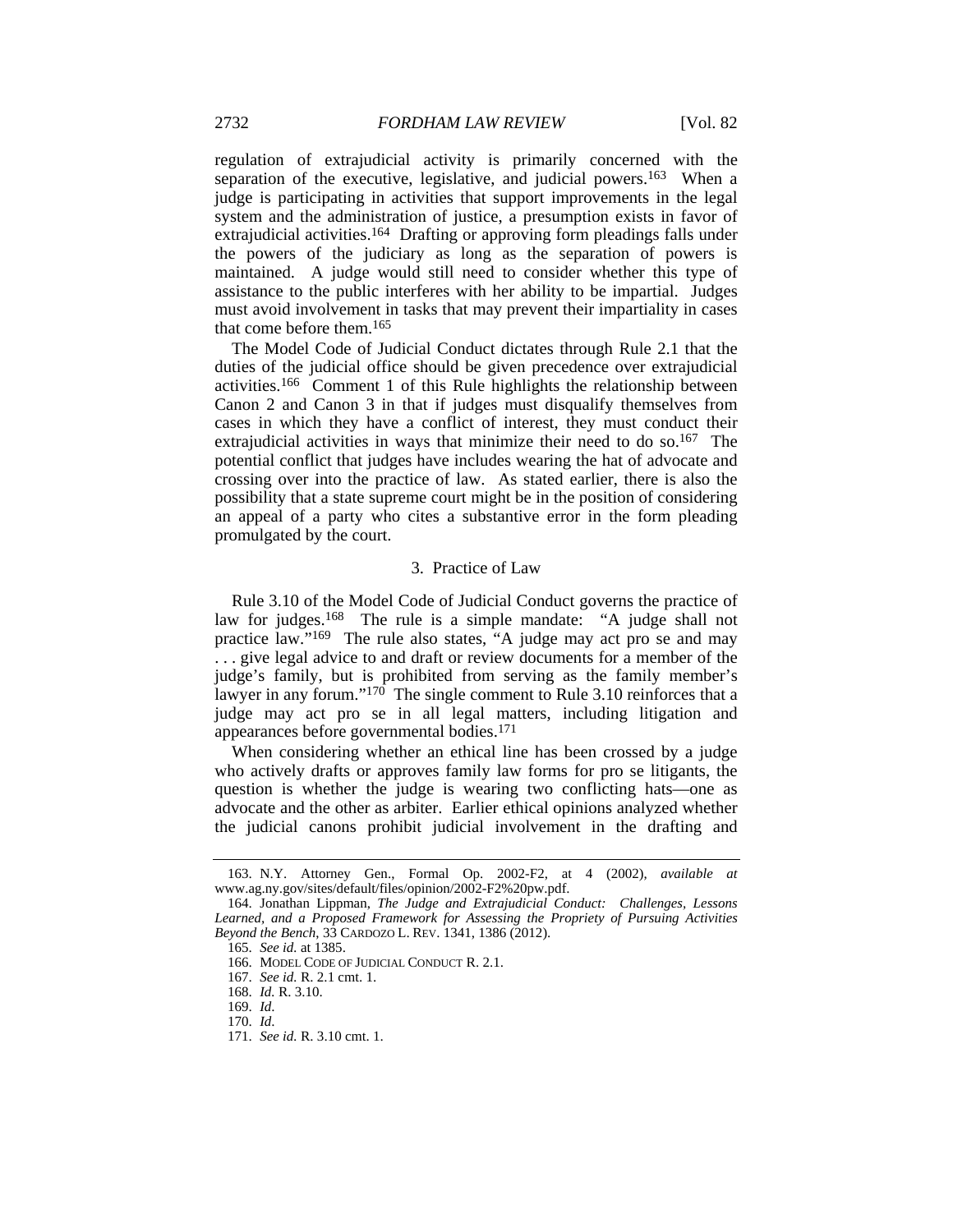approval of forms for litigants.172 In Nevada, a municipal court judge who provided samples of a standard form motion to be used in the Reno Municipal Court was "encouraged to use court time to develop any form which might improve access to justice in the state. as long as the forms are distributed by the clerk of the court and the judge does not assist litigants in any way to complete the forms by giving legal advice."173 The Nevada Standing Committee on Judicial Ethics and Election Practices stated that it did not believe that distribution of the forms to litigants would affect the impartiality of the court in any way.174

The Florida Judicial Ethics Advisory Committee was divided on the question of whether a judge's office could distribute forms for final judgment and orders for temporary support in pro se dissolution cases.<sup>175</sup> The Committee did agree that the judge could prepare his own orders and judgments on a case-by-case basis.<sup>176</sup> A subsequent inquiry of the Committee regarding judicial distribution of a brochure to assist pro se litigants in uncontested marriage dissolution cases reveals the central ethical issue in these cases.177 The Committee's focus was on whether the judge was practicing law by providing a checklist and two pages describing the forms and procedures necessary to obtain final judgment.178 Again there was a split among the Committee; five members agreed that judges could help pro se litigants by providing forms, and five other members believed that the judge's brochure was the practice of law and prohibited by the judicial code.179 Notably, the latter members of the committee recognized the possibility of the judge crossing an impermissible line, because the brochure might be "legal or quasi-legal work that is potentially the subject of litigation."180

The split decision of the Florida Committee highlights the consideration of pro se litigants in court and whether a judge can act like a lawyer for the administration of justice. In the opinion, the committee members who voted in favor of the judge distributing the brochure noted the increased number of pro se parties in family court and also stated that the judge needed to provide information assistance to the pro se litigants so that the judge could be more efficient in court.<sup>181</sup> Interestingly, the committee members who did not believe it was appropriate for the judge to distribute

<sup>172.</sup> *See, e.g.*, Fla. Judicial Ethics Advisory Comm., Op. 91-30 (1991), *available at*  http://www.jud6.org/legalcommunity/legalpractice/opinions/jeacopinions/ninet1/91-30.html; Nev. Standing Comm. on Judicial Ethics & Election Practices, Op. JE99-006 (1999), *available at* http://judicial.state.nv.us/je990063new.htm.

 <sup>173.</sup> Nev. Standing Comm. on Judicial Ethics, Op. JE99-006.

<sup>174.</sup> *Id*.

 <sup>175.</sup> Fla. Judicial Ethics Advisory Comm., Op. 91-30.

<sup>176.</sup> *Id.*

<sup>177.</sup> *See* Fla. Judicial Ethics Advisory Comm., Op. 93-8, (1993), *available at* http://www.jud6.org/legalcommunity/legalpractice/opinions/jeacopinions/ninet3/93-08.html. 178. *See id.*

<sup>179.</sup> *Id*.

<sup>180.</sup> *Id.*

<sup>181.</sup> *See id.*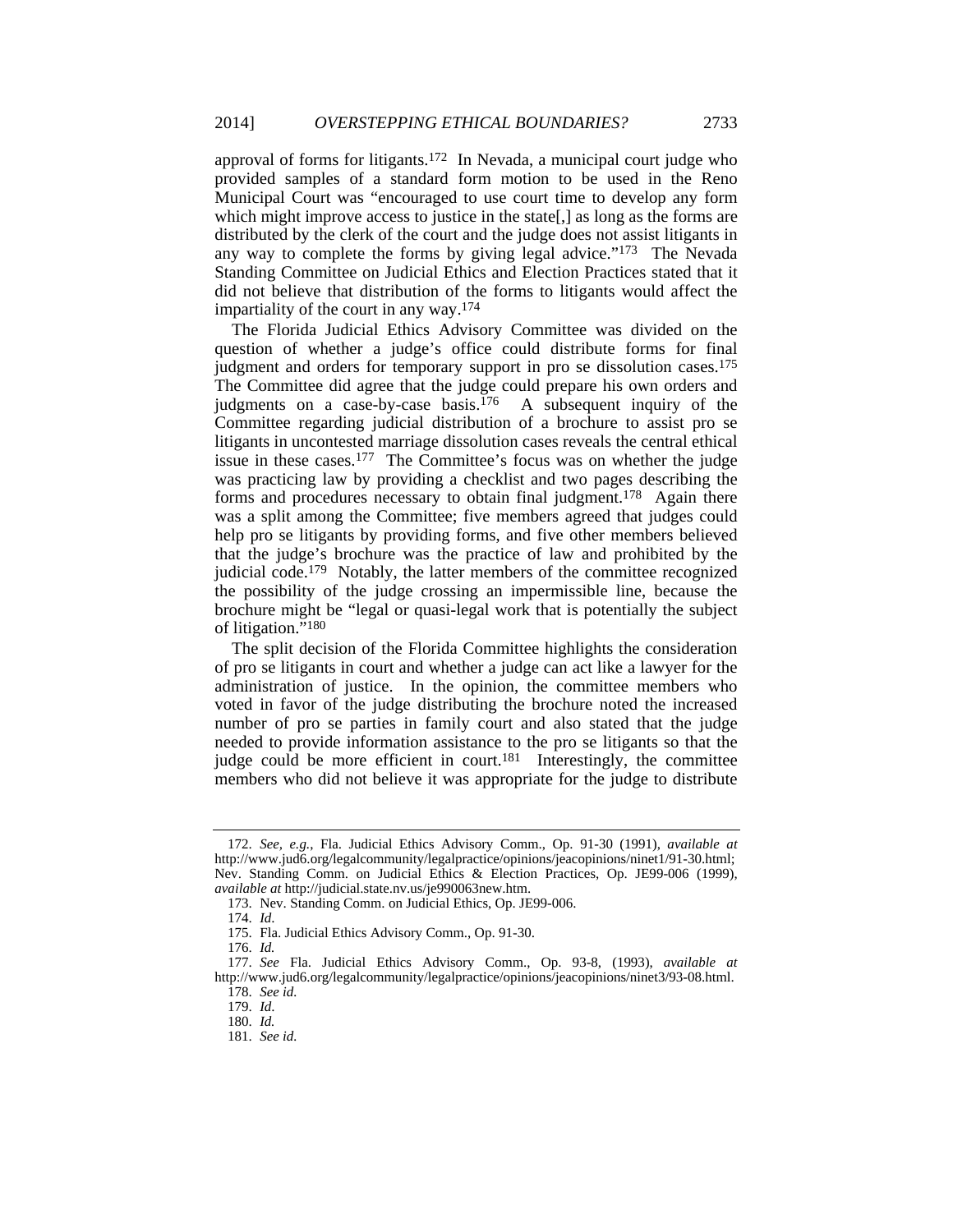the brochure suggested that the Family Law Section of the Florida State Bar should draft and distribute the brochure, rather than the judge.<sup>182</sup>

#### *C. Limitations on the State's Attorney*

The question of whether an attorney-client relationship exists between a parent seeking child support through the state's attorney's office and the state's attorney has ostensibly been settled.183 Most states have statutes that address the scope of representation of Child Support Enforcement (CSE or IV-D) attorneys, specifically excluding the custodial parent as a client.184 In most cases, advisory opinions in many states have determined that the child support attorney represents the state as its client.185 Since the interests of the state are often aligned with the interests of parents, consideration must be given to the ultimate goal of the state in executing AOPs increasing the collection of child support and reducing the number of families financially supported by the government.

### 1. Who Is a State Agent?

The Model Rules of Professional Conduct provide that nonlawyers who act on behalf of an attorney, such as a legal secretary or paralegal, are considered agents of that attorney.186 Model Rule 5.3 governs the responsibilities of a lawyer regarding nonlawyer assistance.187 A nonlawyer assistant is defined as a person who is "employed or retained by or associated with a lawyer."188 Is the birthing hospital or birthing center staff member a state agent? The language of the PRWORA may answer this question. As stated earlier, the PRWORA requires the state to provide a simple civil process for voluntary paternity acknowledgment.189 The language further provides that "[s]uch procedures *must* include a hospitalbased program for the voluntary acknowledgment of paternity focusing on

187. *Id.* R. 5.3.

188. *Id.*

<sup>182.</sup> *See id.*

 <sup>183.</sup> Barbara Glesner Fines, *From Representing "Clients" to Serving "Recipients": Transforming the Role of the IV-D Child Support Enforcement Attorney*, 67 FORDHAM L. REV. 2155, 2155–56 (1999).

<sup>184.</sup> *Id.*

 <sup>185.</sup> ABA Comm. on Ethics & Prof'l Responsibility, Informal Op. 1528 (1989); Neb. Lawyer's Advisory Comm., Op. 92-1 (1992), *available at* http://court.cdc.nol.org/sites/ court.cdc.nol.org/files/ethics/lawyers/92-1.pdf; Supreme Court of Ohio Bd. of Comm'rs on Grievances and Discipline, Op. 90-10 (1990), *available at* 1990 WL 640505; Or. State Bar Bd. of Governors, Op. 527 (1989) (on file with *Fordham Law Review*) (Conflict of Interest—District Attorney Enforcement of Support Orders and Restraining Orders); Bd. of Prof'l Responsibility of the Supreme Court of Tenn., Formal Op. 90-F-123 (1990), *available at* http://www.tbpr.org/Attorneys/EthicsOpinions/Pdfs/90-F-123.pdf; Va. State Bar Legal Ethics Comm., Op. 964 (1988), *available at* http://www.vsb.org/docs/LEO/964.pdf ("Attorney General—Communication with an Unrepresented Party: Representation of Custodial Parent in Lawsuits Against the Division of Child Support Enforcement").

 <sup>186.</sup> MODEL RULES OF PROF'L CONDUCT R. 5.3 cmt. 2 (2013).

 <sup>189. 42</sup> U.S.C. § 666(a)(5)(C)(i) (2006).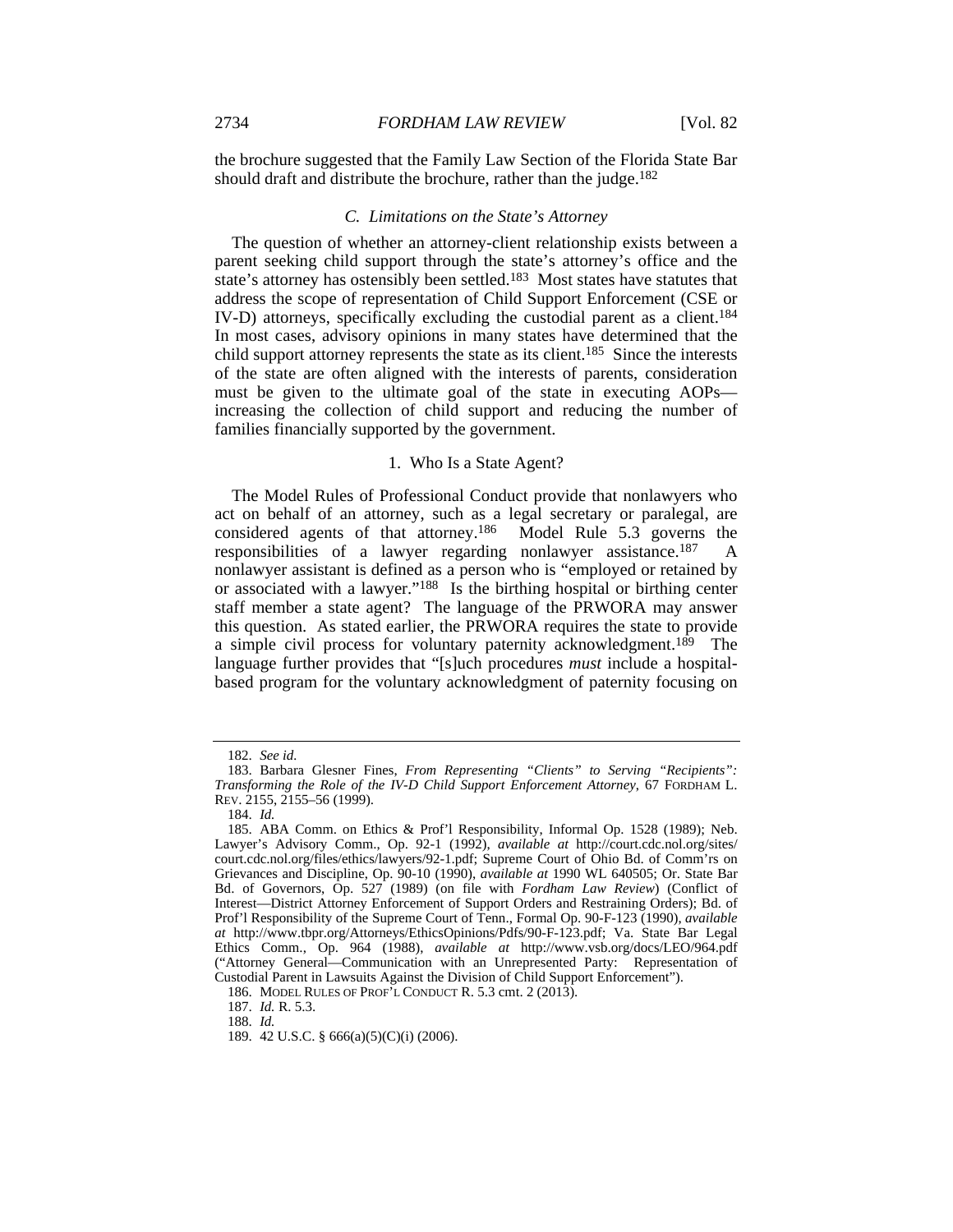the period immediately before or after the birth of a child."190 Unless state agencies were to place their own employees in hospitals or birthing centers, training hospital staff members to run a program regarding voluntary paternity acknowledgment is a much less expensive route.

Since the state agency provides training for the staff member, it does have some association with the hospital or birthing center staff. Does the level or degree of association rise to the level of employment? No—the staff member could not be considered an employee of a state agency, contract or otherwise. However, the state agency provides testing and certification of these staff members, which indicates control over their status to assist nonmarital parents with AOPs. Furthermore, hospitals are incentivized to complete as many AOP forms as possible, because the state pays a certain amount of money for each AOP form filed with the state.

Another indicator that the hospital staff member is a state agent is the explicit role that this person plays with respect to the execution of the AOP by the parents. The hospital staff employees are the only persons besides employees who actually work for the state who can supply the AOP form to the mother and father.191 The fact that the state restricts distribution of the AOP forms to either state employees or hospital and birthing staff illustrates that only those who are under the authority of the state can perform this civil process. As stated earlier, each hospital staff person has to be certified by a state entity, usually on an annual basis.<sup>192</sup>

The restricted access of the AOP form is also an important sign that underscores the substantial risk of injury to the prospective father if the form is not read or explained properly prior to filing. The hospital staff member verbally informs the mother and putative father of the rights and responsibilities afforded to legal parents by the state and explains the legal options available to fathers in order to establish paternity, including the option to seek genetic testing and consultation with an attorney. Part of the hospital staff's explanation includes the consequences of signing an AOP. Almost all states include a statement that makes clear that once the document is filed with the state, it is considered a legal document.<sup>193</sup>

This preventative measure (restricted access) is also taken to avoid any misrepresentation if someone who was not the actual birth father of the child were to file the form. Hospital staff members must verify the identity of the parents, and in some states, AOPs must be notarized. This is important to prevent fraud and usurpation of parental rights. While current laws vary from state to state, the PRWORA provides that a putative father who files an AOP with the state has only sixty days to rescind the document.194 Subsequently, any other method to disestablish paternity or

 <sup>190.</sup> *Id.* § 666(a)(5)(C)(ii) (emphasis added).

<sup>191.</sup> *See id.* § 666(a)(5)(C)(iii)(I), 666(a)(5)(C)(iii)(II)(bb); JUNE GIBBS BROWN, PATERNITY ESTABLISHMENT: USE OF VOLUNTARY PATERNITY ACKNOWLEDGMENTS 1, 4-5 (2000), *available at* oig.hhs.gov/oei/reports/oei-06-98-00053.pdf.

<sup>192.</sup> *See, e.g.*, Letter from Ted White, *supra* note 93 (detailing this requirement in Texas).

<sup>193.</sup> *See* Parness & Townsend, *supra* note 95, at 79.

 <sup>194. 42</sup> U.S.C. § 666(a)(5)(D)(ii)(I).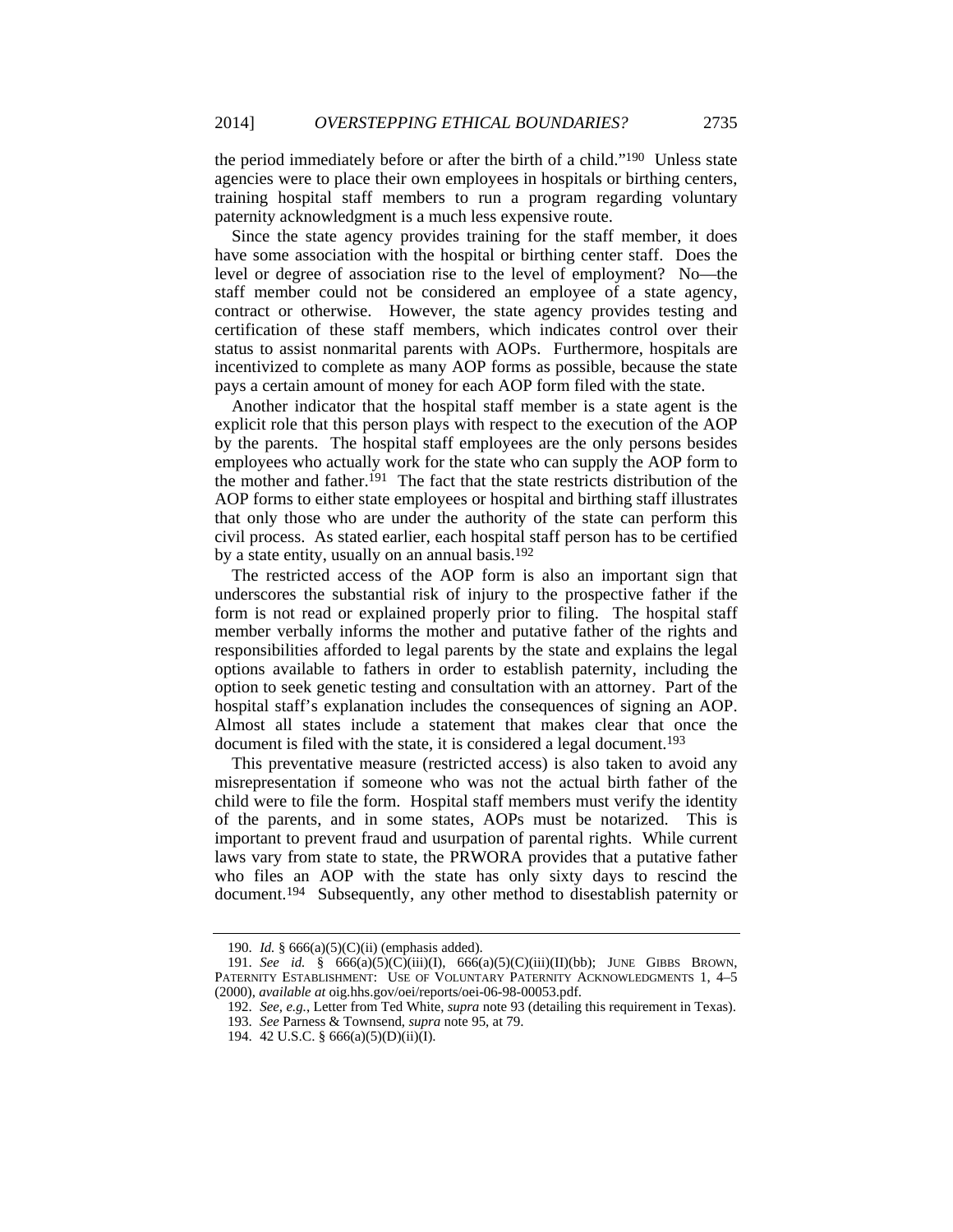terminate parental rights would require initiation of a lawsuit within certain time limitations by the putative father.<sup>195</sup>

Since these hospital and birthing center personnel are agents of the state, proper training is necessary to "give such assistants appropriate instruction and supervision concerning the ethical aspects of their employment."196 While all states require annual training for hospital and birthing center staff members in order to become certified entities for the administration of the paternity acknowledgment, whether this training is sufficient to meet the requirements of Model Rule 5.3(a) is questionable.

Another issue that arises under Model Rule 5.3(b) is whether there is proper supervision of the hundreds of thousands of hospital and birthing center staff members who are responsible for speaking to every nonmarital father and mother who give birth at their facility. Model Rule 5.3(b) states that "a lawyer having direct supervisory authority over the nonlawyer shall make reasonable efforts to ensure that the person's conduct is compatible with the professional obligations of the lawyer."<sup>197</sup> In some states, there is no personnel from the state that monitors the conduct of the hospital staff as they execute the form.198 This lack of individual accountability does impact the hospital staff's efforts to explain the AOP process to the mother.<sup>199</sup>

States that do not offer periodic on-site evaluation of the methods used by the staff members to give unmarried parents information about the paternity acknowledgements are in violation of ethical rules. Some child support agencies pay hospitals for completed AOPs, which raises several questions with regard to whether these payments incentivize staff members to try to obtain AOPs from parents in a more aggressive manner.200 Other states, such as Texas, which offer on-site assessment of the hospital and birthing center three times per year,  $201$  may or may not be making "reasonable efforts" to supervise the work of these state agents.

### 2. Communication and Incomplete Disclosure

The guidelines that the PRWORA sets forth for the simple civil process for voluntarily acknowledging paternity require that,

before a mother and a putative father can sign an acknowledgment of paternity, the mother and the putative father must be given notice, orally . . . and in writing, of the alternatives to, the legal consequences of, and the rights (including, if 1 parent is a minor, any rights afforded due to

 <sup>195.</sup> *Id.* § 666(a)(5)(D)(iii).

 <sup>196.</sup> MODEL RULES OF PROF'L CONDUCT R. 5.3 cmt. 2 (2013).

<sup>197.</sup> *Id.* R. 5.3(b).

<sup>198.</sup> *See* GIBBS BROWN, *supra* note 191, at 18, 20.

<sup>199.</sup> *See id*.

<sup>200.</sup> *See id.* at 18, 21.

<sup>201.</sup> *See* Letter from Ted White, *supra* note 93.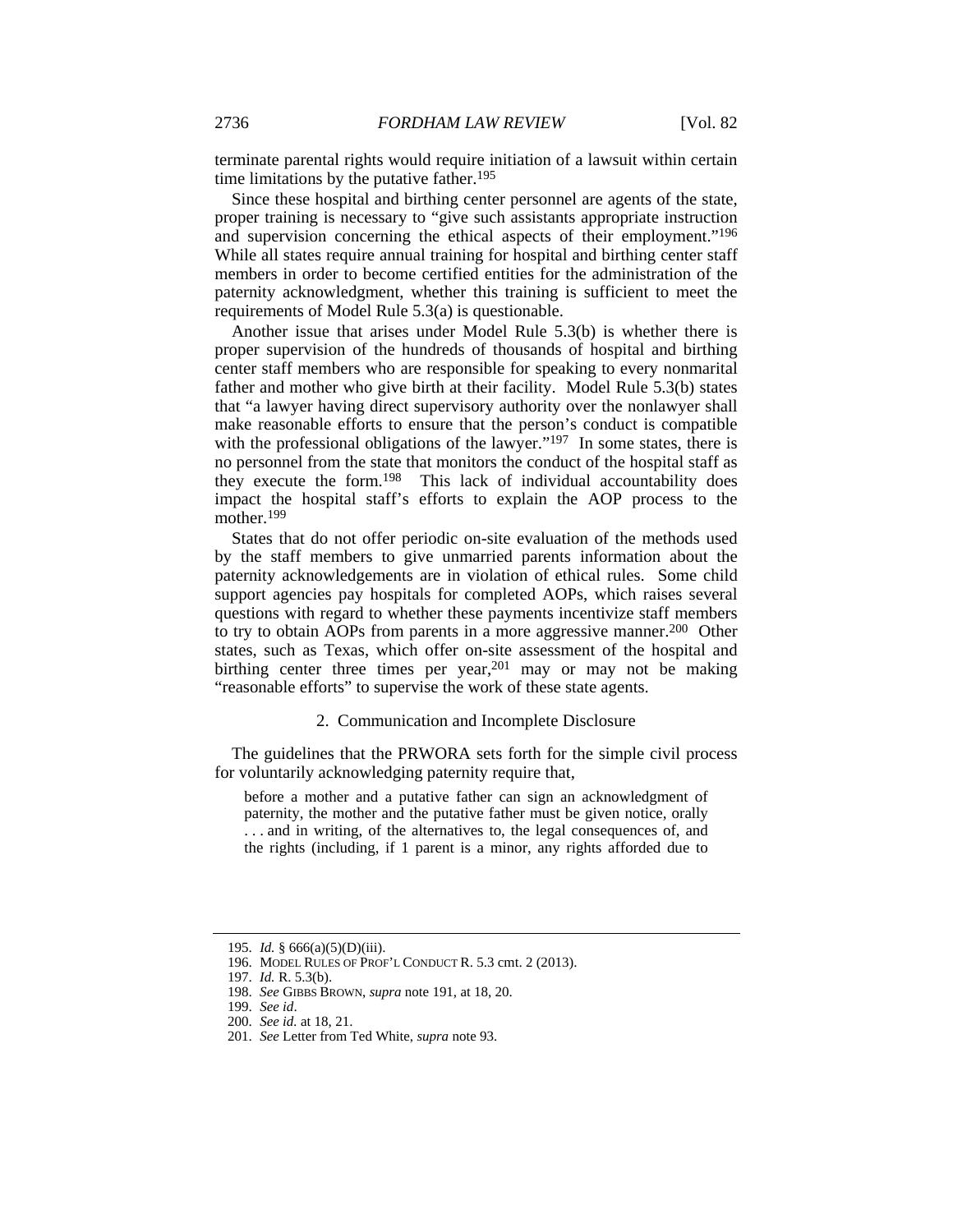minority status) and responsibilities that arise from, signing the acknowledgment.202

While people routinely sign documents that have legal consequences without legal consultation, such as rental leases and car loans, the acknowledgment of paternity has significant psychological and legal consequences. While apartments and cars are inanimate objects, a child is a living being, helpless at birth and in need of constant care and nurturing. The right to parent is considered a fundamental right, and it is afforded many constitutional protections.<sup>203</sup> It is a fairly simple document—in fact in most states it oversimplifies the actual rights and responsibilities afforded by parenthood. The only state that provides a full disclosure of the rights and responsibilities of a parent and the legal consequences of signing the AOP is Iowa.204 The AOP forms in most states do not divulge a great deal of information regarding the consequences of failing to pay child support.

Because the AOP forms do not fully disclose the various legal penalties that fathers can incur if they fail to pay child support, fathers executing these forms in the hospital are not fully informed without first consulting with an attorney.<sup>205</sup> Federal law should require inclusion of relevant state statutes in the materials given to the father, such as those that allow garnishment of wages, revocation of driver's and professional licenses, and jail sentences for failure to pay child support. The father also should be given the opportunity to speak to an attorney before signing the AOP. The effort to keep the AOP process simple is a disservice to the parents. The lack of information could cause some men to sign the AOP when, ordinarily, they would proceed more cautiously, and rescinding or disestablishing paternity is not as simple as signing the AOP form.

## 3. "Advising" Versus "Informing"—Unauthorized Practice of Law

Since Model Rule 5.3 permits lawyers to delegate certain administrative tasks to nonlawyer assistants, often lawyers also delegate tasks that are legal in nature. Lawyers "must be careful not to cross the line into assisting others in engaging in the unauthorized practice of law."206 What constitutes the unauthorized practice of law varies significantly from state to state, and many courts define legal practice on a case-by-case basis.207 "Representing clients in court, preparing legal documents, and advising individuals regarding legal matters are tasks that most states generally agree constitute

 <sup>202. 42</sup> U.S.C. § 666(a)(5)(C)(i) (2006).

<sup>203.</sup> *See, e.g.*, Troxel v. Granville, 530 U.S. 57, 66 (2000); Lehr v. Robertson, 463 U.S. 248, 262 (1983); Caban v. Mohammed, 441 U.S. 380, 392–93 (1979); Quilloin v. Walcott, 434 U.S. 246, 255 (1978); Stanley v. Illinois, 405 U.S. 645, 651 (1972); Pierce v. Soc'y of Sisters, 268 U.S. 510, 534–35 (1925); Meyer v. Nebraska, 262 U.S. 390, 399, 401 (1923).

<sup>204.</sup> *See* Parness & Townsend, *supra* note 95, at 81.

<sup>205.</sup> *See* Anne Greenwood, Comment, *Predatory Paternity Establishment: A Critical Analysis of the Acknowledgment of Paternity Process in Texas*, 35 ST. MARY'S L.J. 421, 440–42 (2004).

 <sup>206.</sup> BARBARA GLESNER FINES, ETHICAL ISSUES IN FAMILY REPRESENTATION 69 (2010). 207. *Id.*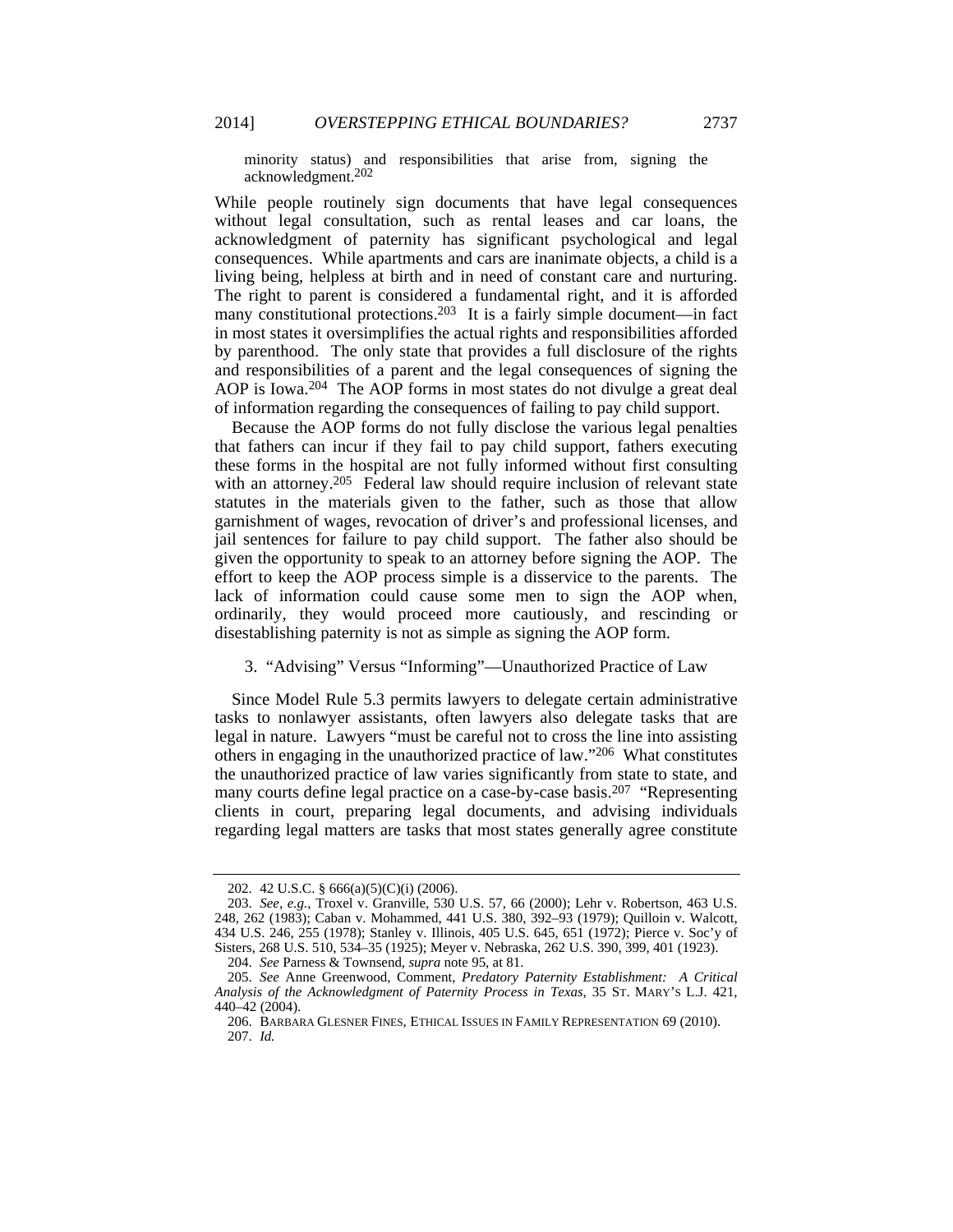the practice of law."208 Even though a paralegal may communicate "clearly defined legal information and even advice from the attorney," the paralegal is restricted from giving legal advice of their own.209 A problem ensues if the party asks for more advice from the paralegal because his or her perception is that the advice is coming directly from the paralegal.210 An attorney must take on the dual responsibility of educating the client and training and supervising the paralegal in order to avoid violating the ethical rules.211

Model Rule 5.5 governs the unauthorized practice of law for lawyers, but neither the actual rule nor the comments address nonlawyers who cross the line into the practice of law.212 Section 4 of the *Restatement (Third) of the Law Governing Lawyers* provides guidance regarding the unauthorized practice of law by a nonlawyer.<sup>213</sup> It states: "A person not admitted to practice as a lawyer . . . may not engage in the unauthorized practice of law, and a lawyer may not assist a person to do so."214 Obviously, a nonlawyer may engage in some limited forms of law practice, such as selfrepresentation in either a civil or criminal matter.<sup>215</sup> The primary question to answer regarding AOPs is whether advising or assisting a person in filling out the form constitutes unauthorized practice of law.

Comment c to section 4 of the *Restatement (Third) of the Law Governing Lawyers* addresses this question. The traditional position of the bar has been that nonlawyer provision of services denies the person the benefit of several legal measures, including the attorney-client privilege, the duty of confidentiality of information, protection against conflicts of interests, and the protection of lawyers being required to supervise nonlawyer personnel.216

An Iowa ethics opinion supports the traditional position of the bar.<sup>217</sup> This opinion states that a nonlawyer cannot assist and advise individuals in preparing pleadings affecting their legal rights and obligations.218 This type of assistance constitutes the unauthorized practice of law.219 Hospital staff are "very often placed in the position of having to answer detailed questions and to explain related child support and legal issues to parents."220 Without

<sup>208.</sup> *Id.* at 70.

<sup>209.</sup> *Id.*

<sup>210.</sup> *Id.*

<sup>211.</sup> *Id.*

 <sup>212.</sup> MODEL RULES OF PROF'L CONDUCT R. 5.5 (2013).

 <sup>213.</sup> RESTATEMENT (THIRD) OF THE LAW GOVERNING LAWYERS § 4 (2000).

<sup>214.</sup> *Id.*

<sup>215.</sup> *Id.* § 4 cmt. d.

<sup>216.</sup> *Id.* § 4 cmt. c.

 <sup>217.</sup> Iowa Supreme Court Bd. of Prof'l Ethics & Conduct, Op. 96-19 (1996), *available at* http://www.iabar.net/ethics.nsf/e61beed77a215f6686256497004ce492/ea450c215a186ded86 256498005a261f?OpenDocument.

<sup>218.</sup> *Id.*

<sup>219.</sup> *Id.*

 <sup>220.</sup> JUNE GIBBS BROWN, IN-HOSPITAL VOLUNTARY PATERNITY ACKNOWLEDGMENT PROGRAM: EFFECTIVE PRACTICES IN HOSPITAL STAFF TRAINING 5 (1997), *available at*  oig.hhs.gov/oei/reports/oei-06-95-00162.pdf .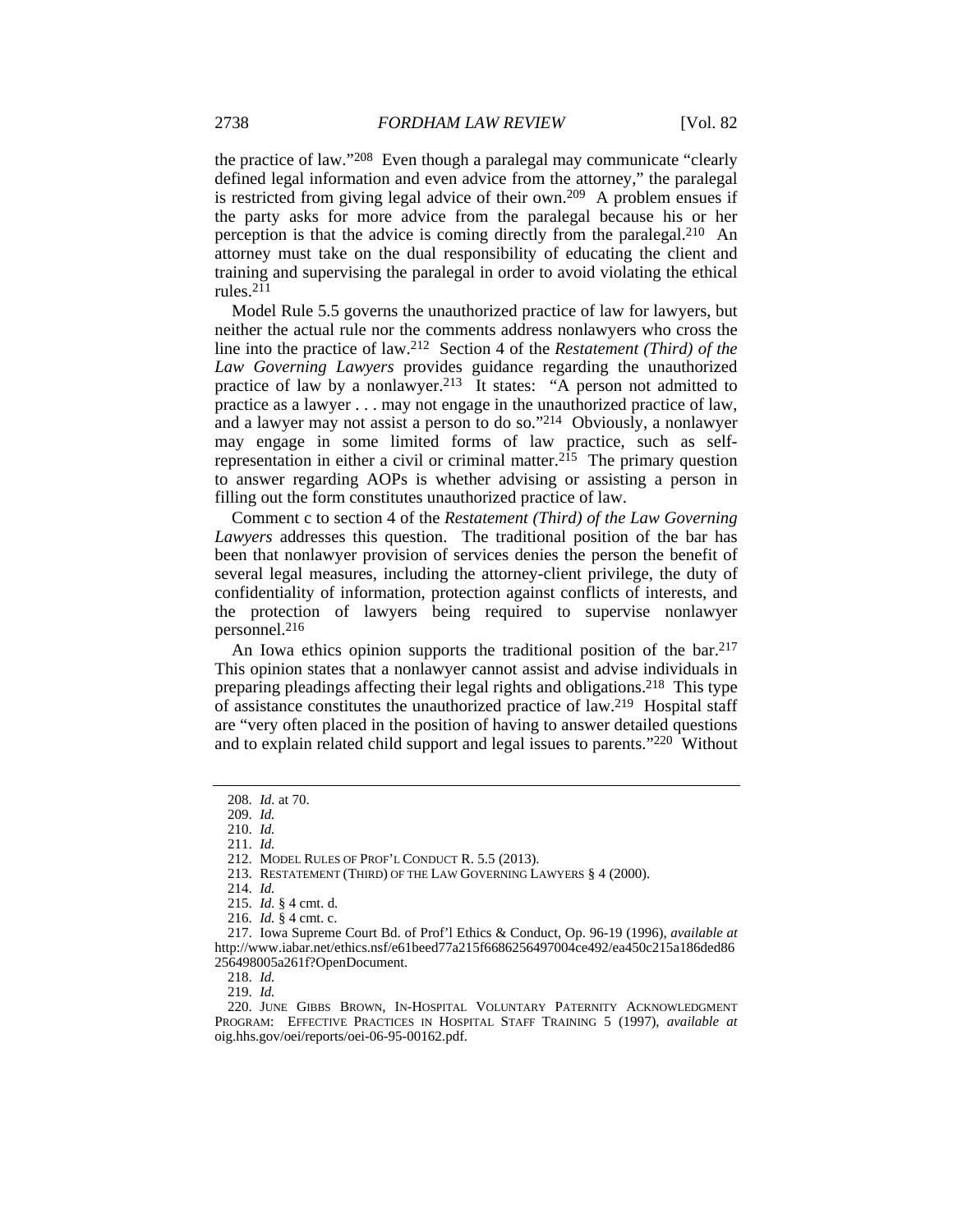proper training on how to avoid giving legal advice, as well as consistent supervision, some staff members likely overstep the boundary and offer legal advice and opinions that would qualify as unauthorized practice of law.

Notably, most unmarried men do not come to hospitals or birthing centers seeking legal assistance to establish paternity for a child. Unlike consumers who search for and purchase divorce forms, putative fathers are not engaging in self-initiated self-representation. Establishing legal paternity is typically presented to them, perhaps even thrust upon some, during a time when the life-changing experience of having a child interrupts their daily routine. Some consideration should be made for the timing and often unexpected nature of the AOP process. Advanced education of the public, particularly nonmarital couples, might assist these men in being more prepared for this serious legal decision.

Another consideration that was mentioned earlier is the determination of whether the type of information that the staff member provides rises to the level of unauthorized practice of law. Since the execution of the form has distinct, grave legal consequences, executing AOPs arguably falls under the practice of law. Yet, this arguable categorization alone would not instantly place informing or advising a person about the AOP form under this category; car leases, mortgages, and loans have similar serious consequences for consumers. The documents in these transactions, however, do have "fine print." In other words, they are much more voluminous, and typically legal rights, duties, and consequences are stated explicitly, albeit in very small letters.

The type of information provided specifically includes statements regarding the state laws about the legal rights and obligations of parents, and the legal consequences of signing the form. Describing the legal consequences of being a parent is not a simple task, nor are the answers derived from a single place in a state's family code. To the contrary, parental rights, obligations and the consequences therefrom are found in multiple places in state family, juvenile, penal, probate, education, and health and safety codes, not to mention the various federal laws that provide legal protections for parents in the workplace, children in school, and obligations in filing income taxes. In order for a person to be fully informed, he would need a booklet rather than a two-page form with only one side explaining a mere outline of rights, obligations, and consequences of signing the AOP.

One indicator that hospital staff members are "advising" in addition to merely "informing" is that a survey of these persons revealed that almost a third of them believed that the parent had been "convinced" or urged to sign the form. Reading most forms out loud would be arguably objective unless the information on the form itself is skewed to produce a certain result. Starting from the premise that the state's interest is to sign up as many fathers as possible, it is reasonable to think that the information would be written in such a way to make signing the form appealing and at least omit certain issues that raise a question in a potential father's mind.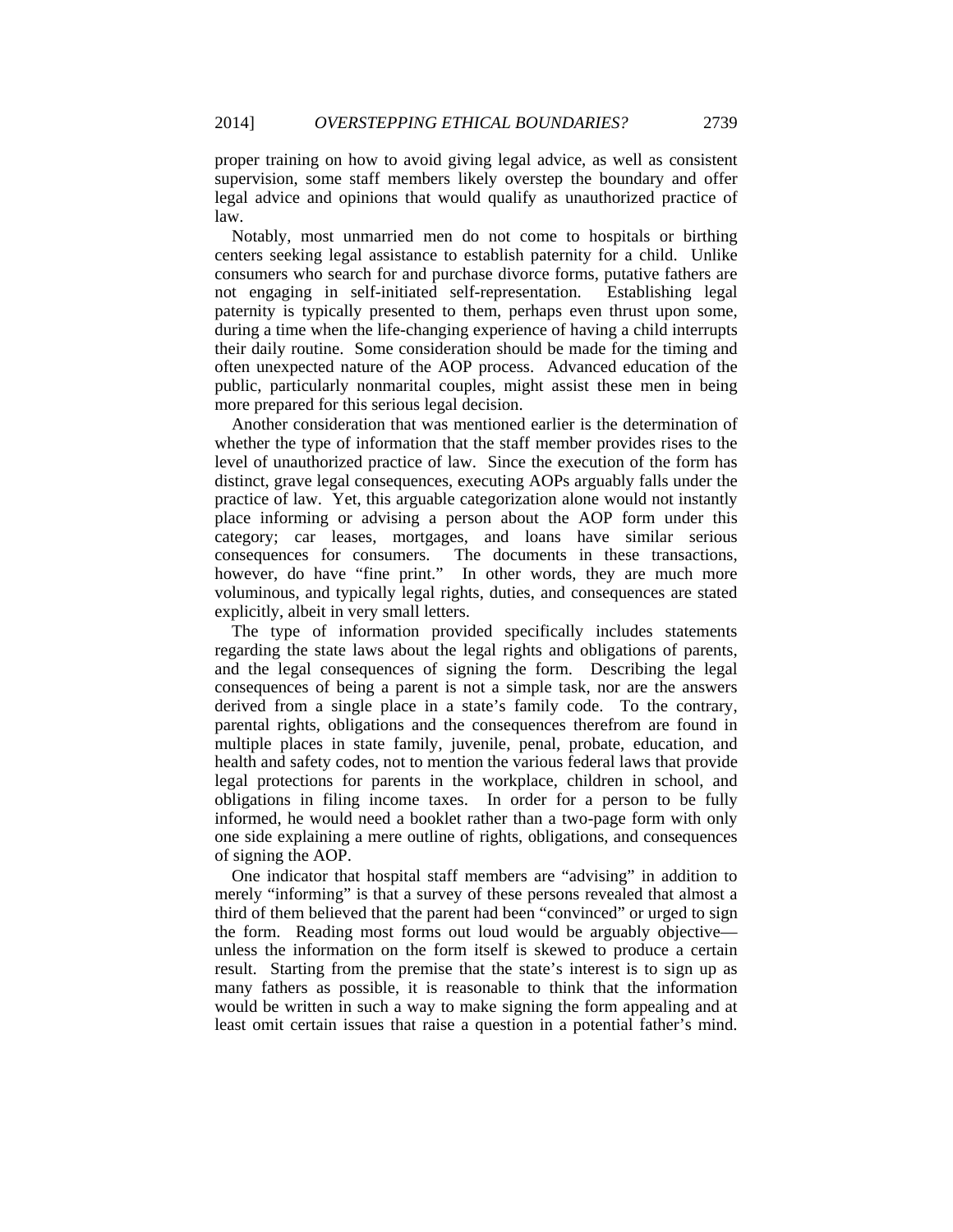One may naturally assume that these hospital staff members engage in further discussion beyond the information on the back of the form, and these conversations likely tread the line regarding the wisdom and efficacy of signing the form at that time. This type of advice may or may not be legal, but it certainly does have legal consequences.

Whether the hospital staff members have in their possession or share on their own the statistics regarding genetic testing of men in the state is uncertain. In Texas, for example, from 2006 to 2011, the number of men who were excluded as the father of a child after state-requested genetic testing consistently ranged from 23 to 25 percent of the men tested.<sup>221</sup> A quarter of the population is statistically significant, and if this information was shared with potential fathers, it would provide them with additional information regarding the consequences of signing the form.

Comment g to section 4 of the *Restatement (Third) of the Law Governing Lawyers* provides that nonlawyer employees of law firms can permissibly conduct activities that would ordinarily constitute unauthorized practice of law if the activities were conducted by the person alone without appropriate lawyer supervision.<sup>222</sup> The other issue that arises that is not likely implicated with respect to the AOP form is whether the nonlawyer is permitted to have an interest in the law firm, split fees, or exercise management powers with respect to the law practice aspect. While hospitals do receive fees per AOP, the nonlawyer does not share in these fees. At most, the hospital staff member may receive a more favorable work review, which may result in a higher pay raise, if he or she is able to report a good percentage of AOPs each year.

Employees may be engaging in the unauthorized practice of law by assisting parents in the execution of the AOP form. The Ohio Board of Commissioners on Grievances and Discipline (Board of Commissioners) was asked whether nonlegal Child Support Enforcement Agency (CSEA) employees may perform certain tasks without engaging in the unauthorized practice of law. $223$  The fact scenario presented was that nonlawyers who were trained as enforcement personnel performed all client intake and initial interviews, as well as "fill[ed] out pre-printed forms for contempt actions, petitions for support, paternity complaints and wage withholding orders."224 These enforcement caseworkers were "cautioned against giving legal advice and [were required to] refer any legal questions to the legal department."225 Once the paperwork (including initial pleadings) was filled out, the case file, along with interview notes, employment verification, and financial

<sup>221.</sup> *See* Letter from Sherry D. Mansell, Pub. Info. Coordinator, Tex. Dep't of State Heatlth Servs., to Donna Wolff, Head of Research Servs., S. Methodist Univ. Dedman Sch. of Law (Jun. 28, 2013) (on file with *Fordham Law Review*).

 <sup>222.</sup> RESTATEMENT (THIRD) OF THE LAW GOVERNING LAWYERS § 4 cmt. g (2000).

 <sup>223.</sup> Supreme Court of Ohio Bd. of Comm'rs on Grievances and Discipline, Op. 90-10 (1990), *available at* 1990 WL 640505, at \*5.

<sup>224.</sup> *Id.*

<sup>225.</sup> *Id.*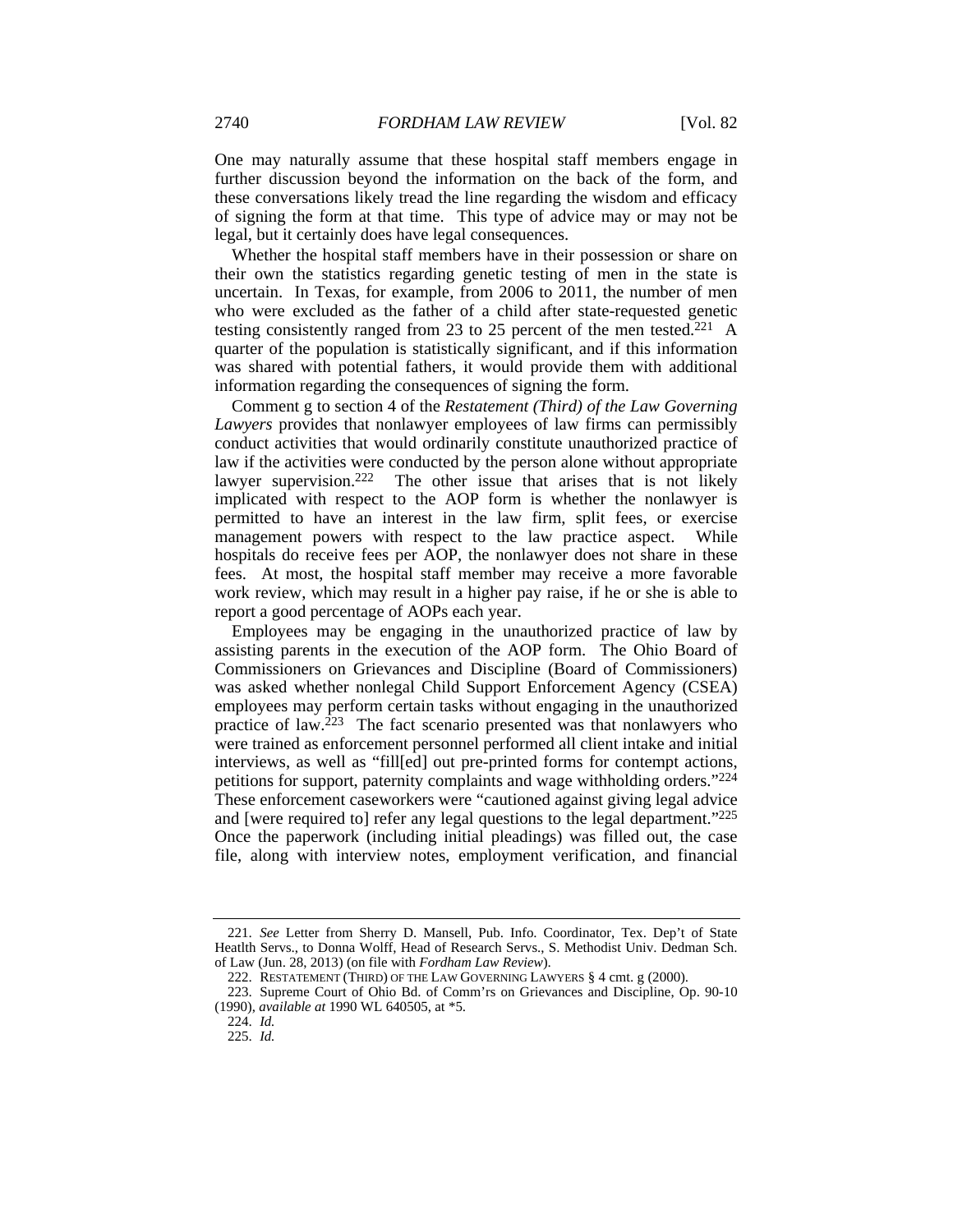documentation, were forwarded to the legal department for review.<sup>226</sup> "A staff attorney then review[ed] the case file, and when properly prepared, it [was] approved and signed for filing with the proper tribunal."227

The Board of Commissioners set forth that this activity would not constitute the unauthorized practice of law.228 The board noted that a prior ethical opinion held that intake workers at the legal aid society may do the initial screening for their organizations. The board also noted the State of Alabama had held that a nonlawyer social worker who interviewed noncustodial parents, arranged agreements, and prepared forms and case summaries was not engaging in the unauthorized practice of law.<sup>229</sup>

The Board of Commissioners also highlighted three actions necessary for the state to warrant that the nonlawyer enforcement personnel's work did not constitute the unauthorized practice of law.230 First, the work must be approved by an attorney.<sup>231</sup> Second, the CSEA staff attorneys must be available for questions from the enforcement personnel or the general public.232 Third, the enforcement caseworkers "must be frequently reminded of the restriction on giving any type of legal advice."<sup>233</sup> These are critical issues to consider regarding the civil process established by states for execution of the AOP. In no other area of law is there one form that acts as an application *and* an order to establish what is considered a fundamental right for a person. The AOP form should be treated similarly to the forms filled out by child support enforcement personnel in that the legal significance of the document is at least the same, if not greater than, the other pleadings filed by the CSEA attorney in child support or family court.

The problem that the state encounters regarding voluntary AOPs is that, in most cases, the state is not monitoring hospital participation, $234$  much less taking the necessary actions to properly supervise the hospital staff members. No hospital staff attorney reviews the AOPs before they are sent to the Bureau of Vital Statistics. In some states, like Texas, there are "three site visits per year to monitor hospital performance in administering AOPs."235 During the site visit, outreach coordinators, who are not necessarily attorneys, observe hospital staff explaining the AOP process to new, unwed parents.236 The outreach coordinators also review a sample of nonmarital birth records to determine if parents completed the required

<sup>226.</sup> *Id.*

<sup>227.</sup> *Id.*

<sup>228.</sup> *Id.* at \*6.

<sup>229.</sup> *Id.* (citing Ala. St. Bar, Op. 87-142 (1987)).

<sup>230.</sup> *Id.*

<sup>231.</sup> *Id.*

<sup>232.</sup> *Id.*

<sup>233.</sup> *Id.*

<sup>234.</sup> *See* JUNE GIBBS BROWN, IN-HOSPITAL VOLUNTARY PATERNITY ACKNOWLEDGMENT PROGRAM: STATE AGENCY AND BIRTHING HOSPITAL IMPLEMENTATION 18 (1997), *available at* http://oig.hhs.gov/oei/reports/oei-06-95-00160.pdf.

 <sup>235.</sup> Letter from Ted White, *supra* note 93.

<sup>236.</sup> *Id.*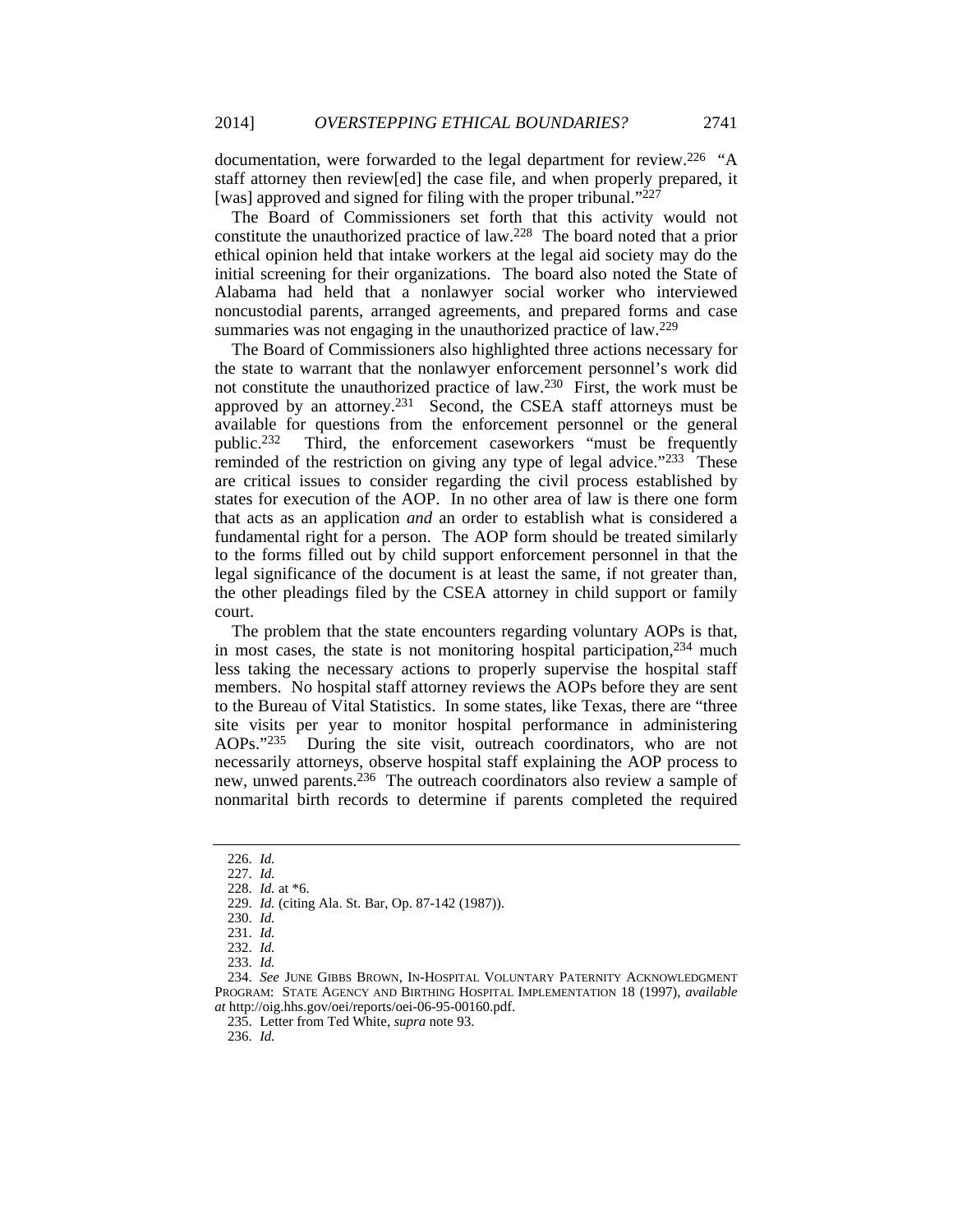parent survey and were given the opportunity to complete an AOP form, as well as review completed AOPs for accuracy.<sup>237</sup> In most states, however, there is just the annual training/certification process with very little contact between the hospital staff and the legal counsel that may have trained them. Moreover, whether the hospital staff receive any training from a licensed lawyer is unclear.

As stated earlier, federal law does require that mothers and fathers be given the "opportunity to speak with staff, either by telephone or in person, who are trained to clarify information and answer questions about paternity establishment."238 The law does not state, however, whether this staff person should be an attorney or trained hospital staff member on hand at the hospital. In the State of Iowa, an attorney is available on staff to address individual questions from putative fathers that arise at the hospital.239 The State of Washington provides a hotline number for parents to contact a lawyer referral service to see if they might qualify for reduced cost legal assistance.240 Washington State also provides a toll-free hotline for parents to call and ask questions about the form and its repercussions.<sup>241</sup> Idaho is the only other state that has a similar hotline available to parents.<sup>242</sup>

As for the consistent reminders about the restriction on giving out any legal advice, federal law does not make clear what type of training is required.243 This one-time training would not constitute a consistent reminder. If there were proper supervision of the hospital staff members, attorneys would be able to consistently remind them about this restriction, as well as ensure that the staff did not violate the restriction. There should be a standard for training as well as attorney supervision to ensure that the state is in compliance with the ethical rules.

#### IV. ETHICAL BOUNDARIES RESET

After considering the judicial canons and model rules that apply to state promulgated forms, states must make some adjustments to stay within the parameters of the ethical guidelines for judges and lawyers. This Part briefly considers the importance of lawyers within the family law practice and analyzes whether states' interests subvert true access to justice for the poor. This Part also suggests some lawyer-inclusive solutions so that

<sup>237.</sup> *Id.*

 <sup>238. 45</sup> C.F.R. § 303.5(g)(2)(i)(D) (2013).

<sup>239.</sup> IOWA DEP'T OF HUMAN SERVS., PATERNITY BY AFFIDAVIT 10 (2003), *available at*  http://www.dhs.state.ia.us/policyanalysis/policymanualpages/Manual\_Documents/Master/10 -c.pdf.

<sup>240.</sup> *Division of Child Support: Information for Parents*, WASH. ST. DEPARTMENT SOC. & HEALTH SERVICES, http://www.dshs.wa.gov/dcs/services/parents.asp (last visited Apr. 26, 2014).

<sup>241.</sup> *Id.*

<sup>242.</sup> *Acknowledging Legal Fatherhood*, IDAHO DEPARTMENT HEALTH & WELFARE, http://www.healthandwelfare.idaho.gov/Children/ChildSupport/Paternity/AcknowledgingLe galPaternity/tabid/364/Default.aspx (last visited Apr. 26, 2014).

<sup>243.</sup> *See* 45 C.F.R. § 303.5.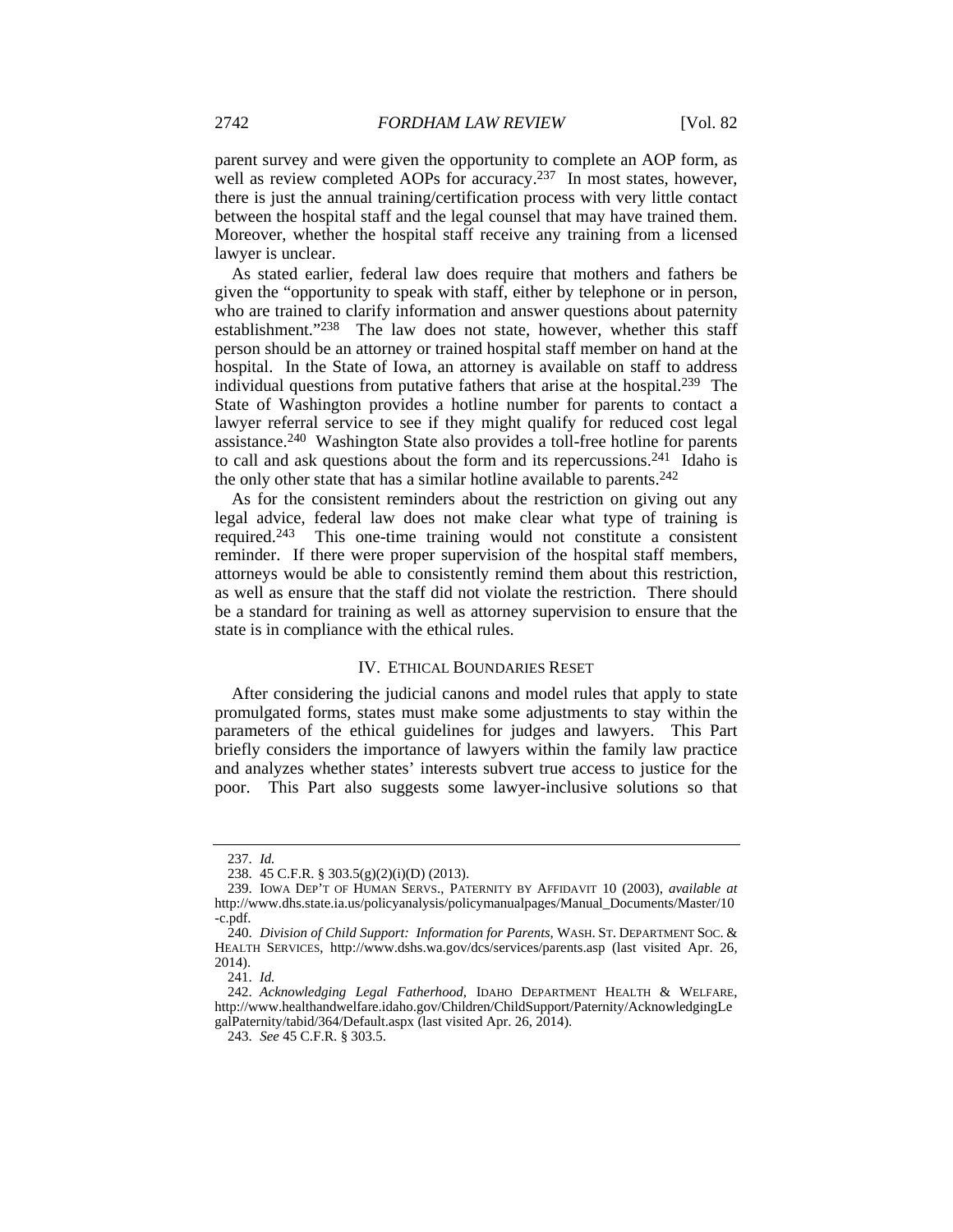judges and the state's attorneys will not cross ethical lines by providing family law forms to the public.

#### *A. Why Lawyers Are Still Necessary in Family Law Practice*

While some self-help solutions in family law will work better to provide all persons with equal access to justice, it is necessary for lawyers to maintain a major role in the practice of family law. Central to providing a meaningful opportunity to the public to obtain free or affordable legal representation is whether litigants in family court have a right to an attorney. Even though precedent cases involving state-initiated termination of parental rights proceedings do not require court-appointed legal representation for parents, many state statutes do oblige judges in these types of cases to appoint counsel for indigent parents.244 Recognizing inequities in the family court system can be handled through collective solutions that engage state and local government, the judiciary, state bar associations, and legislators.

Properly prepared AOPs should be recognized as an entered court order once filed with the appropriate state agency, and as such, they should require attorney oversight. If legal oversight of the AOP process is not economically feasible for child support or attorney general's offices, then greater precautions should be instated before allowing parents or hospital staff members to file these documents. The state must ensure that parents who sign AOPs have a solid understanding of their legal rights and options, as well as the ramifications of signing an AOP. Although trained hospital staff members can relay this information, it would be best transmitted through an attorney so that the parents would have the opportunity to ask questions and obtain answers regarding any legal issues related to the AOP and paternity establishment.

### *B. True Access to Justice Versus State Interests*

There are three basic schools of thought regarding the provision of access to justice for the poor in America. Some ethics scholars insist that there are not enough lawyers to represent indigent clients and, therefore, argue that expanding the role of the judge to that of active umpire is a necessary and acceptable compromise.245 Other ethics scholars argue that providing forms and increasing nonlawyer assistance is the answer.<sup>246</sup> A third viewpoint is that the only way to have a fair dispute in an adversarial court

<sup>244.</sup> *See* ARK. CODE ANN. § 9-27-316 (Supp. 2013); KAN. STAT. ANN. § 38-2205 (West 2013); LA. CHILD. CODE ANN. art. 573–575 (Supp. 2014); N.J. STAT. ANN. § 30:4C-15.4 (West 2008); TEX. FAM. CODE ANN. § 107.013 (West 2008).

<sup>245.</sup> *See* Russell Engler, *Ethics in Transition: Unrepresented Litigants and the Changing Judicial Role*, 22 NOTRE DAME J.L. ETHICS & PUB. POL'Y 367, 396 (2008); Russell G. Pearce, *Redressing Inequality in the Market for Justice: Why Access to Lawyers Will Never Solve the Problem and Why Rethinking the Role of Judges Will Help*, 73 FORDHAM L. REV. 969, 977 (2005).

<sup>246.</sup> *See* RHODE, *supra* note 1, at 84; Painter, *supra* note 1, at 45, 51–53.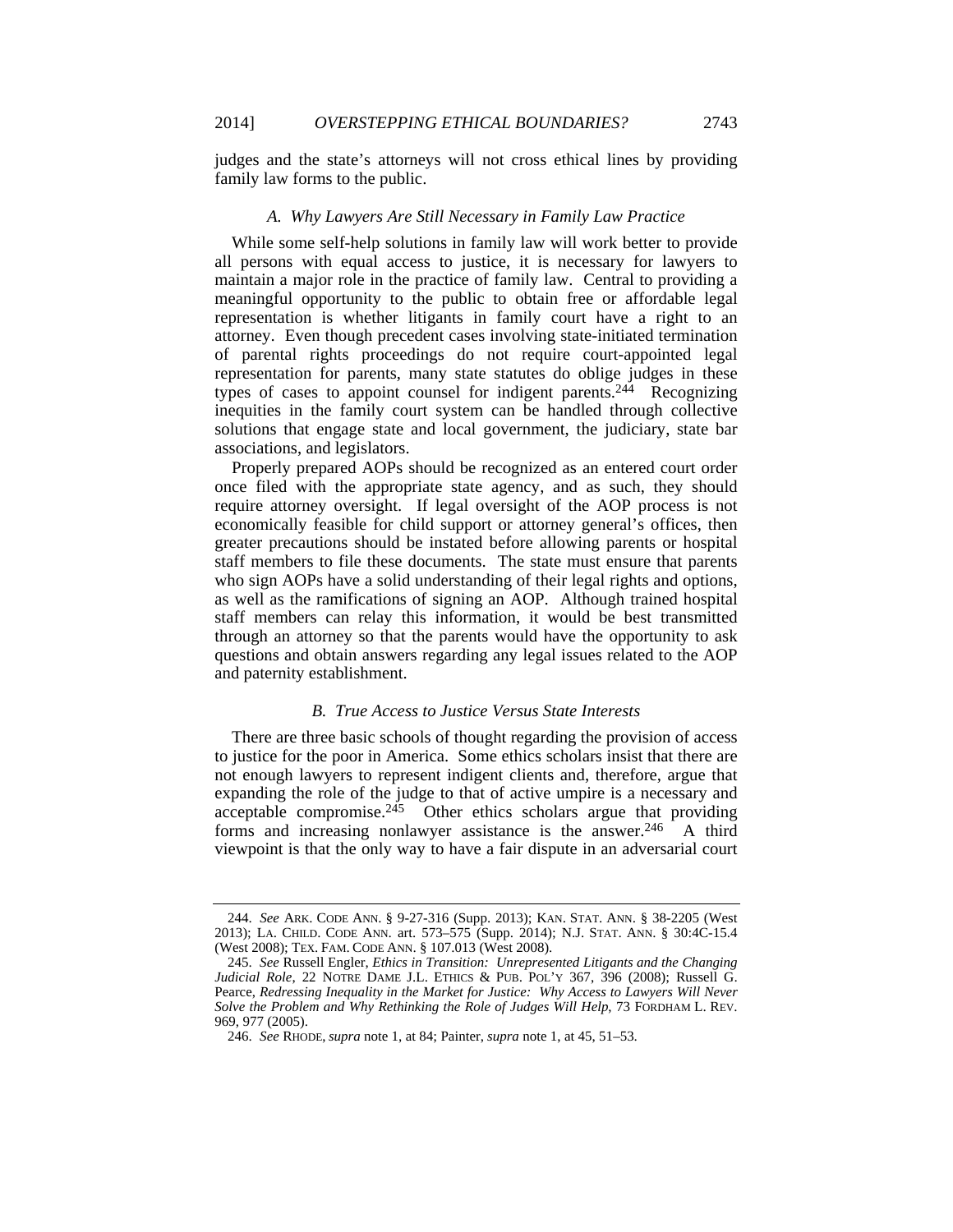of law with formal civil and evidentiary procedures is to provide indigent parties with some form of legal counsel. $247$ 

The problem with the proposal to improve the courtroom experience for pro se litigants with an active judge is that it assumes that all judges can impartially stand in two roles at the same time. As former lawyers, judges are acutely aware of what evidence and procedures are necessary to prevail in a case. It would be fair to assume that some judges will go too far as active umpires in court, while others will not go far enough. In most instances, appellate courts have reversed trial judges who were quick to reject the petitions of unrepresented litigants.<sup>248</sup> Even if a judge did not conduct court in a partial manner toward one litigant, the appearance of partiality would still impact the public's ability to rely on the judiciary as fair.249

The second approach to dealing with the pro se phenomenon in court might be sufficient for simple, no-contest divorces where there are no children and no property. But more complex family cases require legal counsel in order for a litigant to be fully informed and able to secure important rulings and orders.250 The bottom line with this approach is that the forms and nonlawyer assistance may help initiate the lawsuit in family court, but continued assistance is needed in order for the case to be resolved. There are discovery deadlines, motion hearings, and substantive claims and defenses to be made that require legal knowledge and skill.251 While supplying forms may be a temporary fix, it does not solve the entirety of the pro se problem.

The third option of providing more lawyers for the pro se litigants is perhaps the most difficult to achieve. Most scholars concede that even if legal aid had more money, there would still not be enough attorneys to meet the needs of the poor.252 It seems that a fundamental shift is needed in the way lawyers conceive of serving the public. Litigating pro bono cases is not a priority for most legal practitioners. If attorneys had to complete a higher number of pro bono cases in order to maintain their licenses, it

<sup>247.</sup> *See* Brief of Retired Alaska Judges As Amicus Curiae in Support of Appellee Jonsson, Office of Public Advocacy v. Alaska Court Sys., No. S-12999 (Alaska Nov. 19, 2008), 2008 WL 5585566 [hereinafter Brief of Retired Alaska Judges].

<sup>248.</sup> *See* Albrecht et al., *supra* note 148, at 43.

<sup>249.</sup> *See id.* at 44–45 (citing Oko v. Rogers, 466 N.E. 2d 658 (Ill. App. Ct. 1984) (confronting a situation where the judge actively participated in a jury trial with a pro se litigant, and the appeal was brought by a legally represented party alleging denial of a fair trial because of the judge's assistance to the defendant in presenting his case)).

<sup>250.</sup> *See* Brief of Retired Alaska Judges, *supra* note 247, at \*8–9 (noting the importance of legal counsel in the domestic violence context and in child custody disputes); Bruce D. Sales et al., *Is Self-Representation a Reasonable Alternative to Attorney Representation in Divorce Cases?*, 37 ST. LOUIS U. L.J. 553, 567–68 (1993).

<sup>251.</sup> *See* Brief of Retired Alaska Judges, *supra* note 247, at \*10–11; *see also Family Law Cares: Mobilizing Texas Attorneys To Help Texas Families in Need*, FAM. L. CARES, https://www.familylawcares.com/about/ (last visited Apr. 26, 2014).

<sup>252.</sup> *See* DEBORAH L. RHODE, IN THE INTERESTS OF JUSTICE: REFORMING THE LEGAL PROFESSION 119–20 (2000); *see also* Deborah J. Cantrell, *Justice for Interests of the Poor: The Problem of Navigating the System Without Counsel,* 70 FORDHAM L. REV. 1573, 1573– 74 (2002).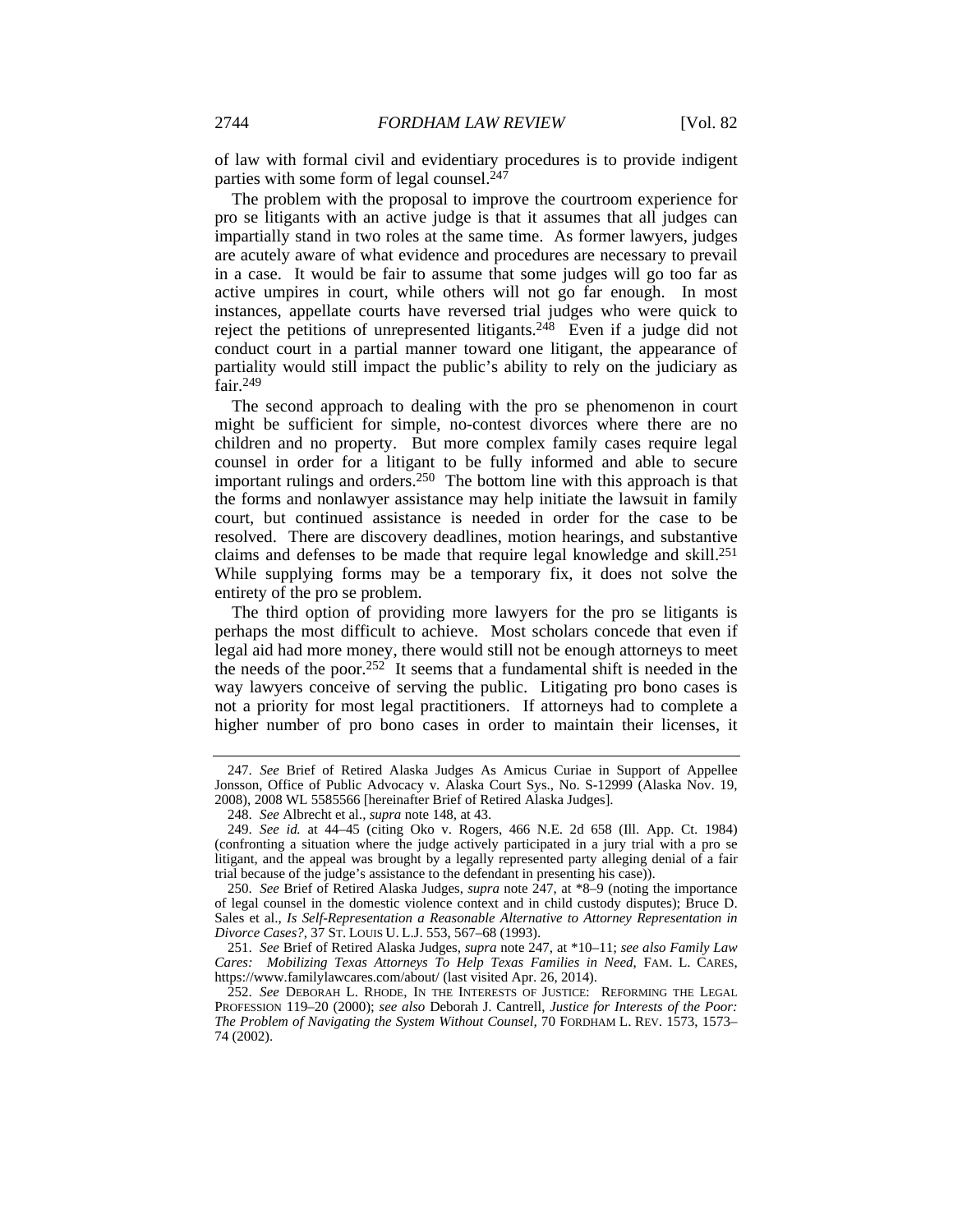would prompt lawyers to dedicate more of their time for indigent clients. Choosing to take on a family law case is another issue that the State Bar of Texas Family Law Section is tackling. Family Law Cares, a nonprofit organization that trains lawyers to represent citizens in family law cases, aims to recruit lawyers in Texas to handle cases where the party would normally proceed as a pro se litigant.<sup>253</sup>

It is important to strive to create an equitable justice system where a party's economic situation does not determine the outcome of the case. While state judges have an interest in conducting their courts in an effective manner, they should also have an interest in parity and ensuring that certain citizens do not suffer legal harms solely because they lack an attorney. Even if case precedents do not support court-appointed attorneys in civil settings, attorneys could seek legislative action that would allow judges, in their own discretion, to appoint attorneys in certain situations.

For unmarried fathers seeking to establish paternity, it is vital that they fully understand the rights and responsibilities that the AOP commands. The state's interest in securing financial support for nonmarital women should not override a potential father's right to be informed. Moreover, the state should have a greater interest in the well-being of its children, who deserve the opportunity to have a legal bond with a father who is assured of his role and willing to take on his obligations. The failure of the state to improve the AOP process impacts children more than parents, and their welfare should be the priority.

#### *C. Lawyer-Inclusive Solutions for Access to Justice*

Many excellent articles have been written about solving the dichotomy of the huge number of unrepresented parties in courts and the surplus of attorneys in the market.<sup>254</sup> This dilemma grows with each graduating class of lawyers, because there are more unemployed or underemployed lawyers in the United States than ever before.<sup>255</sup> Eventually the economic model upon which lawyering has been cast needs to be updated to fit modern times and adjust to the reality of today's market.

<sup>253.</sup> *See Family Law Cares: Mobilizing Texas Attorneys To Help Texas Families in Need*, *supra* note 251.

 <sup>254.</sup> Patricia Kay Oliver, *Justice for All*, 40 PEPP. L. REV. 509 (2013) (arguing for an urgent care model of law offices, similar to urgent care health centers, available in various parts of the community providing free legal assistance); Deborah L. Rhode, *Access to Justice: An Agenda for Legal Education and Research*, 62 J. LEGAL EDUC. 531 (2013) (noting the creation of the 2010 Access to Justice Initiative in the U.S. Department of Justice as a means for change in social justice in legal education).

<sup>255.</sup> *See* Joe Palazzolo, *Law Grads Face Brutal Job Market*, WALL ST. J., June 25, 2012, at A1; Adam Cohen, *Just How Bad Off Are Law School Graduates?*, TIME (Mar. 11, 2013), http://ideas.time.com/2013/03/11/just-how-bad-off-are-law-school-graduates/.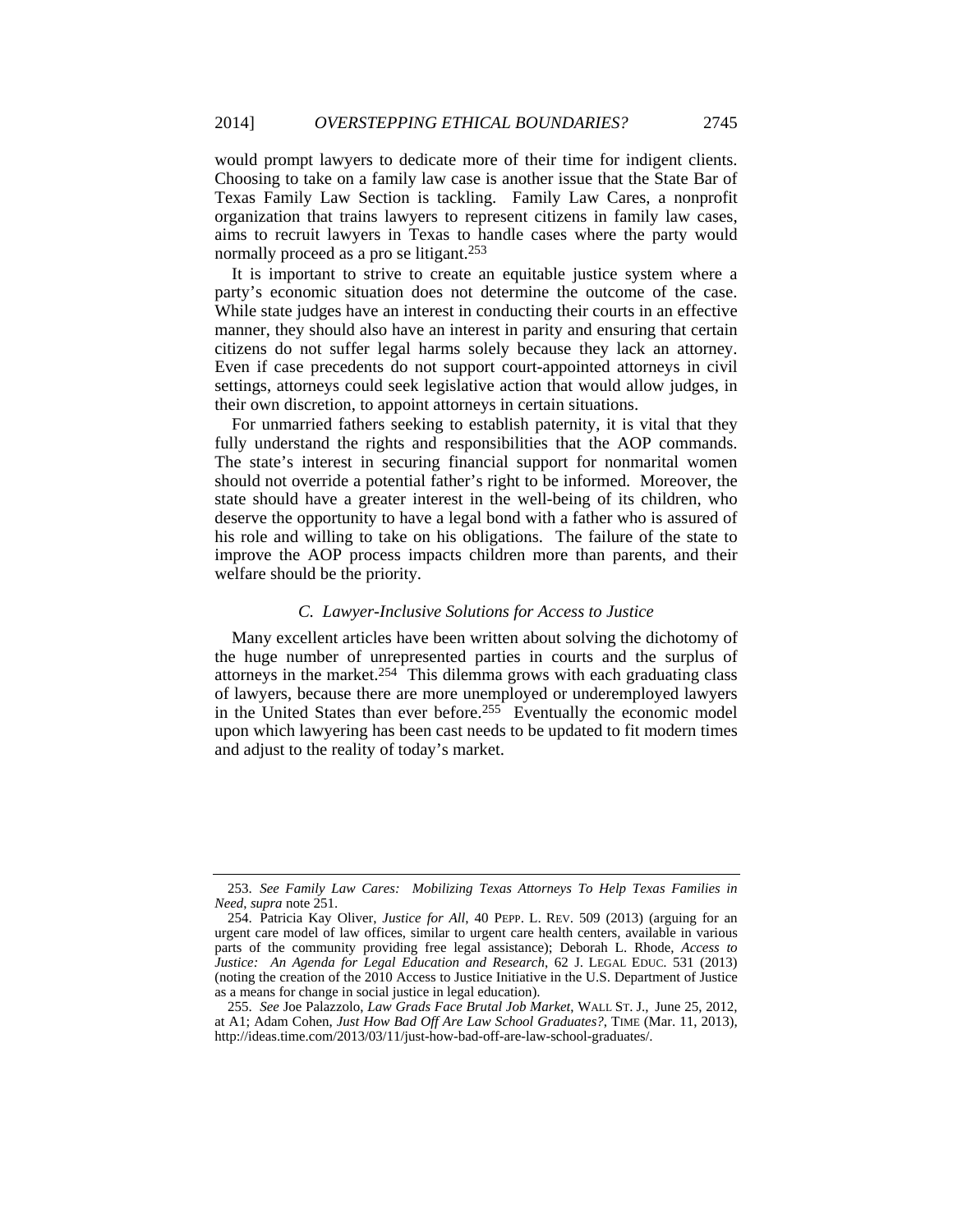#### 1. Family Law Forms

Generally, judges should not be in the business of drafting pleadings for the public's use. While judges may have the most to gain from a uniform set of divorce and child custody forms, state bar associations and family law sections have shown enough interest in dedicating time to put together a set of forms that would be acceptable to courts. Although many arguments against state-sponsored forms have centered on the reality that they may reduce business for private attorneys, a counterargument exists in that better-prepared pro se litigants will reduce the cost of legal fees for represented parties. Attorneys will spend less time in court, file fewer pleadings, and, in all likelihood, resolve the case quicker.

Very few states have established guidelines for how trial judges should deal with self-represented parties.256 Rather than promulgate forms, state supreme courts are in the perfect position to develop or approve such bench guides as a tool for lower court judges. In fact, the Tennessee Supreme  $Country<sub>257</sub>$  and other groups of judges in Massachusetts<sup>258</sup> and Minnesota have done just that.<sup>259</sup> In California, the American Judicature Society has authored an extensive judicial bench guide.260 If family courts remain traditionally adversarial or evolve to more problem-solving courts, it is crucial for the public to maintain its belief in the justice system.

### 2. Acknowledgements of Paternity

Several scholars have noted the myriad of changes that could be implemented to improve paternity establishment through the AOP process.261 Notwithstanding any substantive changes to the law, an opportunity exists for lawyers to provide a more equitable environment for both nonmarital fathers and mothers to evaluate the execution of this document. Similar to doctors and hospital ethics teams, there could be oncall lawyers for prospective fathers to consult with before signing the AOP. An on-call lawyer would be made available during the forty-eight-hour period after the baby is born. This person could be available in person, via Skype, or telephone. Iowa is an example of a state that has a legal staff person available in the hospital to answer legal questions about paternity affidavits.262 Judicial bench guides that promote consistent and just treatment of all litigants will help towards this goal and are the best use of the wisdom of state supreme court judges.

 <sup>256.</sup> Albrecht et al., *supra* note 148.

<sup>257.</sup> *See* TENN. SUPREME COURT ACCESS TO JUSTICE COMM'N, *supra* note 63.

<sup>258.</sup> *See* Engler, *supra* note 245, at 377.

<sup>259.</sup> *See id.* at 372.

<sup>260.</sup> *See id.* at 378.

<sup>261.</sup> *See* Nancy E. Dowd, *Parentage at Birth: Birthfathers and Social Fatherhood*, 14 WM. & MARY BILL RTS. J. 909, 934–35 (2006); Jane C. Murphy, *Legal Images of Fatherhood: Welfare Reform, Child Support Enforcement, and Fatherless Children*, 81 NOTRE DAME L. REV. 325, 374–85 (2005); Parness & Townsend, *supra* note 95, at 93–98.

<sup>262.</sup> *See* IOWA DEP'T OF HUMAN SERVS., *supra* note 239, at 10.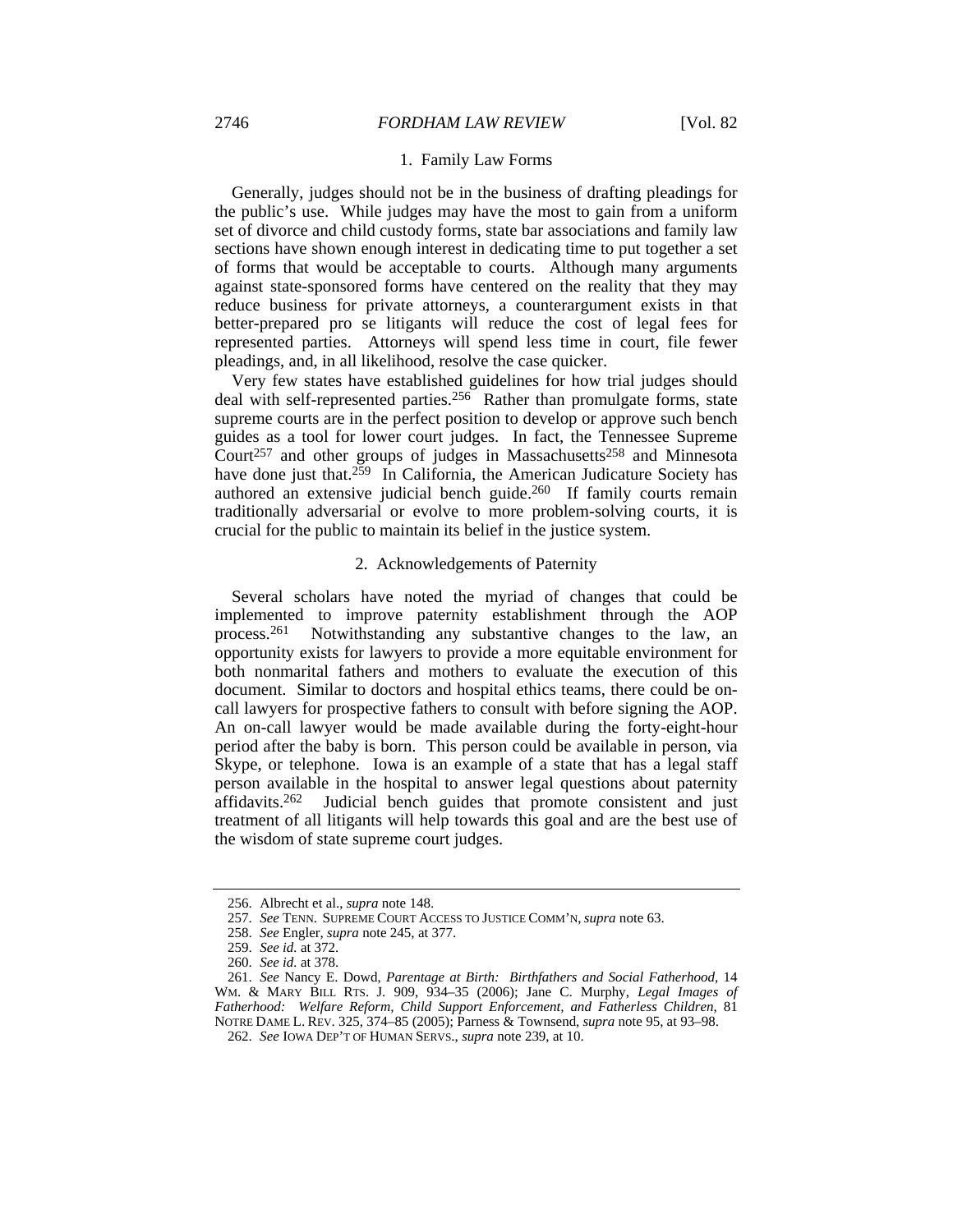An attorney could be hired to fulfill a similar role as a patient advocate or public defender, either by the hospital or the state. This attorney, or cadre of attorneys, would be on call at the hospital on certain days and hours so that if a putative father wished to speak to an attorney while at the hospital, one would be made available. The on-call attorney could answer questions, have information about where the putative father could obtain DNA testing, and, most importantly, explain to the father the legal rights and responsibilities he accepts upon signing an AOP. The on-call attorney could also explain the various ways that the state allows for establishment of fatherhood and the importance of gaining parental status within a certain time period after the child's birth.

Two separate attorneys would need to be on call so that both parents could talk separately to them and seek legal advice. Certain situations, as mentioned earlier, arise where mothers may not want a putative father to sign an AOP. Instances where domestic abuse or child abuse is occurring or has occurred in the past would cause most mothers to be reticent in giving that same man legal status in a newborn's life. If maintaining some control over custody and visitation is easily accomplished by withholding her signature from the AOP, an on-call attorney could share with the mother alternative or additional legal information necessary to keep her and her child safe.

#### **CONCLUSION**

As the area of family law has grown, the federal government and state actors have changed to meet their own needs and the needs of the public. Considering the ethical implications of state efforts to provide access to justice is important. In some instances, state supreme courts' approval of pro se family law forms results in great benefits. In other instances, where the greatest benefit inures to the state itself and the public at large bears a significant burden, issues of procedural inequity and oversight must be addressed. It is problematic that the particular segment of the public that both of these state actions affect the most is the same: poor people of color. A separate judicial committee should review issues of judicial independence and impartiality to determine if it would be more ethical for state bar associations and other related lawyer organizations to draft and approve forms for indigent citizens.

Though the state's interests in courtroom efficiency and reducing expenditures are important, they should not override certain interests of citizens, particularly those concerning fundamental and statutory rights as married persons and parents. The state can organize a team of lawyers including retired judges—and citizens to help improve access to the court system, including drafting forms and recruiting lawyers to provide limited bundled representation, while sitting judges can establish bench guides for the judiciary to use when dealing with pro se litigants. While the Model Code of Judicial Conduct does technically allow for state supreme court judges to assist with or draft family law forms, there are enough concerns about the judges' ability to remain impartial that they should avoid this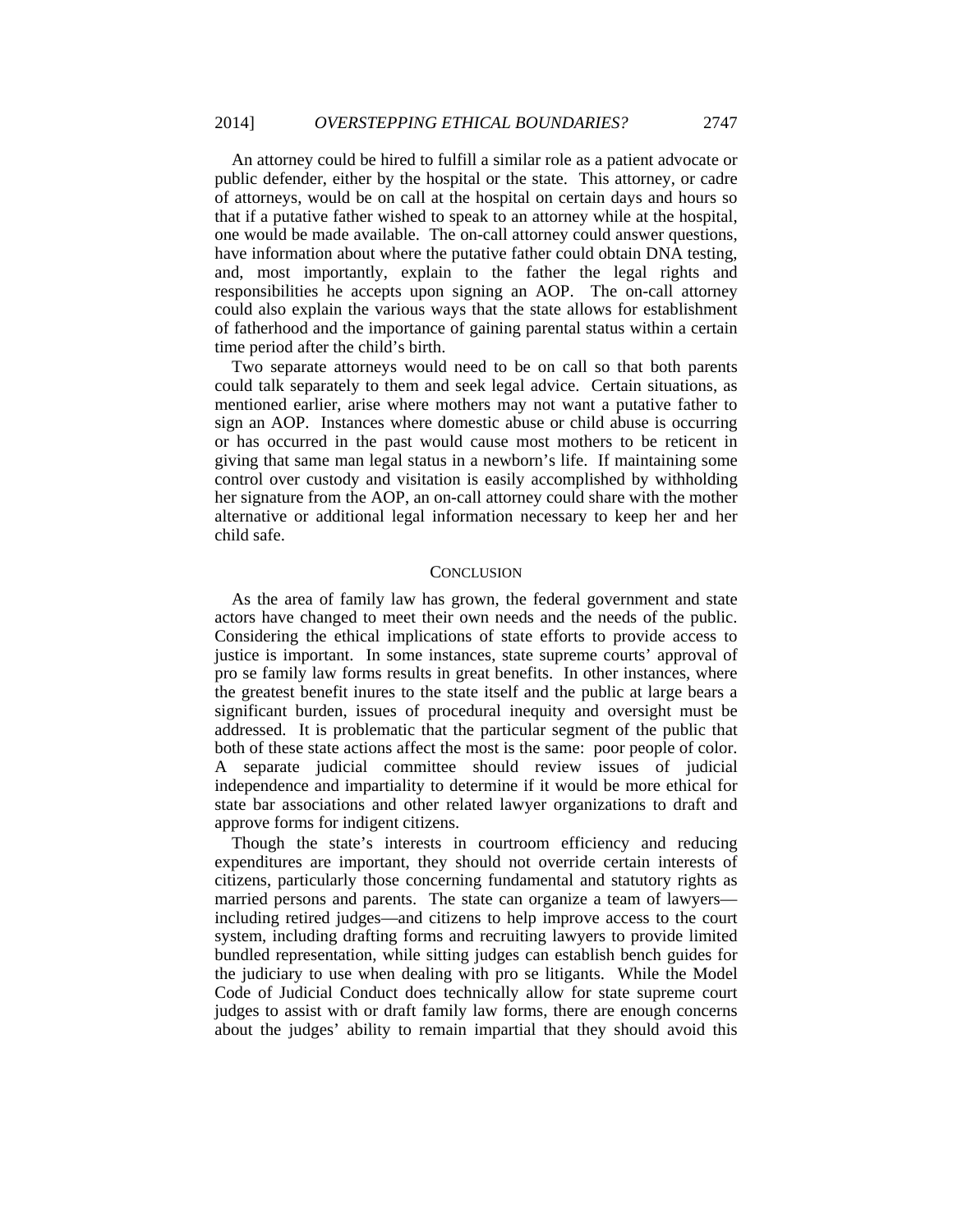activity. State supreme court judges are best suited for drafting bench guides for state court judges to use when dealing with self-represented litigants. If family law courts evolve to become less traditional and more oriented towards problem solving, judges may then alter their role and take a more collaborative approach to parties to a suit.

The AOP process is achieving the federal goal of creating a simple way for nonmarried citizens to establish paternity. But the lack of clear guidelines and standards for training hospital and birthing center staff who are state agents is ethically problematic. Even more concerning, the state's or child support offices' attorney provides very little, if any, supervision of these state agents. Because of the automatic legal parental status that these state forms afford a putative father, states should engage in serious ethical inquiries regarding whether staff members are taking part in the unauthorized practice of law. State's attorneys should not be absolved of their ethical duties because the AOP process is federally mandated and secures financial savings for the state. The AOP process should be adjusted to meet the ethical requirements of the Model Code of Professional Responsibility, and by doing so, the government will balance state's interests with parents' interests.

In the midst of persistent job shrinkage in the legal industry and outsourcing legal services to a host of entities and nonlawyers, legal leaders and scholars stand at a crossroads. We can either demonopolize the practice of law or perhaps reinvent it to serve the society. Though something as radical as universal legal coverage would never happen, lawyers should reassess our roles in providing access to justice for all people. This would inevitably require some sacrifice on the part of lawyers—volunteering to do more pro bono cases and readjusting hourly rates (or lawyer billing practices altogether), salary expectations, and training for future lawyers. Efforts to provide access to justice should provide true access to the citizens who need it the most, and the interests of the public should be foremost when considering reforms and changes to the legal system.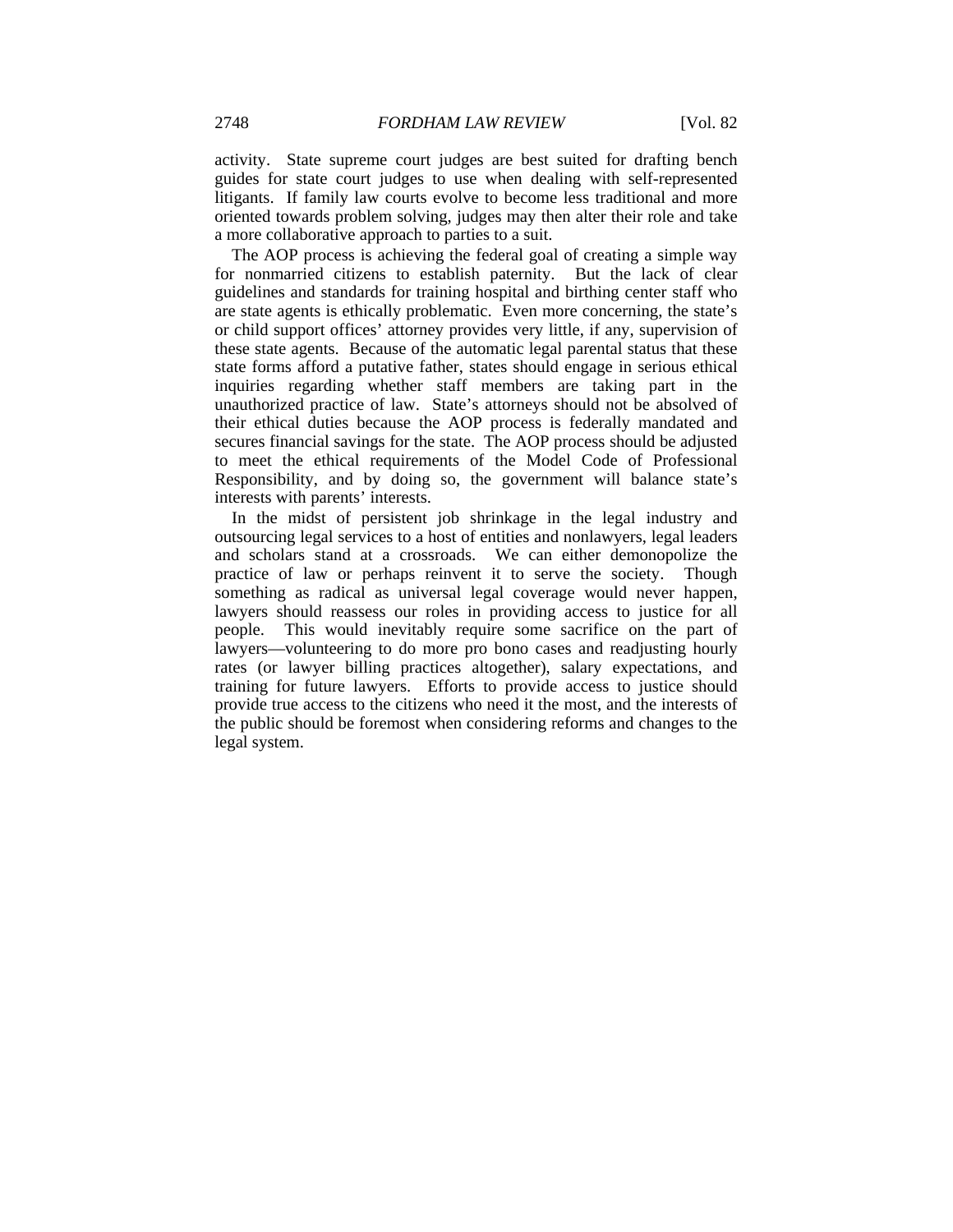| <b>State</b>    | Online                       | <b>Type</b>                                  | <b>Location</b>                                                                                                                                                                                                                                                                                            |
|-----------------|------------------------------|----------------------------------------------|------------------------------------------------------------------------------------------------------------------------------------------------------------------------------------------------------------------------------------------------------------------------------------------------------------|
|                 | Form                         |                                              |                                                                                                                                                                                                                                                                                                            |
| <b>Alabama</b>  | <b>Availability</b><br>Yes   | Divorce,<br>custody,<br>and child<br>support | Do It Yourself Instructions and<br>Forms,<br>ALABAMALEGALHELP.ORG,<br>http://www.alabamalegalhelp.or<br>g/resource/do-it-yourself-<br>instructions-and-forms (last<br>visited Apr. 26, 2014). <sup>263</sup>                                                                                               |
| <b>Alaska</b>   | Yes                          | Divorce<br>and custody                       | Form, Instructions and<br>Publications: By Topic &<br>Number, ALASKA CT. SYS.,<br>http://courts.alaska.gov/forms.ht<br>m (last visited Apr. 26, 2014)<br>(search "Domestic Relations<br>(DR-1 - DR-806)").                                                                                                 |
| Arizona         | Yes                          | Child<br>support                             | Self-Service Forms, ARIZ. JUD.<br>BRANCH,<br>http://www.azcourts.gov/selfser<br>vicecenter/selfserviceforms.asp<br>x#Family%20Law (last visited<br>Apr. 26, 2014).                                                                                                                                         |
| <b>Arkansas</b> | $\overline{\text{No}^{264}}$ |                                              | Court Forms, ARK. JUDICIARY,<br>https://courts.arkansas.gov/form<br>s-and-publications (last visited<br>Apr. 26, 2014).                                                                                                                                                                                    |
| California      | Yes                          | Divorce                                      | Forms, CAL. COURTS JUD.<br><b>BRANCH CAL.,</b><br>http://courts.ca.gov/1230.htm<br>(last visited Apr. 26, 2014).<br>FL-107-INFO, Legal Steps for a<br>Divorce or Legal Separation<br>(July 1, 2013), available at<br>http://www.courts.ca.gov/docu<br>ments/fl107info.pdf (last visited<br>Apr. 26, 2013). |

## APPENDIX A. LIST OF STATES AND PRO SE FAMILY LAW FORMS

<sup>263.</sup> The forms listed on this website are official state government forms.

<sup>264.</sup> This website does have several links, but there is no section for self-represented divorce litigants. Flaherty, *supra* note 15, at 99.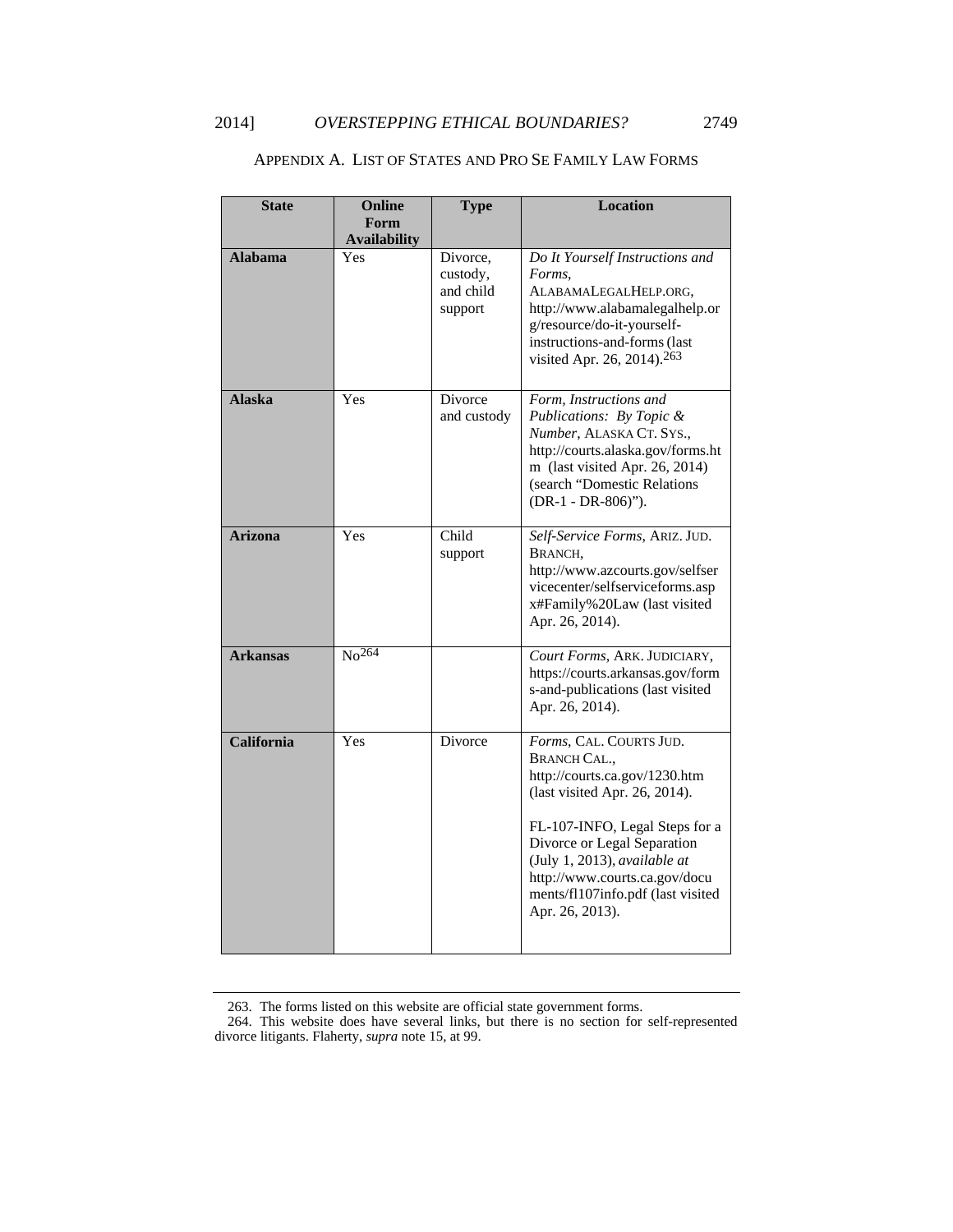## 2750 *FORDHAM LAW REVIEW* [Vol. 82

| Colorado           | No  | Divorce<br>information<br>sheet          | All Domestic Forms Forms,<br>JUD. BRANCH ST. COLO.,<br>http://www.courts.state.co.us/Fo<br>rms/Forms_List.cfm?Form_Typ<br>e_ID=108 (last visited Apr. 26,<br>2014).                                       |
|--------------------|-----|------------------------------------------|-----------------------------------------------------------------------------------------------------------------------------------------------------------------------------------------------------------|
|                    |     | Custody<br>information<br>sheet          | Child Custody Forms, JUD.<br>BRANCH ST. COLO.,<br>http://www.courts.state.co.us/Fo<br>rms/Forms_List.cfm?Form_Typ<br>e_ID=15 (last visited Apr. 26,<br>2014).                                             |
|                    |     | Child<br>support<br>information<br>sheet | Divorce, Family Matters, Civil<br>Unions Subcategories, JUD.<br><b>BRANCH ST. COLO.,</b><br>http://www.courts.state.co.us/Fo<br>rms/SubCategory.cfm?Category<br>=Divorce (last visited Apr. 26,<br>2014). |
| <b>Connecticut</b> | Yes | Divorce<br>"do it<br>yourself<br>how-to" | <b>JUDICIAL BRANCH, STATE OF</b><br>CONN., DO IT YOURSELF<br>DIVORCE GUIDE (2012),<br>available at<br>http://www.jud.ct.gov/publicati<br>ons/fm179.pdf.                                                   |
|                    |     | Divorce<br>form                          | Family Forms: Filing for a<br>Divorce with Children, ST.<br>CONN. JUD. BRANCH,<br>http://www.jud.ct.gov/forms/gro<br>uped/family/divorce_children.ht<br>m (last visited Apr. 26, 2014).                   |
|                    |     | Custody                                  | Family Forms: Filing for<br>Custody or Visitation (or Both),<br>ST. CONN. JUD. BRANCH,<br>http://www.jud.ct.gov/forms/gro<br>uped/family/custody.htm (last<br>visited Apr. 26, 2014).                     |
| <b>Delaware</b>    | Yes | Divorce                                  | Divorce Forms, DEL. ST.<br>COURTS,<br>http://courts.delaware.gov/help/<br>Divorce/forms.stm (last visited<br>Apr. 26, 2014).                                                                              |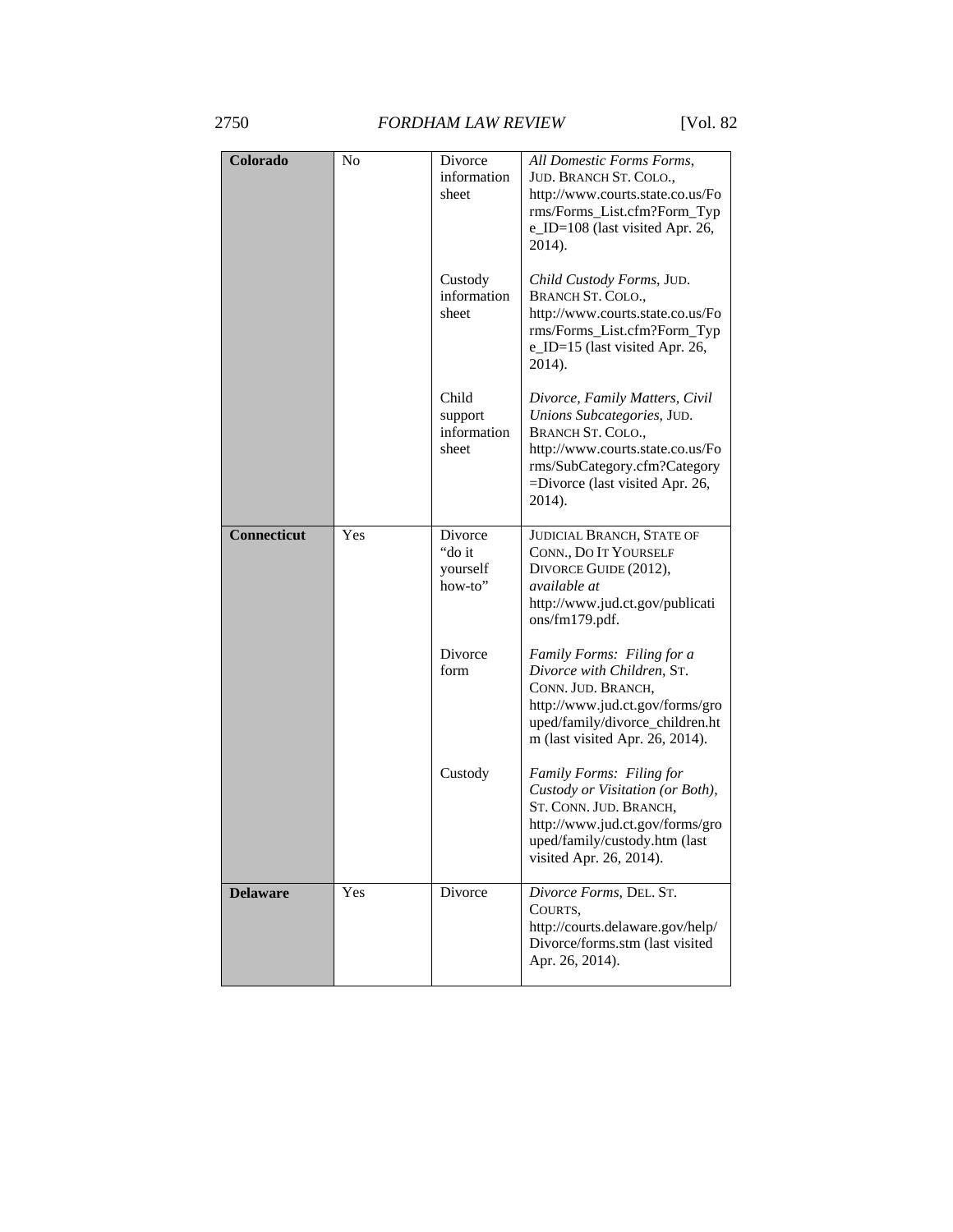| Florida | Yes            | Divorce,<br>custody,<br>and child<br>support | Family Law & Self Help<br>Information, FLA. COURTS,<br>http://www.flcourts.org/gen_pu<br>blic/family/self_help/index.shtm<br>1 (last visited Apr. 26, 2014).<br>Family Law Rules and<br>Opinions, FLA. COURTS,<br>http://www.flcourts.org/gen_pu<br>blic/family/forms_rules/index.s<br>html#dissolution (last visited<br>Apr. 26, 2014).<br>Family Law Forms, FLA.<br>COURTS,<br>http://www.flcourts.org/resourc<br>es-and-services/family-<br>courts/family-law-self-help-<br>information/family-law-<br>forms.stml (last visited Apr. 26,<br>2014). |
|---------|----------------|----------------------------------------------|-------------------------------------------------------------------------------------------------------------------------------------------------------------------------------------------------------------------------------------------------------------------------------------------------------------------------------------------------------------------------------------------------------------------------------------------------------------------------------------------------------------------------------------------------------|
| Georgia | N <sub>o</sub> | County<br>divorce<br>form                    | <b>OFFICE OF SUPERIOR COURT</b><br>JUDGES, INSTRUCTION SHEET<br>FOR PRO SE DIVORCE PAPERS<br>(2009), available at<br>http://www.telfairclerkofcourt.c<br>om/pdf/PRO%20SE%20DIVO<br>RCE%20PETITION.pdf.<br>Domestic Relations, JUD.<br><b>BRANCH GA.,</b><br>http://www.georgiacourts.org/ao<br>c/selfhelp/dom_relations.html<br>(last visited Apr. 26, 2014).                                                                                                                                                                                         |
| Hawaii  | Yes            | Divorce                                      | Divorce Forms, HAW. ST.<br>JUDICIARY,<br>http://www.courts.state.hi.us/sel<br>f-help/divorce/forms/divorce_<br>forms.html (last visited Apr. 26,<br>2014).                                                                                                                                                                                                                                                                                                                                                                                            |
| Idaho   | Yes            | Divorce<br>and custody                       | Forms: Family Related, ST.<br>IDAHO JUD. BRANCH CT.<br><b>ASSITANCE OFF.,</b><br>http://www.courtselfhelp.idaho.<br>gov/family-related# (last visited<br>Apr. 26, 2014).                                                                                                                                                                                                                                                                                                                                                                              |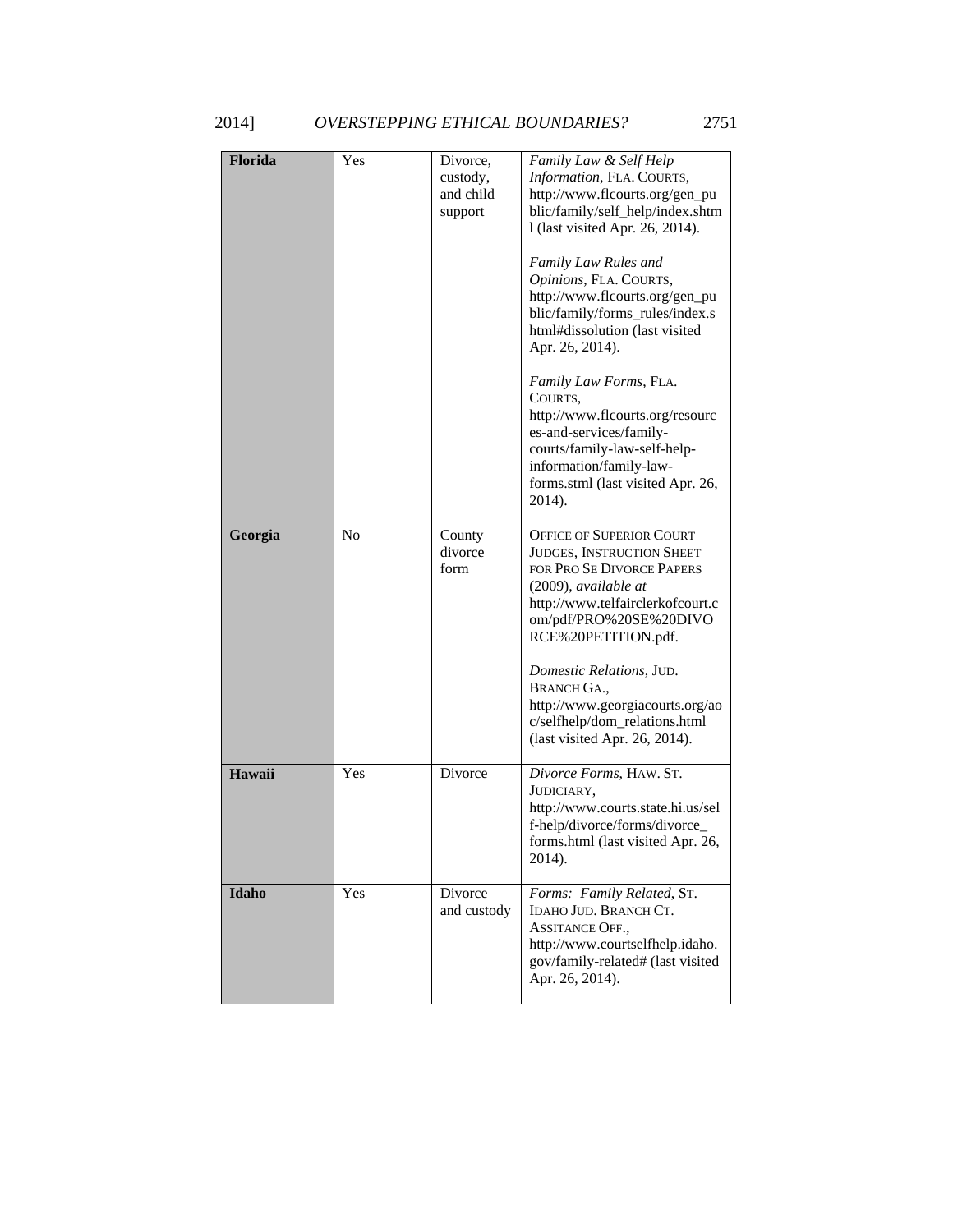## 2752 *FORDHAM LAW REVIEW* [Vol. 82

| <b>Illinois</b> | $\overline{No^{265}}$ |                                       |                                                                                                                                                                                                                                                                                                                                            |
|-----------------|-----------------------|---------------------------------------|--------------------------------------------------------------------------------------------------------------------------------------------------------------------------------------------------------------------------------------------------------------------------------------------------------------------------------------------|
|                 |                       |                                       |                                                                                                                                                                                                                                                                                                                                            |
| <b>Indiana</b>  | Yes                   | Divorce<br>and child<br>support       | Court Forms, COURTS.IN.GOV,<br>http://www.in.gov/judiciary/self<br>service/2333.htm (last visited<br>Apr. 26, 2014).                                                                                                                                                                                                                       |
| <b>Iowa</b>     | Yes                   | General                               | Divorce/Family Law Forms,<br><b>IOWA JUD. BRANCH,</b><br>http://www.iowacourts.gov/For<br>_the_Public/Representing_Your<br>self_in_Court/DivorceFamily_L<br>aw/Forms/index.asp (last visited<br>Apr. 26, 2014).                                                                                                                            |
|                 |                       | <b>Divorce</b><br>forms and<br>guides | <b>IOWA SUPREME COURT &amp;</b><br><b>OFFICE OF STATE COURT</b><br><b>ADMIN., APPROVED IOWA</b><br><b>COURTS FORMS &amp;</b><br><b>INSTRUCTIONS FOR A</b><br>PETITIONER IN A DIVORCE THAT<br><b>DOES NOT INVOLVE MINOR</b><br>CHILDREN (2007), available at<br>http://www.iowacourtsonline.or<br>g/wfdata/files/petitionerspacket.<br>pdf. |
|                 |                       |                                       | <b>IOWA JUD. BRANCH, GUIDE TO</b><br>REPRESENTING YOURSELF IN AN<br><b>IOWA DIVORCE CASE WITH</b><br>CHILDREN (2013), available at<br>www.iowacourts.gov/wfdata/fil<br>es/FamilyLaw/Divorcewkids/G<br>uideDivorcewithchildren.pdf.                                                                                                         |

<sup>265.</sup> The Illinois State Court System website does not have forms for pro se divorce litigants. *Id.* at 102. The Self Help Legal Center at Southern Illinois University School of Law does contain a link to pro se forms on its website. These forms were developed by the Self Help Legal Center, and these packets cannot be used in Cook County. However, these forms do include forms for pro se litigants. *See Self-Help*, S. ILL. U. SCH. L., http://www.law.siu.edu/selfhelp/ (last visited Apr. 26, 2014).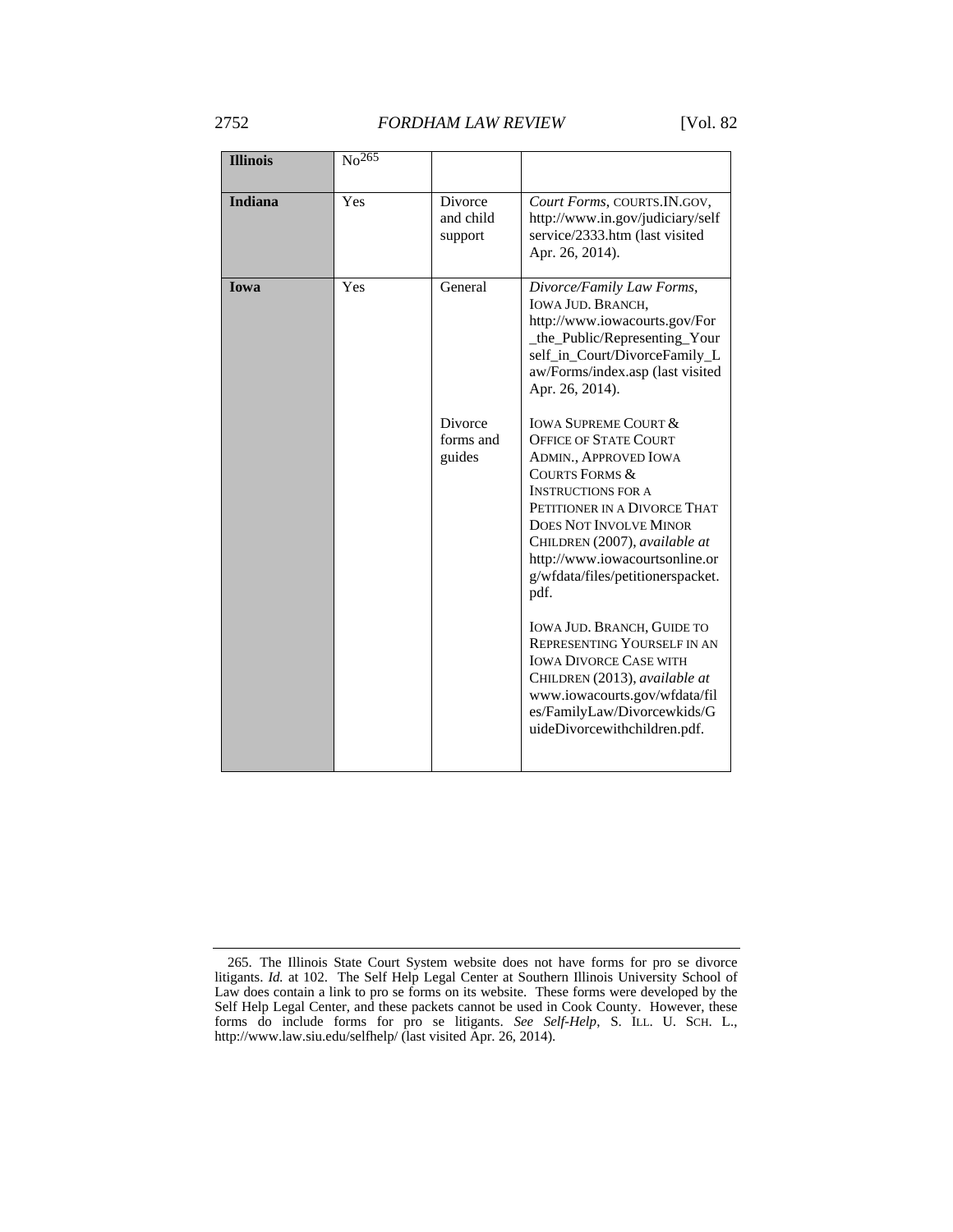| Iowa                 |                   | Child<br>support<br>guide                    | IOWA JUD. BRANCH, GUIDE TO<br>REPRESENTING YOURSELF IN A<br><b>CHILD SUPPORT MODIFICATION</b><br>CASE IN IOWA (2014), available<br>at www.iowacourts.gov/wfdata/<br>files/FamilyLaw/Child%20supp<br>ort%20mod/Guide%20with%20<br>EDMS%20Child%20Support%<br>20Modification%2003%2006%<br>2014.pdf.                                       |
|----------------------|-------------------|----------------------------------------------|------------------------------------------------------------------------------------------------------------------------------------------------------------------------------------------------------------------------------------------------------------------------------------------------------------------------------------------|
| <b>Kansas</b>        | Yes               | General<br>Divorce                           | Free Legal Forms, KAN. LEGAL<br>SERVICES,<br>http://www.kansaslegalservices.<br>org/FreeLegalForms (last<br>visited Apr. 26, 2014).<br>STATE OF KAN. 6TH JUDICIAL<br><b>DISTRICT, PRO SE (SELF-</b><br><b>REPRESENTATION) DIVORCE</b><br>PACKET (2009), available at<br>http://www.kscourts.org/dstcts/6<br>prosedivorcepacketforms.pdf. |
| <b>Kentucky</b>      | No                |                                              |                                                                                                                                                                                                                                                                                                                                          |
| Louisiana            | No <sup>266</sup> |                                              |                                                                                                                                                                                                                                                                                                                                          |
| <b>Maine</b>         | Yes               | Divorce,<br>custody,<br>and child<br>support | Court Forms, ST. ME. JUD.<br>BRANCH,<br>http://www.courts.state.me.us/fe<br>es_forms/forms/index.shtml#fm<br>(last visited Apr. 26, 2014).                                                                                                                                                                                               |
| <b>Maryland</b>      | Yes               | Divorce,<br>custody,<br>and child<br>support | Family Law Forms Index, MD.<br>COURTS,<br>http://mdcourts.gov/family/form<br>sindex.html#domesticrelations<br>(last visited Apr. 26, 2014).                                                                                                                                                                                              |
| <b>Massachusetts</b> | Yes               | Divorce                                      | Massachusetts Legal Forms,<br>MASS. TRIAL CT. L. LIBR.,<br>http://www.lawlib.state.ma.us/s<br>ubject/forms/#divorce (last<br>visited Apr. 26, 2014).                                                                                                                                                                                     |

<sup>266.</sup> Neither the Louisiana Judiciary website nor the district court website provide pro se divorce forms. *See* Flaherty, *supra* note 15, at 101.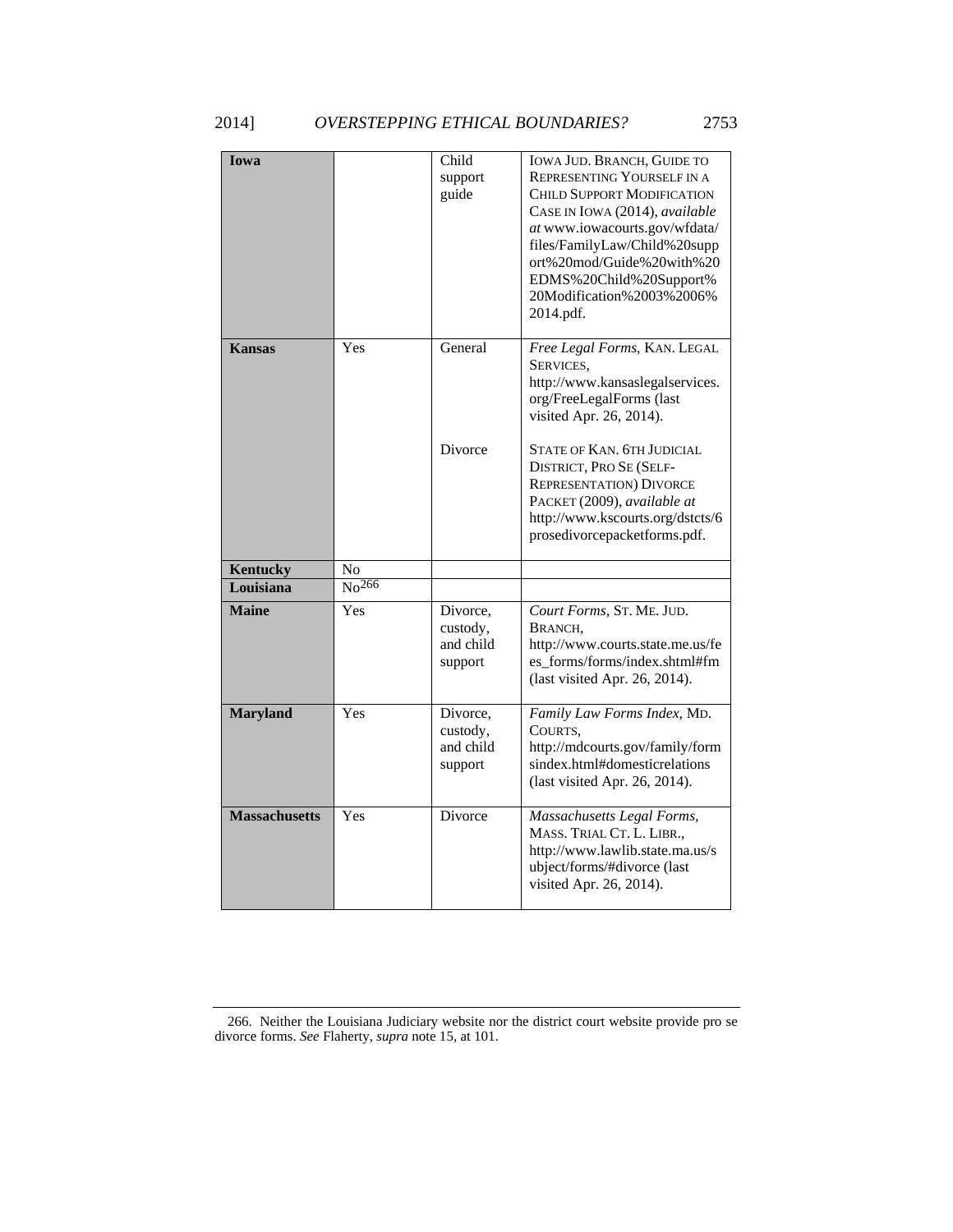| <b>Massachusetts</b> |                   | Custody<br>Child                             | Massachusetts Legal Forms,<br>MASS. TRIAL CT. L. LIBR.,<br>http://www.lawlib.state.ma.us/s<br>ubject/forms/#custody (last<br>visited Apr. 26, 2014).<br>Massachusetts Legal Forms,                 |
|----------------------|-------------------|----------------------------------------------|----------------------------------------------------------------------------------------------------------------------------------------------------------------------------------------------------|
|                      |                   | support                                      | MASS. TRIAL CT. L. LIBR.,<br>http://www.lawlib.state.ma.us/s<br>ubject/forms/#support (last<br>visited Apr. 26, 2014).                                                                             |
| <b>Michigan</b>      | Yes               | Divorce                                      | <b>Automated Online Divorce</b><br>Forms, MICH. LEGAL HELP,<br>http://www.michiganlegalhelp.o<br>rg/self-help-<br>tools/family/automated-online-<br>divorce-forms (last visited Apr.<br>26, 2014). |
| <b>Minnesota</b>     | Yes               | Divorce,<br>custody,<br>and child<br>support | Divorce, Child Support,<br>Custody & Family Law, MINN.<br>JUD. BRANCH,<br>http://www.mncourts.gov/selfhe<br>lp/?page=310 (last visited Apr.<br>26, 2014).                                          |
|                      |                   | Custody                                      | Forms-Child Custody &<br>Parenting Time, MINN. JUD.<br>BRANCH,<br>http://www.mncourts.gov/selfhe<br>lp/?page=1627 (last visited Apr.<br>26, 2014).                                                 |
|                      |                   | Child<br>support                             | Forms-Child Support, MINN.<br>JUD. BRANCH,<br>http://www.mncourts.gov/selfhe<br>lp/?page=1175 (last visited Apr.<br>26, 2014).                                                                     |
|                      |                   | Divorce                                      | Divorce Forms, MINN. JUD.<br>BRANCH,<br>http://www.mncourts.gov/selfhe<br>lp/?page=1668 (last visited Apr.<br>26, 2014).                                                                           |
| <b>Mississippi</b>   | No <sup>267</sup> |                                              |                                                                                                                                                                                                    |

<sup>267.</sup> The Mississippi Supreme Court website does not contain a section for pro se litigants. *See id.* at 104.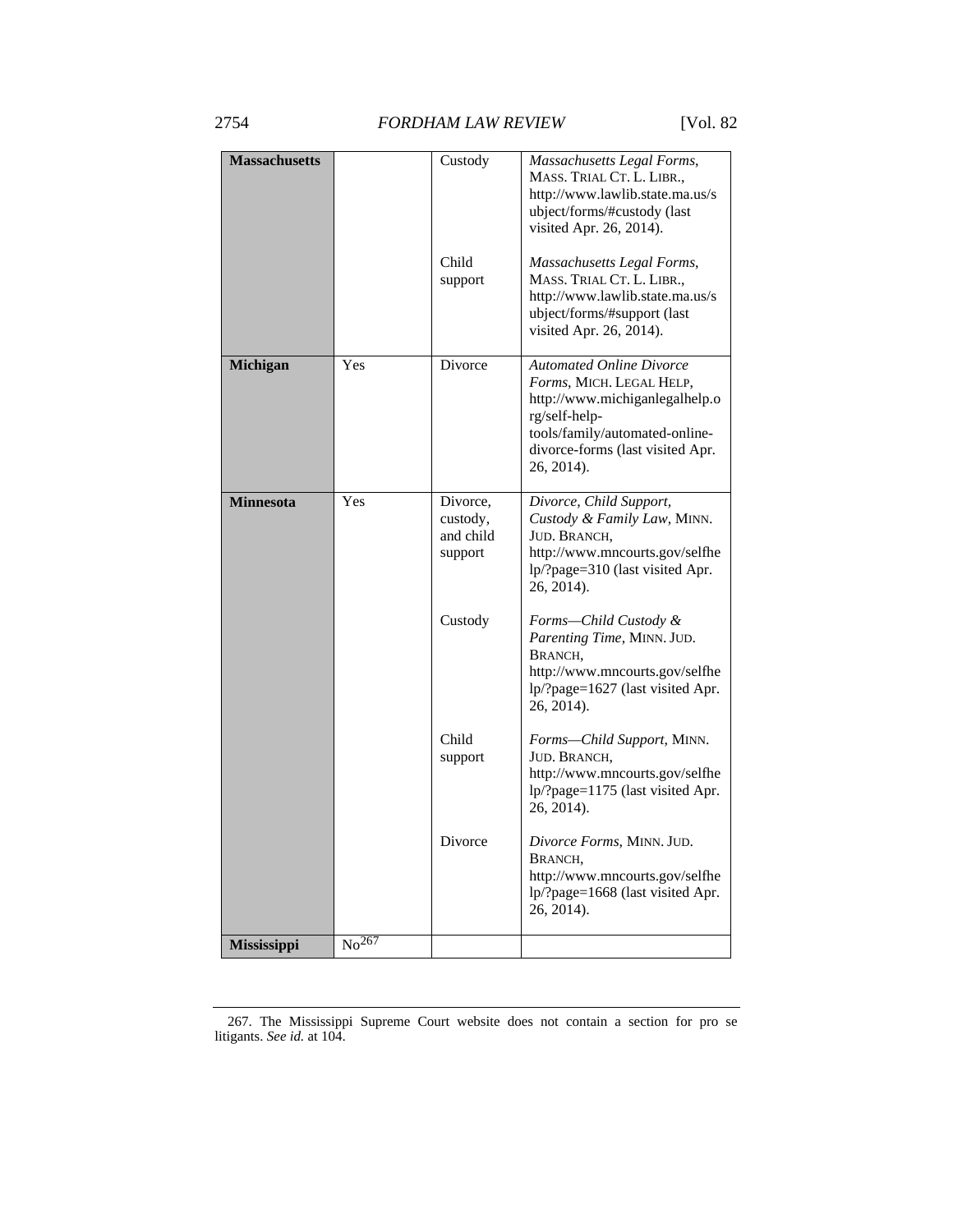| <b>Missouri</b> | Yes | Divorce          | Dissolution of Marriage<br>(Divorce)-Petitioner's Forms<br>Package, REPRESENTING<br>YOURSELF MO. COURTS,<br>http://www.selfrepresent.mo.go<br>v/page.jsp?id=3832 (last visited<br>Apr. 26, 2014). |
|-----------------|-----|------------------|---------------------------------------------------------------------------------------------------------------------------------------------------------------------------------------------------|
|                 |     | Child<br>custody | Motion To Modify Child<br>Custody (and Support) Forms,<br>REPRESENTING YOURSELF MO.<br>COURTS.<br>http://www.selfrepresent.mo.go<br>v/page.jsp?id=38347 (last<br>visited Apr. 26, 2014).          |
|                 |     | Child<br>support | Motion To Modify Child<br>Support Forms, REPRESENTING<br>YOURSELF MO. COURTS,<br>http://www.selfrepresent.mo.go<br>v/page.jsp?id=38397 (last<br>visited Apr. 26, 2014).                           |
|                 |     |                  | Child Support Forms, JUD.<br>BRANCH ST. GOV'T,<br>http://www.courts.mo.gov/page.<br>jsp?id=638 (last visited Apr. 26,<br>2014).                                                                   |
| <b>Montana</b>  | Yes | Divorce          | Ending Your Marriage, MONT.<br>JUD. BRANCH,<br>http://courts.mt.gov/library/topi<br>c/end_marriage.mcpx (last<br>visited Apr. 26, 2014).                                                          |
|                 |     | Child<br>support | Child Support, MONT. JUD.<br>BRANCH,<br>http://courts.mt.gov/library/topi<br>c/child_support.mcpx (last<br>visited Apr. 26, 2014).                                                                |
|                 |     | Custody          | Child Custody-Parenting<br>Plans-Visitation, MONT. JUD.<br>BRANCH,<br>http://courts.mt.gov/library/topi<br>c/childcustody.mcpx (last<br>visited Apr. 26, 2014).                                   |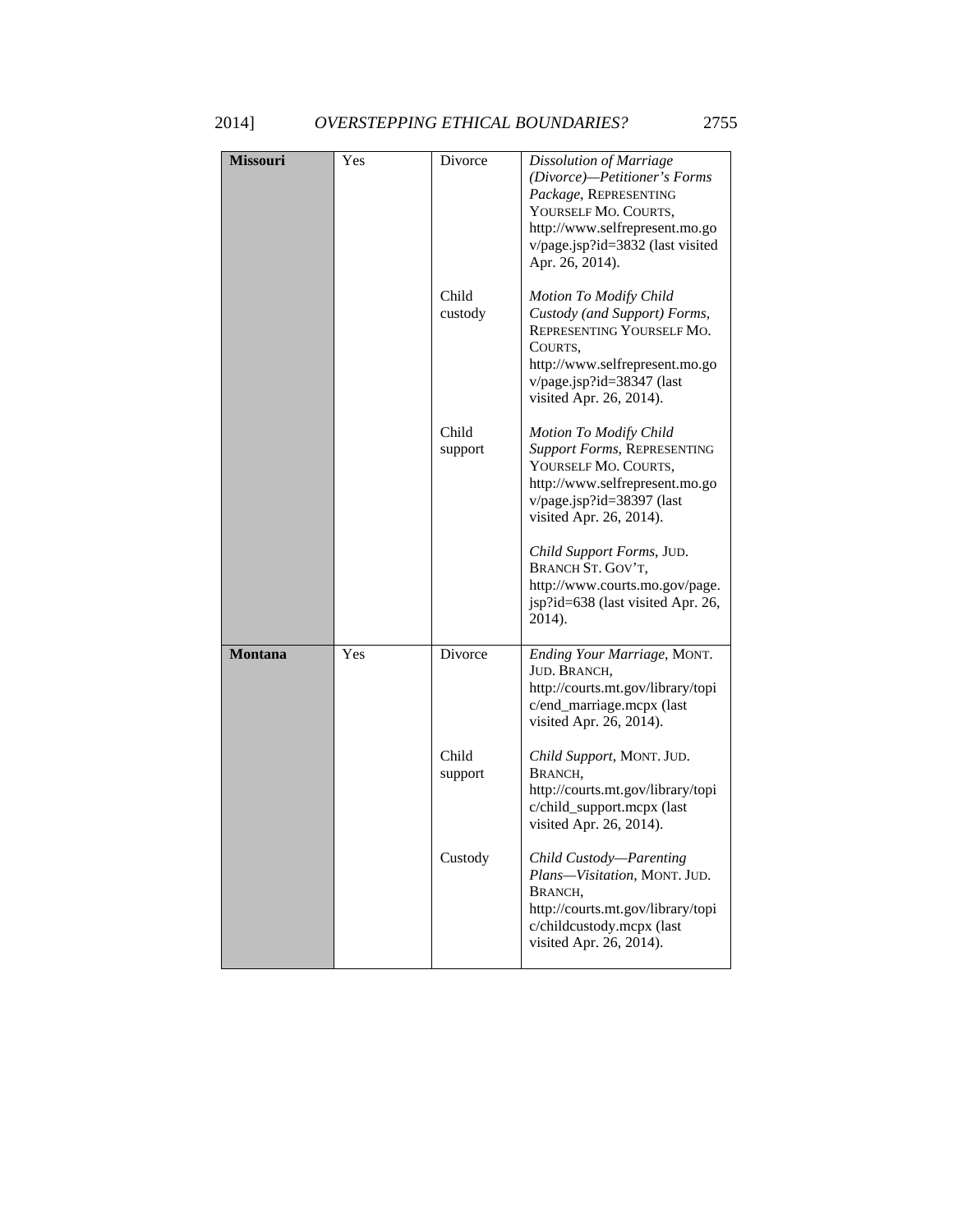| <b>Nebraska</b>         | Yes | Divorce                                      | Nebraska Online Legal Self-<br>Help Center, ST. NEB. JUD.<br>BRANCH,<br>http://court.nol.org/self-<br>help/families.html (last visited<br>Apr. 26, 2014).                                                                                                    |
|-------------------------|-----|----------------------------------------------|--------------------------------------------------------------------------------------------------------------------------------------------------------------------------------------------------------------------------------------------------------------|
| <b>Nevada</b>           | Yes | Divorce                                      | Standardized Divorce Forms-<br>Complaint for Divorce, NEV.<br>JUDICIARY,<br>http://www.nevadajudiciary.us/i<br>ndex.php/viewdocumentsandfor<br>ms/SelfHelpProSe/Standardized<br>-Divorce-Forms---Complaint-<br>for-Divorce/ (last visited Apr.<br>26, 2014). |
| <b>New</b><br>Hampshire | Yes | Divorce                                      | Circuit Court Family Division-<br>How To File a Divorce Petition,<br>N.H. JUD. BRANCH,<br>http://www.courts.state.nh.us/fd<br>pp/divorce_petition.htm (last<br>visited Apr. 26, 2014).                                                                       |
| <b>New Jersey</b>       | Yes | Divorce,<br>custody,<br>and child<br>support | Represent Yourself in Court<br>(Pro Se): Self-Help Resource<br>Center, N.J. COURTS,<br>http://www.judiciary.state.nj.us/<br>prose/index.htm (last visited<br>Apr. 26, 2014).                                                                                 |
| <b>New Mexico</b>       | Yes | Divorce                                      | Divorce and Paternity Forms,<br>SUPREME CT. L. LIBR.,<br>http://www.supremecourtlawlib<br>rary.org/div.htm (last visited<br>Apr. 26, 2014).                                                                                                                  |
| <b>New York</b>         | Yes | Custody                                      | <b>FORMS-Family Court Forms:</b><br>Custody & Visitation Forms,<br>N.Y. ST. UNIFIED CT. SYS.,<br>http://www.nycourts.gov/forms/<br>familycourt/custodyvisitation.sh<br>tml (last visited Apr. 26, 2014).                                                     |
|                         |     | Child<br>support                             | FORMS-Family Court Forms:<br>Child Support Forms, N.Y. ST.<br>UNIFIED CT. SYS.,<br>http://www.nycourts.gov/forms/<br>familycourt/childsupport.shtml<br>(last visited Apr. 26, 2014).                                                                         |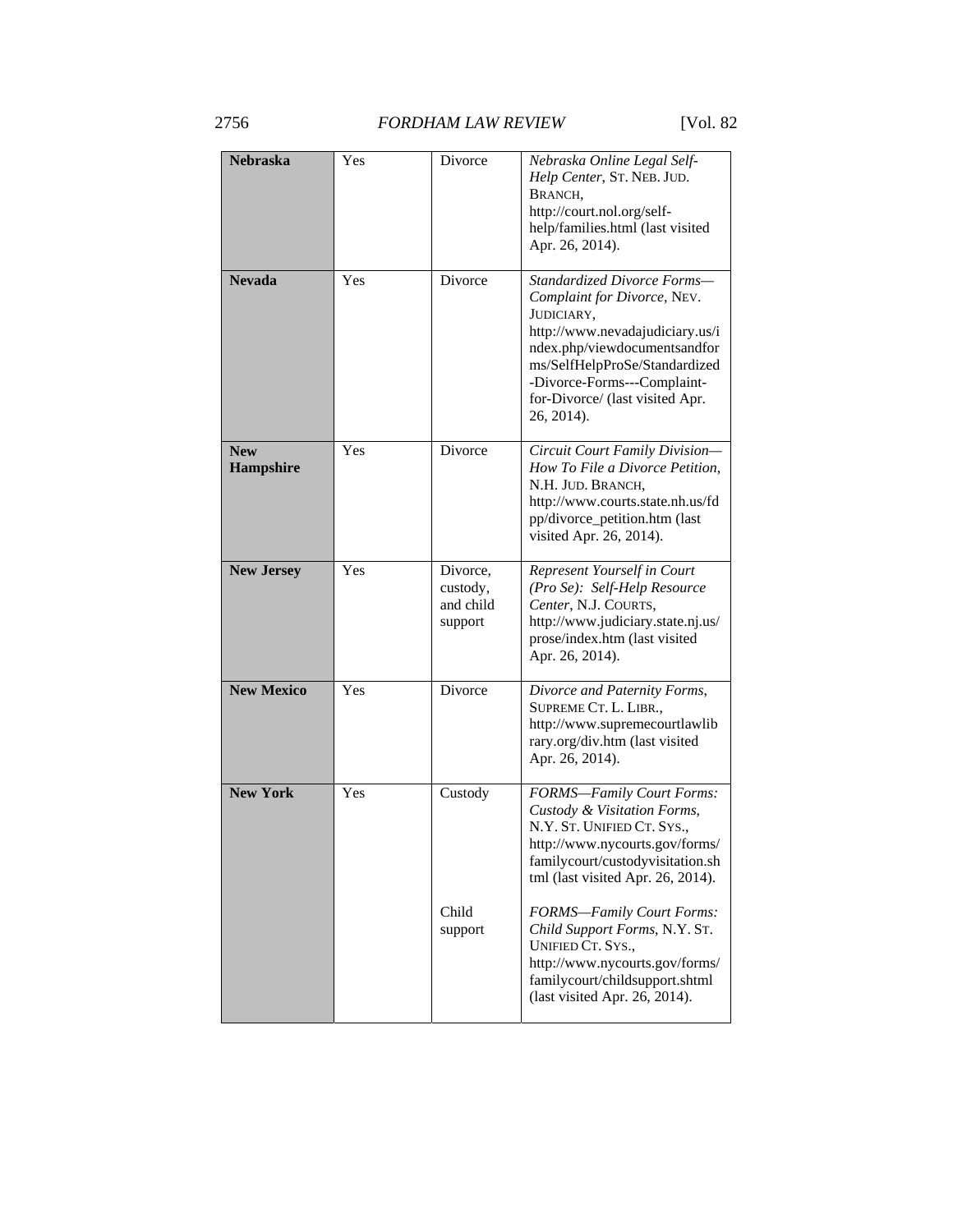| <b>North</b><br><b>Carolina</b> | Yes | Divorce<br>County<br>divorce<br>forms        | LEGAL AID OF N.C., INC., PRO<br><b>SE DIVORCE INSTRUCTION</b><br>PACKET (n.d.), available at<br>http://ww2.legalaidnc.org/Down<br>loads/SampleOutput/DivorcePa<br>cket-Instructions.pdf.<br>Pro Se Absolute Divorce<br>Packet, N.C. CT. SYS.,<br>http://www.nccourts.org/county/<br>durham/courts/family/prosedivo<br>rce.asp (last visited Apr. 26,<br>2014). |
|---------------------------------|-----|----------------------------------------------|----------------------------------------------------------------------------------------------------------------------------------------------------------------------------------------------------------------------------------------------------------------------------------------------------------------------------------------------------------------|
| <b>North Dakota</b>             | Yes | Divorce<br>Child<br>support                  | <b>Self Represented Divorce</b><br>Forms, N.D. SUPREME CT.,<br>http://www.ndcourts.gov/court/f<br>orms/divorce/forms.htm (last<br>visited Apr. 26, 2014).<br>Child Support Forms for Self<br>Represented Parties, N.D.<br>SUPREME CT.,<br>http://www.ndcourts.gov/court/f<br>orms/childsup/forms.htm (last<br>visited Apr. 26, 2014).                          |
| Ohio                            | Yes | Divorce,<br>custody,<br>and child<br>support | <b>Uniform Ohio Domestic</b><br>Relations Forms, SUPREME CT.<br>Оню & Оню JUD. SYS.,<br>http://www.sc.ohio.gov/JCS/CF<br>C/DRForms/default.asp (last<br>visited Apr. 26, 2014).                                                                                                                                                                                |
| <b>Oklahoma</b>                 | Yes | Child<br>support                             | Order/Notice To Withhold<br>Income for Child Support,<br>available at<br>http://www.oscn.net/forms/child<br>_support/adobe/Order_Notice_T<br>o_Withhold_Income_for_Child<br>Support.pdf.<br>Forms, OKLA. ST. CT.<br>NETWORK,<br>http://www.oscn.net/static/form<br>s/start.asp (last visited Apr. 26,<br>2014).                                                |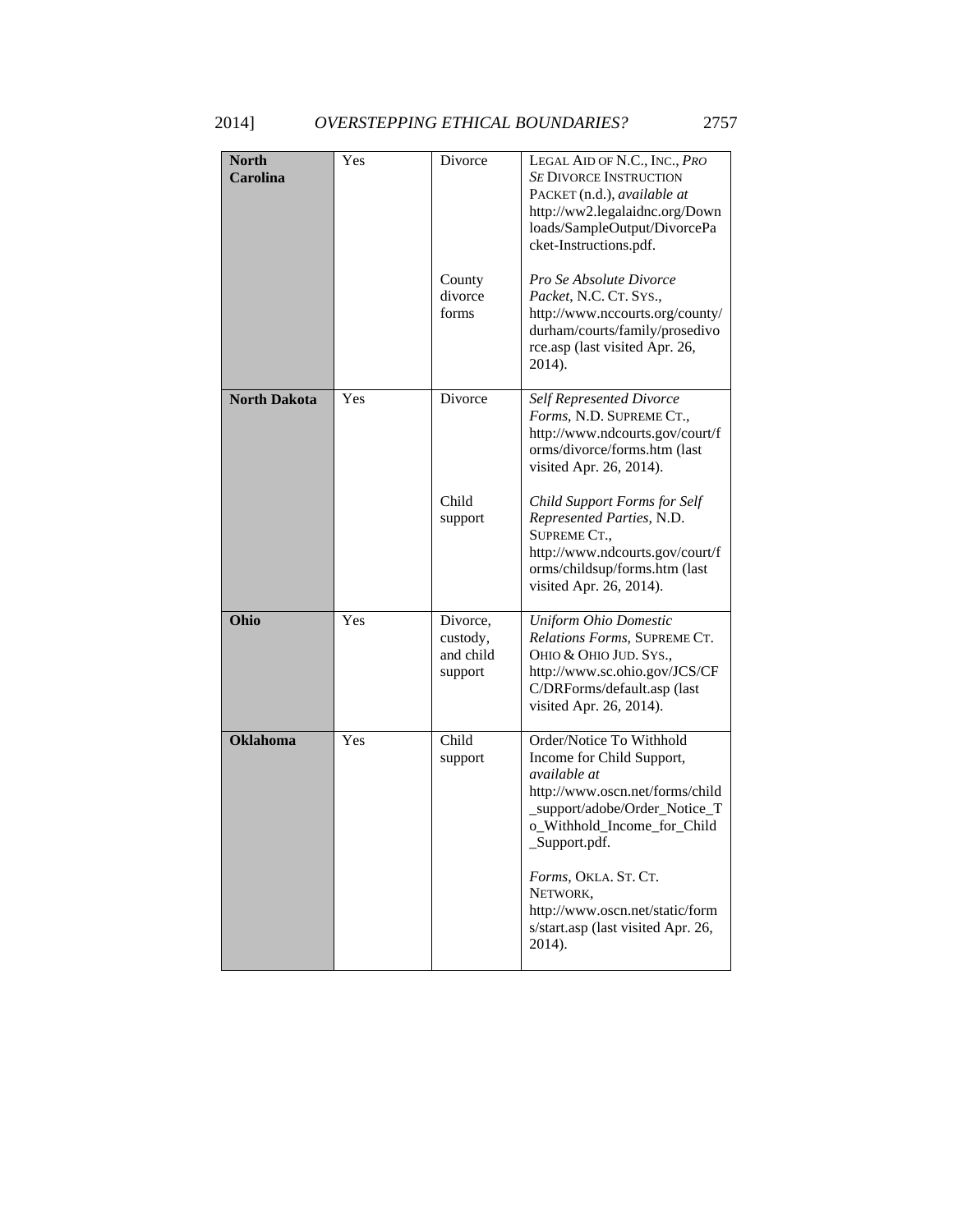# 2758 *FORDHAM LAW REVIEW* [Vol. 82

| Oregon                          | Yes | Divorce<br>Custody                           | Dissolution of Marriage<br>(Divorce), OR. COURTS OR. JUD.<br>DEPARTMENT,<br>http://courts.oregon.gov/OJD/O<br>SCA/cpsd/courtimprovement/fa<br>milylaw/pages/flpacket1.aspx<br>(last visited Apr. 26, 2014).<br><b>Enforcement of Custody and</b> |
|---------------------------------|-----|----------------------------------------------|--------------------------------------------------------------------------------------------------------------------------------------------------------------------------------------------------------------------------------------------------|
|                                 |     |                                              | Parenting Time Orders, OR.<br>COURTS OR. JUD. DEPARTMENT,<br>http://courts.oregon.gov/OJD/O<br>SCA/cpsd/courtimprovement/fa<br>milylaw/pages/flpacket5.aspx<br>(last visited Apr. 26, 2014).                                                     |
|                                 |     | Child<br>support                             | Governing Child Support<br>Judgments, OR. COURTS OR.<br>JUD. DEPARTMENT,<br>http://courts.oregon.gov/OJD/O<br>SCA/cpsd/courtimprovement/fa<br>milylaw/pages/flpacket-14.aspx<br>(last visited Apr. 26, 2014).                                    |
| Pennsylvania                    | Yes | Divorce.<br>custody,<br>and child<br>support | Dependency Forms, UNIFIED<br>JUD. SYS. PENN.,<br>http://www.pacourts.us/forms/d<br>ependency-forms (last visited<br>Apr. 26, 2014).                                                                                                              |
| <b>Rhode Island</b>             | Yes | Child<br>support                             | Forms, R.I. JUDICIARY,<br>http://www.courts.ri.gov/publicr<br>esources/forms/default.aspx<br>(last visited Apr. 26, 2014).                                                                                                                       |
| <b>South</b><br><b>Carolina</b> | Yes | Divorce,<br>custody,<br>and child<br>support | All Court Forms, S.C. JUD.<br>DEPARTMENT,<br>http://www.sccourts.org/forms/s<br>earchType.cfm (last visited Apr.<br>26, 2014).                                                                                                                   |
| <b>South Dakota</b>             | Yes | <b>Divorce</b>                               | Divorce for the Self-<br>Represented Litigant, S.D.<br><b>UNIFIED JUD. SYS.,</b><br>http://ujs.sd.gov/Forms/divorce.<br>aspx (Apr. 26, 2014).                                                                                                    |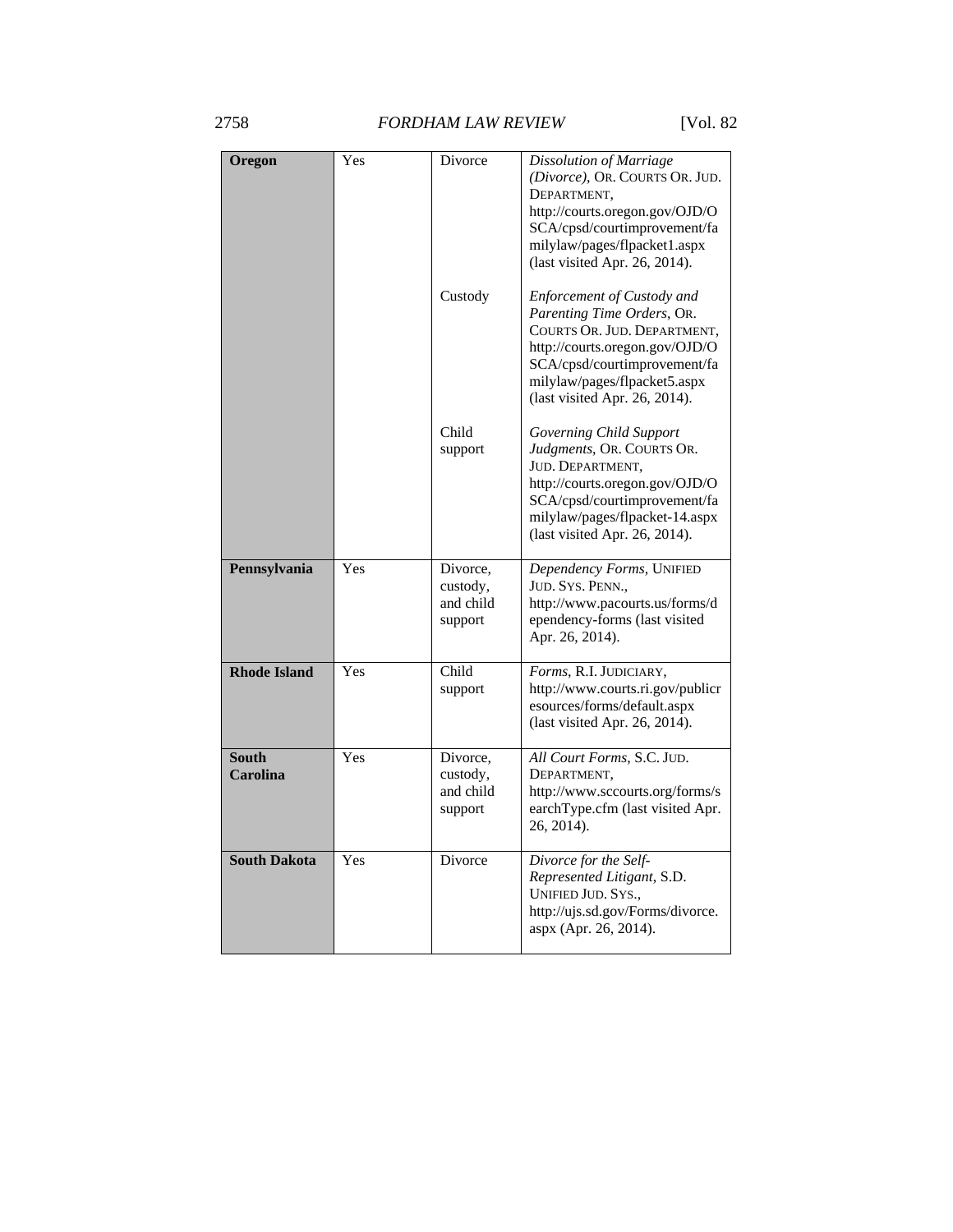| <b>Tennessee</b> | Yes                           | Divorce                         | Court-Approved Divorce<br>Forms, TENN. ST. COURTS,<br>http://www.tncourts.gov/help-<br>center/court-approved-divorce-<br>forms (last visited Apr. 26,<br>2014).                                                                                                                                   |
|------------------|-------------------------------|---------------------------------|---------------------------------------------------------------------------------------------------------------------------------------------------------------------------------------------------------------------------------------------------------------------------------------------------|
| <b>Texas</b>     | Yes                           | Divorce                         | Order Approving Uniform<br>Forms—Divorce Set One, No.<br>12-9192 (Tex. Nov. 13, 2012),<br>available at<br>http://www.supreme.courts.state<br>.tx.us/miscdocket/12/12919200.<br>pdf.                                                                                                               |
| <b>Utah</b>      | Yes                           | Divorce                         | Divorce, UTAH COURTS,<br>https://www.utcourts.gov/howto<br>/divorce (last visited Apr. 26,<br>2014).<br>Form 14, Certificate of Divorce,<br>Dissolution of Marriage, or<br>Annulment (Dec. 2003),<br>available at<br>https://www.utcourts.gov/howto<br>/divorce/docs/Divorce_Certifica<br>te.pdf. |
|                  |                               | Custody                         | Child Custody and Parent Time,<br>UTAH COURTS,<br>https://www.utcourts.gov/howto<br>/divorce/custody.html#forms<br>(last visited Apr. 26, 2014).                                                                                                                                                  |
|                  |                               | Child<br>support                | Child Support, UTAH COURTS,<br>https://www.utcourts.gov/howto<br>/divorce/support.html (last<br>visited Apr. 26, 2014).                                                                                                                                                                           |
| Vermont          | Yes                           | Divorce<br>and child<br>support | Vermont Judiciary Forms, ST.<br>VT. JUDICIARY.<br>http://www.vermontjudiciary.or<br>g/masterpages/court-forms-<br>family-packet.aspx (last visited<br>Apr. 26, 2014).                                                                                                                             |
| <b>Virginia</b>  | N <sub>0</sub> <sup>268</sup> |                                 |                                                                                                                                                                                                                                                                                                   |

<sup>268.</sup> Virginia's Judicial System website does not contain information for either pro se litigants or for family court, nor does the website provide pro se divorce forms on its link for downloadable forms. *Id.* at 110.